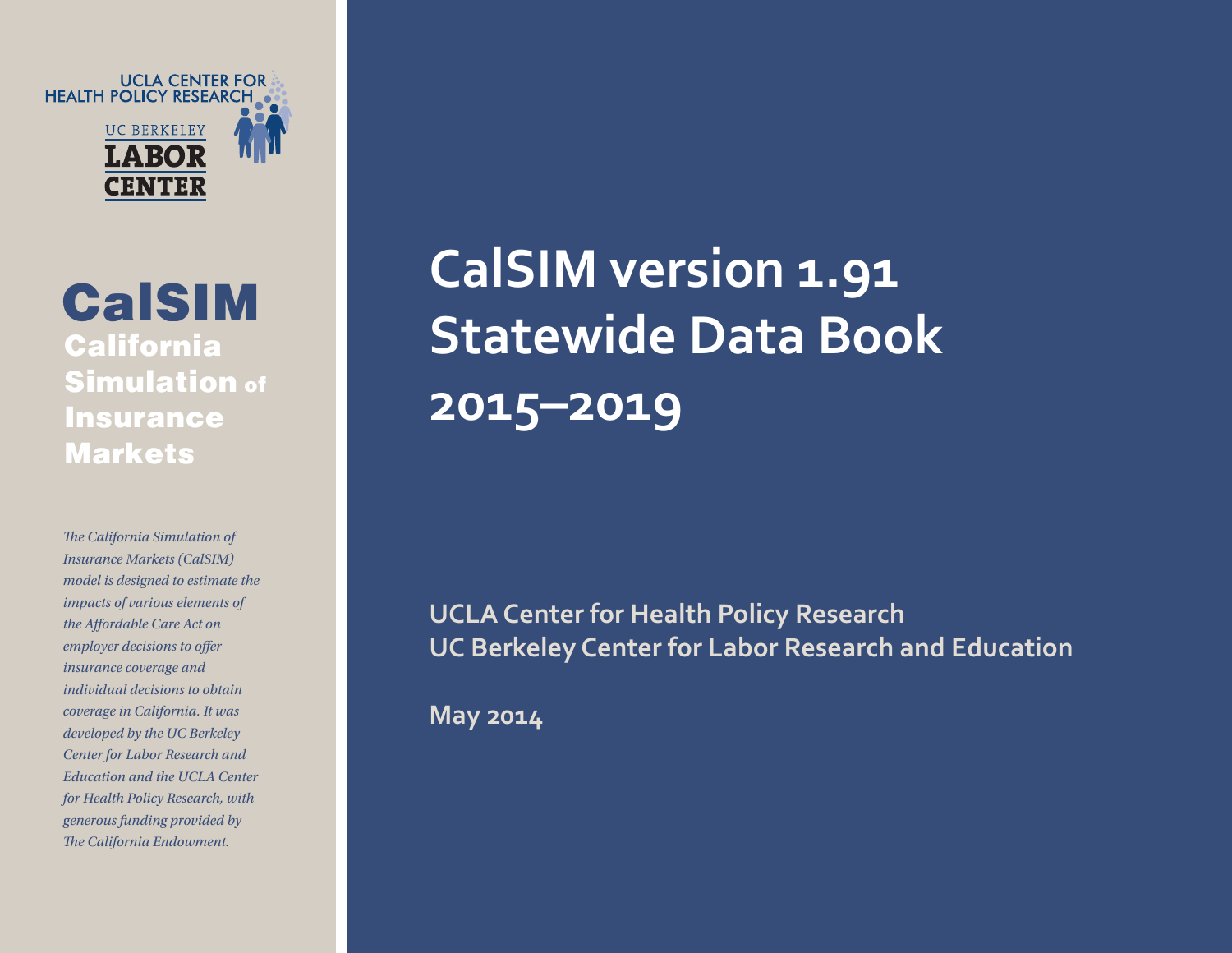# **TABLE OF CONTENTS**

| <b>Overall</b>                                                                                                                                     |
|----------------------------------------------------------------------------------------------------------------------------------------------------|
|                                                                                                                                                    |
|                                                                                                                                                    |
| <b>Exchange Subsidy Eligible</b>                                                                                                                   |
|                                                                                                                                                    |
|                                                                                                                                                    |
| <b>Unsubsidized Exchange or Individual Market</b>                                                                                                  |
| 4a. Characteristics of Californians under Age 65 with Income Under <400% of FPL, Not Eligible for Exchange Subsidies Due to Affordable Exchange    |
|                                                                                                                                                    |
| 5. Californians under Age 65 who Take Up Coverage without Subsidies in the Exchange and Individual Market, Source of Insurance without the ACA  16 |
|                                                                                                                                                    |
| <b>Chronic Conditions</b>                                                                                                                          |
|                                                                                                                                                    |
| <b>Newly Eligible for Medi-Cal</b>                                                                                                                 |
|                                                                                                                                                    |
|                                                                                                                                                    |
| Previously Eligible but Not Enrolled in Medi-Cal                                                                                                   |
| 10. Californians under Age 65 Previously Eligible for but Not Enrolled in Medi-Cal, Take-Up and Source of Insurance without the ACA  26            |
|                                                                                                                                                    |
| <b>Remaining Uninsured</b>                                                                                                                         |
|                                                                                                                                                    |

*For more information on CalSIM and the underlying methodology, visit www.healthpolicy.ucla.edu/calsim.*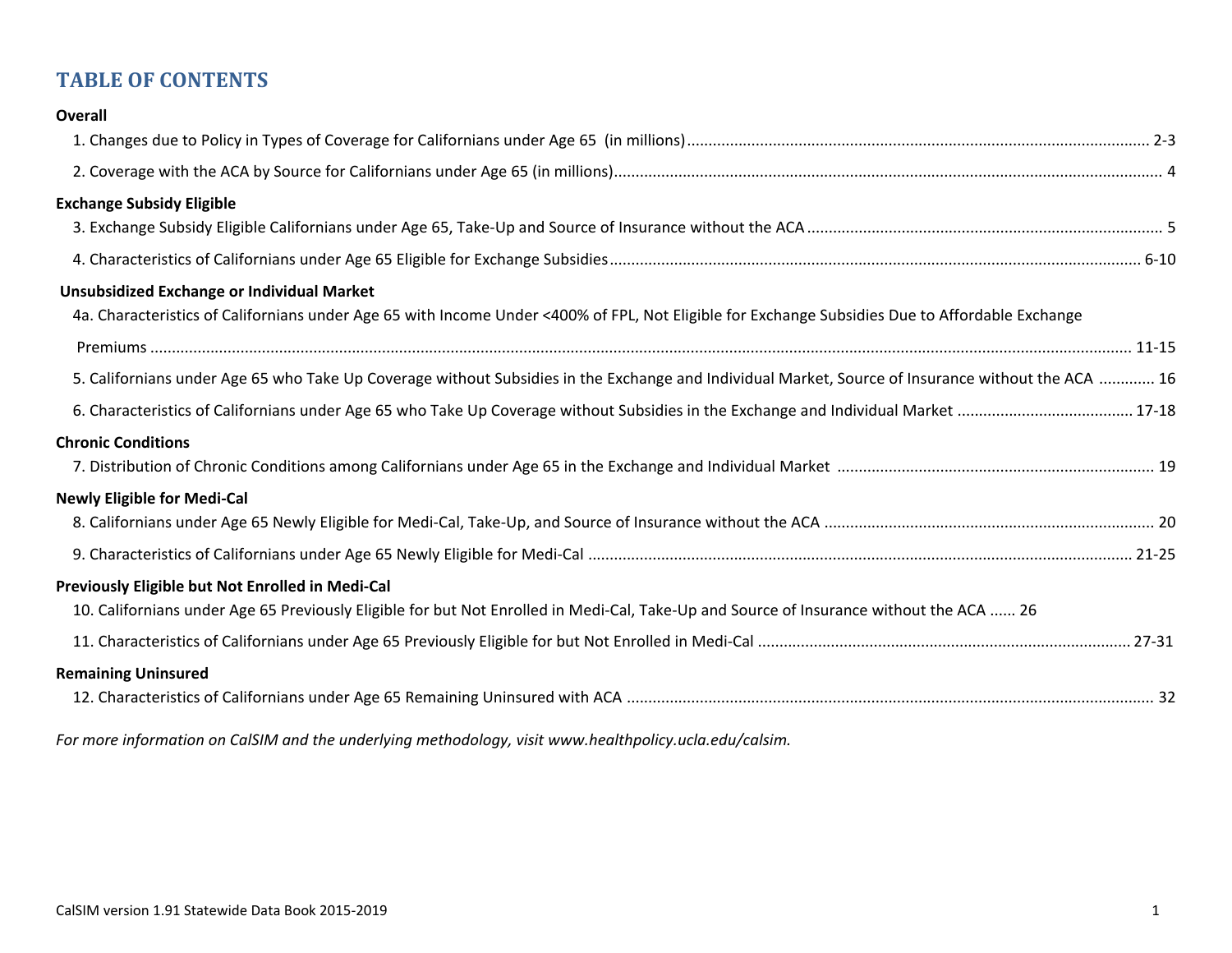## **1. Changes due to Policy in Types of Coverage for Californians under Age 65 (in millions)**

#### **BASE**

| 2015                                               |                                    |                      |                              |                             |                                  |
|----------------------------------------------------|------------------------------------|----------------------|------------------------------|-----------------------------|----------------------------------|
| <b>Type of Coverage</b>                            | <b>Without ACA</b><br><b>Total</b> | Adding due to<br>ACA | Leaving due to<br><b>ACA</b> | <b>Net Policy</b><br>Change | <b>After ACA</b><br><b>Total</b> |
| <b>Employer Sponsored Insurance</b>                | 17.50                              | 0.14                 | 0.30                         | $-0.16$                     | 17.34                            |
| Medi-Cal                                           | 6.18                               | 1.25                 | $\overline{\phantom{a}}$     | 1.25                        | 7.43                             |
| Other public                                       | 1.29                               | $- -$                | $- -$                        | $- -$                       | 1.29                             |
| <b>Exchange with Subsidies</b>                     | --                                 | 1.21                 | $- -$                        | 1.21                        | 1.21                             |
| Individual Market/Exchange without Subsidies       | 2.04                               | 0.69                 | 0.71                         | $-0.03$                     | 2.01                             |
| Uninsured - Eligible for ACA Coverage              | 4.58                               | 0.02                 | 2.13                         | $-2.10$                     | 2.47                             |
| Uninsured - Not Eligible due to Immigration Status | 1.71                               | $- -$                | 0.17                         | $-0.17$                     | 1.55                             |

| <b>Type of Coverage</b>                            | <b>Without ACA</b><br><b>Total</b> | Adding due to<br><b>ACA</b> | Leaving due to<br><b>ACA</b> | <b>Net Policy</b><br>Change | <b>After ACA</b><br><b>Total</b> |
|----------------------------------------------------|------------------------------------|-----------------------------|------------------------------|-----------------------------|----------------------------------|
| <b>Employer Sponsored Insurance</b>                | 17.60                              | 0.16                        | 0.38                         | $-0.22$                     | 17.38                            |
| Medi-Cal                                           | 6.16                               | 1.27                        | $\overline{\phantom{m}}$     | 1.27                        | 7.43                             |
| Other public                                       | 1.30                               | $- -$                       | $\overline{\phantom{a}}$     | $\qquad \qquad -$           | 1.30                             |
| <b>Exchange with Subsidies</b>                     | $\overline{\phantom{m}}$           | 1.46                        | $\overline{\phantom{a}}$     | 1.46                        | 1.46                             |
| Individual Market/Exchange without Subsidies       | 2.05                               | 0.88                        | 0.72                         | 0.15                        | 2.20                             |
| Uninsured - Eligible for ACA Coverage              | 4.66                               | 0.03                        | 2.49                         | $-2.46$                     | 2.20                             |
| Uninsured - Not Eligible due to Immigration Status | 1.72                               | $- -$                       | 0.20                         | $-0.20$                     | 1.52                             |
|                                                    |                                    |                             |                              |                             |                                  |

| 2017                                               |                                    |                             |                              |                             |                                  |
|----------------------------------------------------|------------------------------------|-----------------------------|------------------------------|-----------------------------|----------------------------------|
| <b>Type of Coverage</b>                            | <b>Without ACA</b><br><b>Total</b> | Adding due to<br><b>ACA</b> | Leaving due to<br><b>ACA</b> | <b>Net Policy</b><br>Change | <b>After ACA</b><br><b>Total</b> |
| <b>Employer Sponsored Insurance</b>                | 17.69                              | 0.16                        | 0.49                         | $-0.33$                     | 17.36                            |
| Medi-Cal                                           | 6.19                               | 1.30                        | $- -$                        | 1.30                        | 7.50                             |
| Other public                                       | 1.30                               | $-$                         | $- -$                        | $- -$                       | 1.30                             |
| <b>Exchange with Subsidies</b>                     | $\overline{\phantom{m}}$           | 1.63                        | $-$                          | 1.63                        | 1.63                             |
| Individual Market/Exchange without Subsidies       | 2.06                               | 1.03                        | 0.73                         | 0.30                        | 2.36                             |
| Uninsured - Eligible for ACA Coverage              | 4.68                               | 0.04                        | 2.70                         | $-2.67$                     | 2.01                             |
| Uninsured - Not Eligible due to Immigration Status | 1.73                               | --                          | 0.24                         | $-0.23$                     | 1.50                             |

|  | ×<br>۰, | ٧ |
|--|---------|---|

| ----                                               |                                    |                             |                              |                             |                                  |
|----------------------------------------------------|------------------------------------|-----------------------------|------------------------------|-----------------------------|----------------------------------|
| <b>Type of Coverage</b>                            | <b>Without ACA</b><br><b>Total</b> | Adding due to<br><b>ACA</b> | Leaving due to<br><b>ACA</b> | <b>Net Policy</b><br>Change | <b>After ACA</b><br><b>Total</b> |
| <b>Employer Sponsored Insurance</b>                | 17.77                              | 0.16                        | 0.66                         | $-0.50$                     | 17.27                            |
| Medi-Cal                                           | 6.23                               | 1.33                        | $\overline{\phantom{a}}$     | 1.33                        | 7.56                             |
| Other public                                       | 1.31                               | $\overline{\phantom{m}}$    | $\overline{\phantom{a}}$     | $-$                         | 1.31                             |
| <b>Exchange with Subsidies</b>                     | $- -$                              | 1.79                        | $\overline{\phantom{m}}$     | 1.79                        | 1.79                             |
| Individual Market/Exchange without Subsidies       | 2.07                               | 1.21                        | 0.74                         | 0.47                        | 2.53                             |
| Uninsured - Eligible for ACA Coverage              | 4.69                               | 0.05                        | 2.89                         | $-2.84$                     | 1.85                             |
| Uninsured - Not Eligible due to Immigration Status | 1.74                               | 0.01                        | 0.27                         | $-0.26$                     | 1.48                             |
|                                                    |                                    |                             |                              |                             |                                  |

| 2019                                               |                                    |                             |                              |                             |                                  |
|----------------------------------------------------|------------------------------------|-----------------------------|------------------------------|-----------------------------|----------------------------------|
| <b>Type of Coverage</b>                            | <b>Without ACA</b><br><b>Total</b> | Adding due to<br><b>ACA</b> | Leaving due to<br><b>ACA</b> | <b>Net Policy</b><br>Change | <b>After ACA</b><br><b>Total</b> |
| <b>Employer Sponsored Insurance</b>                | 17.84                              | 0.16                        | 0.61                         | $-0.45$                     | 17.39                            |
| Medi-Cal                                           | 6.26                               | 1.34                        | --                           | 1.34                        | 7.60                             |
| Other public                                       | 1.32                               | $-$                         | $\overline{\phantom{a}}$     | $-$                         | 1.32                             |
| <b>Exchange with Subsidies</b>                     | $-$                                | 1.77                        | --                           | 1.77                        | 1.77                             |
| Individual Market/Exchange without Subsidies       | 2.08                               | 1.16                        | 0.74                         | 0.42                        | 2.49                             |
| Uninsured - Eligible for ACA Coverage              | 4.71                               | 0.05                        | 2.87                         | $-2.82$                     | 1.89                             |
| Uninsured - Not Eligible due to Immigration Status | 1.75                               | 0.01                        | 0.26                         | $-0.26$                     | 1.49                             |

٦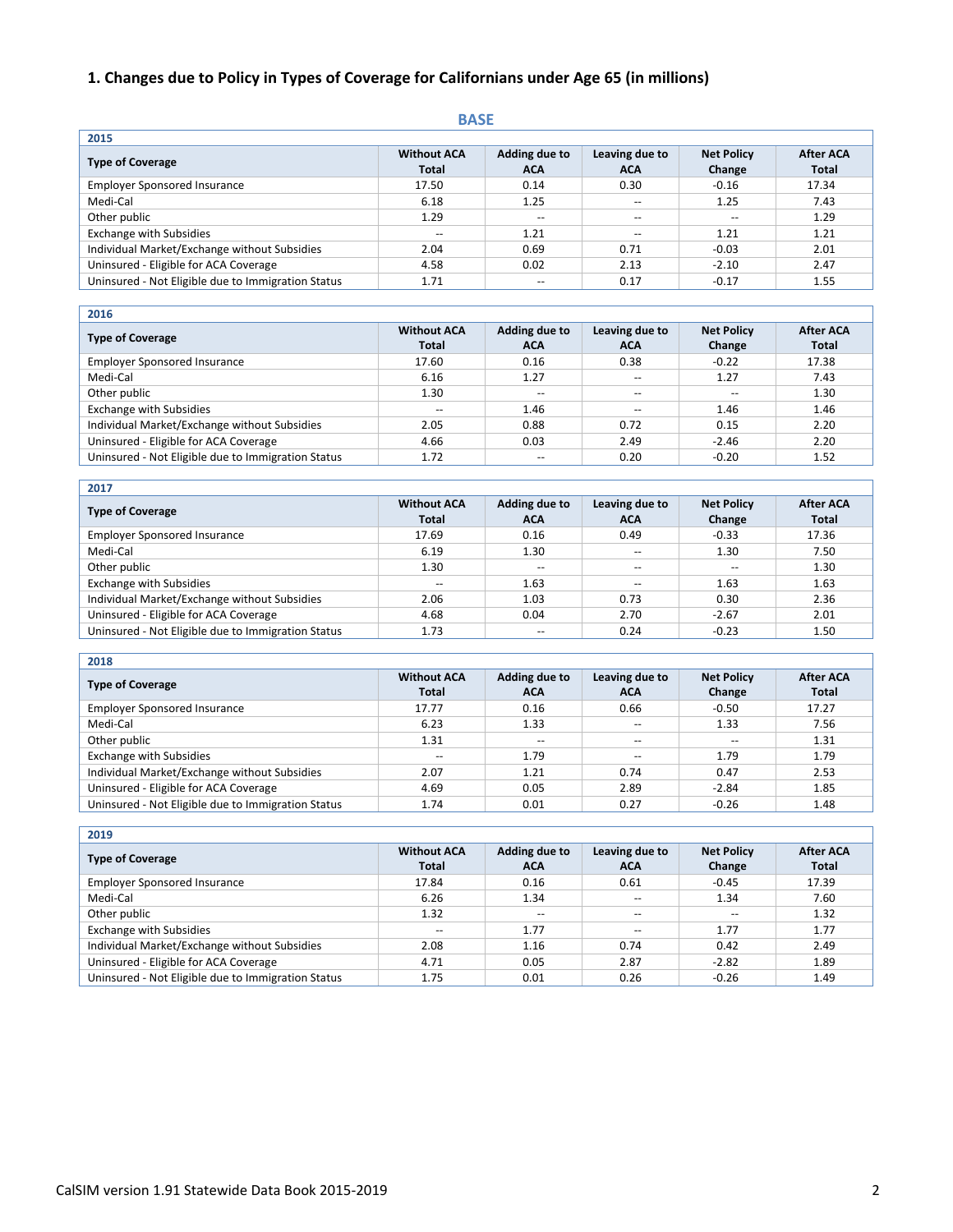# **1. Changes due to Policy in Types of Coverage for Californians under Age 65 (in millions)**

#### **ENHANCED**

| 2015                                               |                                    |                             |                              |                             |                                  |
|----------------------------------------------------|------------------------------------|-----------------------------|------------------------------|-----------------------------|----------------------------------|
| <b>Type of Coverage</b>                            | <b>Without ACA</b><br><b>Total</b> | Adding due to<br><b>ACA</b> | Leaving due to<br><b>ACA</b> | <b>Net Policy</b><br>Change | <b>After ACA</b><br><b>Total</b> |
| <b>Employer Sponsored Insurance</b>                | 17.50                              | 0.14                        | 0.31                         | $-0.17$                     | 17.33                            |
| Medi-Cal                                           | 6.18                               | 1.67                        | $\overline{\phantom{a}}$     | 1.67                        | 7.85                             |
| Other public                                       | 1.29                               | $\overline{\phantom{a}}$    | $\overline{\phantom{m}}$     | $\overline{\phantom{m}}$    | 1.29                             |
| <b>Exchange with Subsidies</b>                     | $- -$                              | 1.42                        | $\overline{\phantom{m}}$     | 1.42                        | 1.42                             |
| Individual Market/Exchange without Subsidies       | 2.04                               | 0.93                        | 0.74                         | 0.19                        | 2.23                             |
| Uninsured - Eligible for ACA Coverage              | 4.58                               | 0.02                        | 2.82                         | $-2.80$                     | 1.78                             |
| Uninsured - Not Eligible due to Immigration Status | 1.71                               | $- -$                       | 0.32                         | $-0.31$                     | 1.40                             |

| 2016                                               |                                    |                             |                              |                             |                           |
|----------------------------------------------------|------------------------------------|-----------------------------|------------------------------|-----------------------------|---------------------------|
| <b>Type of Coverage</b>                            | <b>Without ACA</b><br><b>Total</b> | Adding due to<br><b>ACA</b> | Leaving due to<br><b>ACA</b> | <b>Net Policy</b><br>Change | <b>After ACA</b><br>Total |
| <b>Employer Sponsored Insurance</b>                | 17.60                              | 0.16                        | 0.39                         | $-0.23$                     | 17.36                     |
| Medi-Cal                                           | 6.16                               | 1.70                        | $- -$                        | 1.70                        | 7.85                      |
| Other public                                       | 1.30                               | $-$                         | $-$                          |                             | 1.30                      |
| <b>Exchange with Subsidies</b>                     | $- -$                              | 1.79                        | $-$                          | 1.79                        | 1.79                      |
| Individual Market/Exchange without Subsidies       | 2.05                               | 1.28                        | 0.75                         | 0.53                        | 2.58                      |
| Uninsured - Eligible for ACA Coverage              | 4.66                               | 0.02                        | 3.39                         | $-3.37$                     | 1.29                      |
| Uninsured - Not Eligible due to Immigration Status | 1.72                               | $- -$                       | 0.42                         | $-0.41$                     | 1.31                      |

| 2017                                               |                                    |                             |                              |                             |                                  |
|----------------------------------------------------|------------------------------------|-----------------------------|------------------------------|-----------------------------|----------------------------------|
| <b>Type of Coverage</b>                            | <b>Without ACA</b><br><b>Total</b> | Adding due to<br><b>ACA</b> | Leaving due to<br><b>ACA</b> | <b>Net Policy</b><br>Change | <b>After ACA</b><br><b>Total</b> |
| <b>Employer Sponsored Insurance</b>                | 17.69                              | 0.16                        | 0.50                         | $-0.34$                     | 17.36                            |
| Medi-Cal                                           | 6.19                               | 1.72                        | $-$                          | 1.72                        | 7.91                             |
| Other public                                       | 1.30                               | $\qquad \qquad -$           | $\overline{\phantom{m}}$     |                             | 1.30                             |
| <b>Exchange with Subsidies</b>                     |                                    | 1.82                        | $-$                          | 1.82                        | 1.82                             |
| Individual Market/Exchange without Subsidies       | 2.06                               | 1.32                        | 0.76                         | 0.57                        | 2.63                             |
| Uninsured - Eligible for ACA Coverage              | 4.68                               | 0.03                        | 3.39                         | $-3.36$                     | 1.32                             |
| Uninsured - Not Eligible due to Immigration Status | 1.73                               | $- -$                       | 0.41                         | $-0.41$                     | 1.32                             |
|                                                    |                                    |                             |                              |                             |                                  |

| 2018                                               |                                    |                             |                              |                             |                                  |
|----------------------------------------------------|------------------------------------|-----------------------------|------------------------------|-----------------------------|----------------------------------|
| <b>Type of Coverage</b>                            | <b>Without ACA</b><br><b>Total</b> | Adding due to<br><b>ACA</b> | Leaving due to<br><b>ACA</b> | <b>Net Policy</b><br>Change | <b>After ACA</b><br><b>Total</b> |
| <b>Employer Sponsored Insurance</b>                | 17.77                              | 0.16                        | 0.66                         | $-0.50$                     | 17.27                            |
| Medi-Cal                                           | 6.23                               | 1.74                        | $-$                          | 1.74                        | 7.97                             |
| Other public                                       | 1.31                               | $-$                         | $\overline{\phantom{m}}$     | $- -$                       | 1.31                             |
| <b>Exchange with Subsidies</b>                     |                                    | 1.87                        | $\overline{\phantom{a}}$     | 1.87                        | 1.87                             |
| Individual Market/Exchange without Subsidies       | 2.07                               | 1.39                        | 0.76                         | 0.63                        | 2.69                             |
| Uninsured - Eligible for ACA Coverage              | 4.69                               | 0.05                        | 3.39                         | $-3.34$                     | 1.35                             |
| Uninsured - Not Eligible due to Immigration Status | 1.74                               | 0.01                        | 0.41                         | $-0.40$                     | 1.34                             |

| 2019                                               |                                    |                             |                              |                             |                                  |
|----------------------------------------------------|------------------------------------|-----------------------------|------------------------------|-----------------------------|----------------------------------|
| <b>Type of Coverage</b>                            | <b>Without ACA</b><br><b>Total</b> | Adding due to<br><b>ACA</b> | Leaving due to<br><b>ACA</b> | <b>Net Policy</b><br>Change | <b>After ACA</b><br><b>Total</b> |
| <b>Employer Sponsored Insurance</b>                | 17.84                              | 0.16                        | 0.61                         | $-0.45$                     | 17.39                            |
| Medi-Cal                                           | 6.26                               | 1.76                        | $-$                          | 1.76                        | 8.01                             |
| Other public                                       | 1.32                               | $-$                         | $\overline{\phantom{a}}$     | $- -$                       | 1.32                             |
| <b>Exchange with Subsidies</b>                     | --                                 | 1.85                        | $-$                          | 1.85                        | 1.85                             |
| Individual Market/Exchange without Subsidies       | 2.08                               | 1.34                        | 0.77                         | 0.57                        | 2.65                             |
| Uninsured - Eligible for ACA Coverage              | 4.71                               | 0.05                        | 3.38                         | $-3.33$                     | 1.38                             |
| Uninsured - Not Eligible due to Immigration Status | 1.75                               | $- -$                       | 0.40                         | $-0.40$                     | 1.35                             |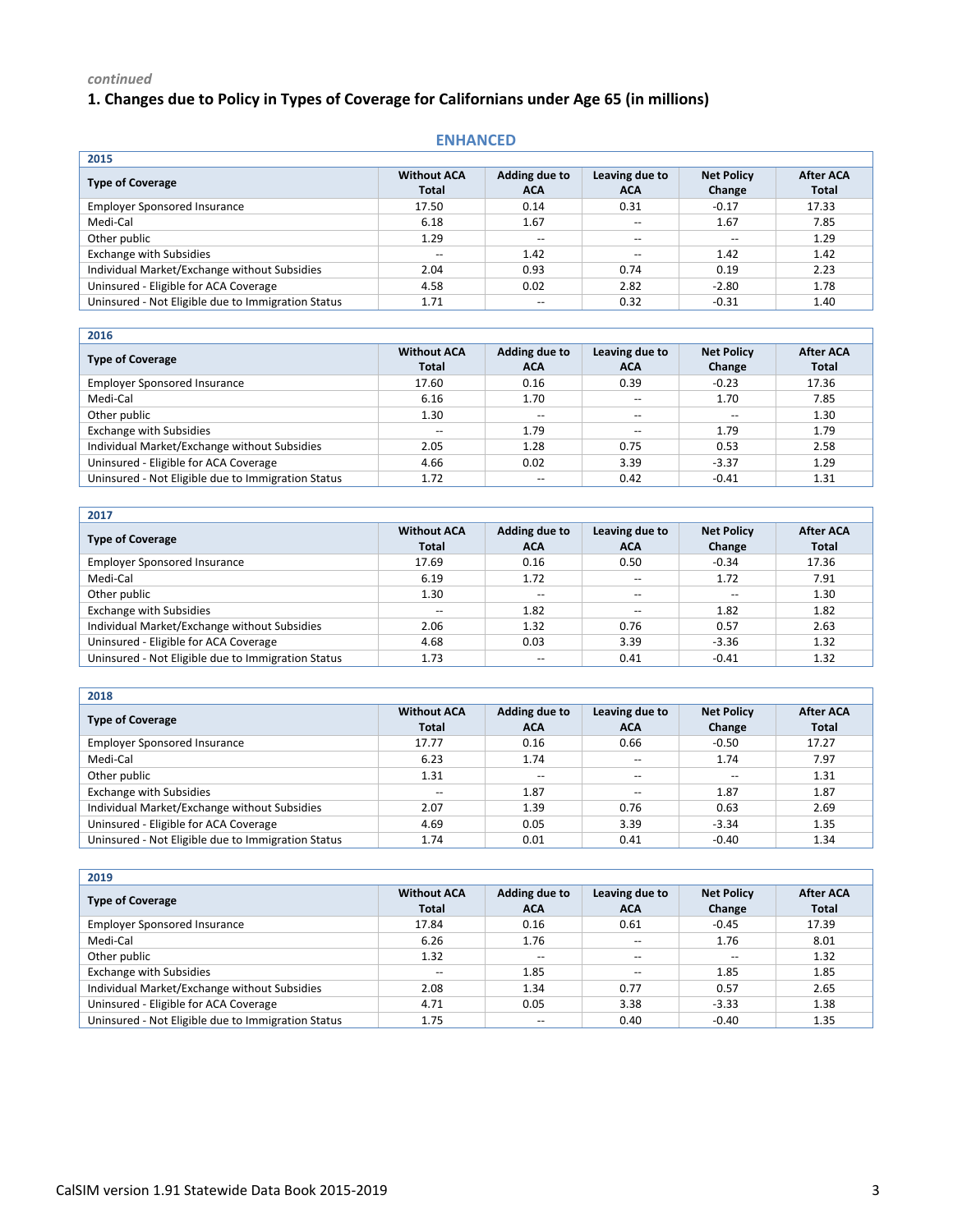## **2. Coverage with the ACA by Source for Californians under Age 65 (in millions)**

| <b>BASE</b>                                        |       |       |       |       |       |
|----------------------------------------------------|-------|-------|-------|-------|-------|
| <b>Type of Coverage with ACA</b>                   | 2015  | 2016  | 2017  | 2018  | 2019  |
| <b>Employer Sponsored Insurance</b>                | 17.34 | 17.38 | 17.36 | 17.27 | 17.39 |
| Medi-Cal                                           | 7.43  | 7.43  | 7.50  | 7.56  | 7.60  |
| Other Public                                       | 1.29  | 1.30  | 1.30  | 1.31  | 1.32  |
| <b>Exchange with Subsidies</b>                     | 1.21  | 1.46  | 1.63  | 1.79  | 1.77  |
| Individual Market/Exchange without Subsidies       | 2.01  | 2.20  | 2.36  | 2.53  | 2.49  |
| Uninsured - Eligible for ACA Coverage              | 2.47  | 2.20  | 2.01  | 1.85  | 1.89  |
| Uninsured - Not Eligible due to Immigration Status | 1.55  | 1.52  | 1.50  | 1.48  | 1.49  |

#### **ENHANCED**

| <b>Type of Coverage with ACA</b>                   | 2015  | 2016  | 2017  | 2018  | 2019  |
|----------------------------------------------------|-------|-------|-------|-------|-------|
| <b>Employer Sponsored Insurance</b>                | 17.33 | 17.36 | 17.36 | 17.27 | 17.39 |
| Medi-Cal                                           | 7.85  | 7.85  | 7.91  | 7.97  | 8.01  |
| Other Public                                       | 1.29  | 1.30  | 1.30  | 1.31  | 1.32  |
| <b>Exchange with Subsidies</b>                     | 1.42  | 1.79  | 1.82  | 1.87  | 1.85  |
| Individual Market/Exchange without Subsidies       | 2.23  | 2.58  | 2.63  | 2.69  | 2.65  |
| Uninsured - Eligible for ACA Coverage              | 1.78  | 1.29  | 1.32  | 1.35  | 1.38  |
| Uninsured - Not Eligible due to Immigration Status | 1.40  | 1.31  | 1.32  | 1.34  | 1.35  |

#### CalSIM version 1.91 Statewide Data Book 2015-2019 4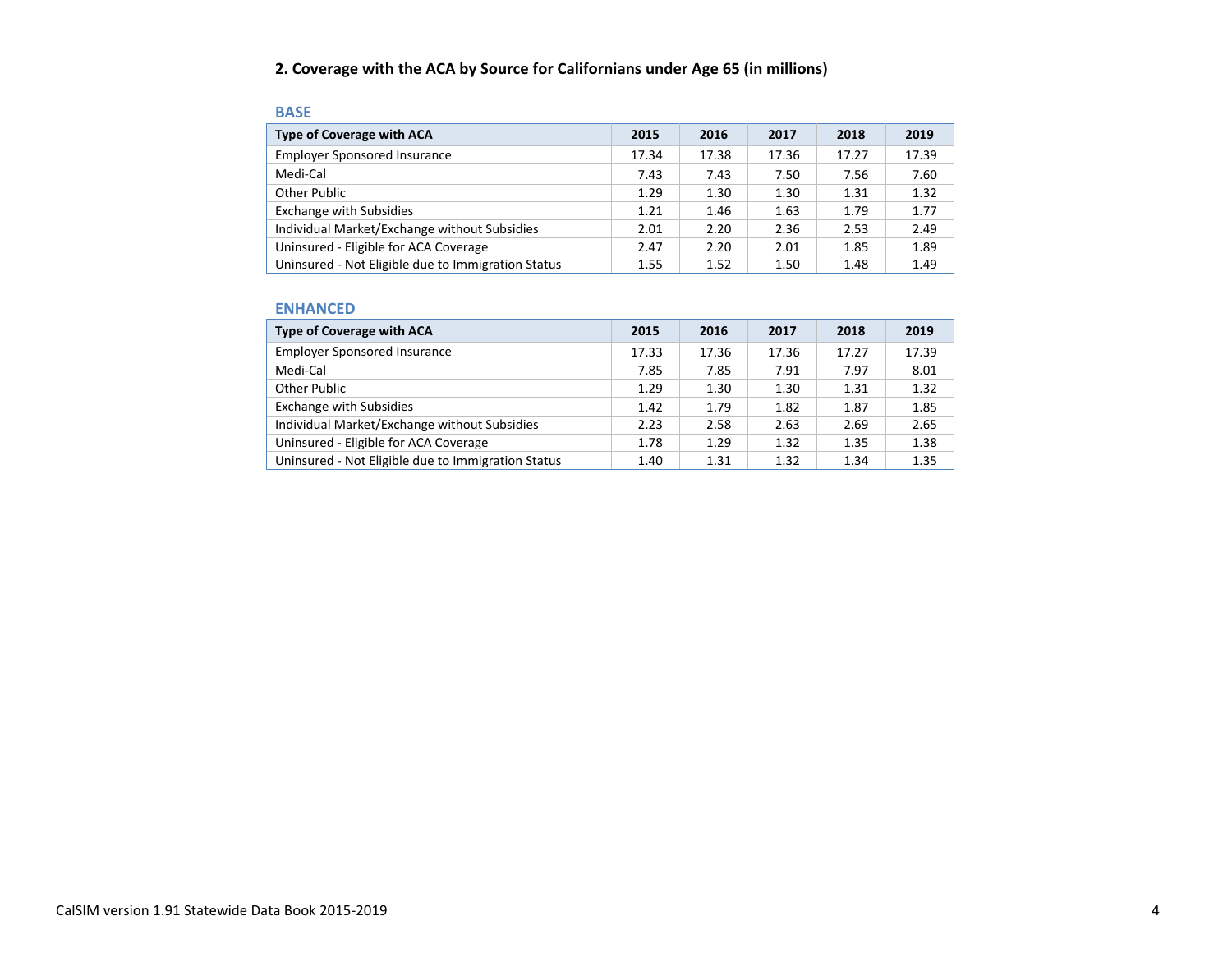## **3. Exchange Subsidy Eligible Californians under Age 65, Take-Up and Source of Insurance without the ACA**

| 2015                                                       |                 | <b>BASE</b> | <b>ENHANCED</b> |           |                        |
|------------------------------------------------------------|-----------------|-------------|-----------------|-----------|------------------------|
| Source of Coverage without ACA                             | <b>Eligible</b> | Take Up     | Take Up<br>Rate | Take Up   | <b>Take Up</b><br>Rate |
| ESI without ACA and employer dropped coverage under ACA    | 60,000          | 60,000      | 98%             | 60,000    | 98%                    |
| ESI without ACA and employer maintained coverage under ACA | 470,000         | 20,000      | 3%              | 20,000    | 4%                     |
| <b>Individual Market</b>                                   | 520.000         | 490.000     | 95%             | 490.000   | 95%                    |
| Uninsured                                                  | 1,480,000       | 650.000     | 44%             | 850.000   | 57%                    |
| Total                                                      | 2,530,000       | 1,210,000   | 48%             | 1,420,000 | 56%                    |

| 2016                                                       |                 |           | <b>BASE</b>     | <b>ENHANCED</b> |                        |  |
|------------------------------------------------------------|-----------------|-----------|-----------------|-----------------|------------------------|--|
| Source of Coverage without ACA                             | <b>Eligible</b> | Take Up   | Take Up<br>Rate | Take Up         | <b>Take Up</b><br>Rate |  |
| ESI without ACA and employer dropped coverage under ACA    | 80.000          | 80,000    | 98%             | 80,000          | 98%                    |  |
| ESI without ACA and employer maintained coverage under ACA | 470.000         | 20.000    | 4%              | 20.000          | 4%                     |  |
| Individual Market                                          | 530.000         | 500.000   | 95%             | 500.000         | 95%                    |  |
| Uninsured                                                  | 1,560,000       | 860.000   | 55%             | 1,180,000       | 76%                    |  |
| Total                                                      | 2,640,000       | 1,460,000 | 55%             | 1,790,000       | 68%                    |  |

| 2017                                                       |                 |                | <b>BASE</b>            | <b>ENHANCED</b> |                        |
|------------------------------------------------------------|-----------------|----------------|------------------------|-----------------|------------------------|
| Source of Coverage without ACA                             | <b>Eligible</b> | <b>Take Up</b> | <b>Take Up</b><br>Rate | Take Up         | <b>Take Up</b><br>Rate |
| ESI without ACA and employer dropped coverage under ACA    | 120.000         | 120.000        | 98%                    | 120.000         | 98%                    |
| ESI without ACA and employer maintained coverage under ACA | 470,000         | 20,000         | 4%                     | 20.000          | 4%                     |
| Individual Market                                          | 530.000         | 500.000        | 95%                    | 500.000         | 95%                    |
| Uninsured                                                  | 1,560,000       | 990.000        | 64%                    | 1,180,000       | 76%                    |
| Total                                                      | 2,670,000       | 1,630,000      | 61%                    | 1,820,000       | 68%                    |

| 2018                                                       |           |           | <b>BASE</b>     | <b>ENHANCED</b> |                 |  |
|------------------------------------------------------------|-----------|-----------|-----------------|-----------------|-----------------|--|
| Source of Coverage without ACA                             | Eligible  | Take Up   | Take Up<br>Rate | Take Up         | Take Up<br>Rate |  |
| ESI without ACA and employer dropped coverage under ACA    | 180.000   | 180.000   | 98%             | 180,000         | 98%             |  |
| ESI without ACA and employer maintained coverage under ACA | 470,000   | 20,000    | 4%              | 20,000          | 4%              |  |
| Individual Market                                          | 530,000   | 510.000   | 95%             | 510.000         | 95%             |  |
| Uninsured                                                  | 1,550,000 | 1,090,000 | 70%             | 1,170,000       | 75%             |  |
| Total                                                      | 2,730,000 | 1,790,000 | 66%             | 1,870,000       | 68%             |  |

| 2019                                                       |                 |           | <b>BASE</b>     | <b>ENHANCED</b> |                 |  |
|------------------------------------------------------------|-----------------|-----------|-----------------|-----------------|-----------------|--|
| Source of Coverage without ACA                             | <b>Eligible</b> | Take Up   | Take Up<br>Rate | Take Up         | Take Up<br>Rate |  |
| ESI without ACA and employer dropped coverage under ACA    | 170.000         | 160.000   | 97%             | 160,000         | 98%             |  |
| ESI without ACA and employer maintained coverage under ACA | 470.000         | 20,000    | 4%              | 20,000          | 4%              |  |
| Individual Market                                          | 540,000         | 510.000   | 95%             | 510.000         | 95%             |  |
| Uninsured                                                  | 1,550,000       | 1,080,000 | 70%             | 1,160,000       | 75%             |  |
| Total                                                      | 2,720,000       | 1,770,000 | 65%             | 1,850,000       | 68%             |  |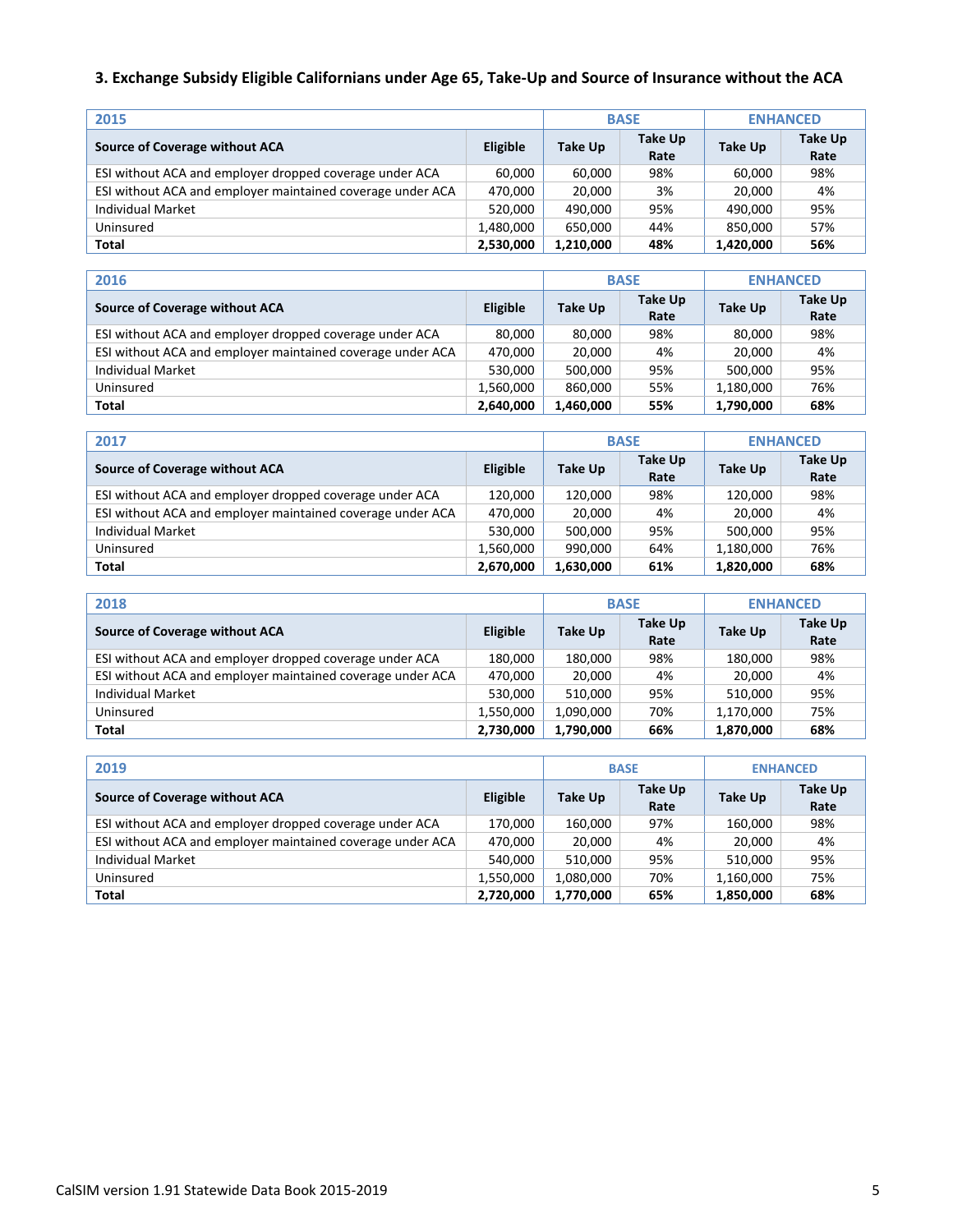| 2015                                                          |           |                        |                                    | <b>BASE</b>                       |                                              |                                   |                        |                                    | <b>ENHANCED</b>                   |                                              |                            |
|---------------------------------------------------------------|-----------|------------------------|------------------------------------|-----------------------------------|----------------------------------------------|-----------------------------------|------------------------|------------------------------------|-----------------------------------|----------------------------------------------|----------------------------|
| <b>Exchange Subsidy Eligible</b>                              | Eligible  | <b>Take Up</b><br>Rate | <b>Take Up</b><br><b>Subsidies</b> | <b>Percent of</b><br><b>Total</b> | Do Not<br><b>Take Up</b><br><b>Subsidies</b> | <b>Percent of</b><br><b>Total</b> | <b>Take Up</b><br>Rate | <b>Take Up</b><br><b>Subsidies</b> | <b>Percent of</b><br><b>Total</b> | Do Not<br><b>Take Up</b><br><b>Subsidies</b> | Percent of<br><b>Total</b> |
| All                                                           | 2,530,000 | 48%                    | 1,210,000                          | 100%                              | 1,320,000                                    | 100%                              | 56%                    | 1,420,000                          | 100%                              | 1,110,000                                    | 100%                       |
| <b>Race and Ethnicity</b>                                     |           |                        |                                    |                                   |                                              |                                   |                        |                                    |                                   |                                              |                            |
| Latino                                                        | 950,000   | 42%                    | 400,000                            | 33%                               | 550,000                                      | 42%                               | 56%                    | 530,000                            | 37%                               | 420,000                                      | 38%                        |
| Asian                                                         | 520,000   | 29%                    | 150,000                            | 13%                               | 370,000                                      | 28%                               | 34%                    | 180,000                            | 12%                               | 350,000                                      | 31%                        |
| African American                                              | 130,000   | 60%                    | 80,000                             | 6%                                | 50,000                                       | 4%                                | 64%                    | 80,000                             | 6%                                | 50,000                                       | 4%                         |
| White                                                         | 850,000   | 63%                    | 530,000                            | 44%                               | 310,000                                      | 24%                               | 67%                    | 570,000                            | 40%                               | 280,000                                      | 25%                        |
| Other                                                         | 90,000    | 64%                    | 60,000                             | 5%                                | 30,000                                       | 2%                                | 69%                    | 60,000                             | 4%                                | 30,000                                       | 2%                         |
| Gender                                                        |           |                        |                                    |                                   |                                              |                                   |                        |                                    |                                   |                                              |                            |
| Male                                                          | 1,450,000 | 43%                    | 620,000                            | 51%                               | 820,000                                      | 63%                               | 50%                    | 730,000                            | 51%                               | 720,000                                      | 65%                        |
| Female                                                        | 1,080,000 | 54%                    | 590,000                            | 49%                               | 490,000                                      | 37%                               | 64%                    | 690,000                            | 49%                               | 390,000                                      | 35%                        |
| Age                                                           |           |                        |                                    |                                   |                                              |                                   |                        |                                    |                                   |                                              |                            |
| 0-18 years                                                    | 50,000    | 65%                    | 30,000                             | 2%                                | 20,000                                       | 1%                                | 67%                    | 30,000                             | 2%                                | 20,000                                       | 1%                         |
| 19-29 years                                                   | 660,000   | 51%                    | 340,000                            | 28%                               | 330,000                                      | 25%                               | 58%                    | 380,000                            | 27%                               | 280,000                                      | 25%                        |
| 30-44 years                                                   | 620,000   | 50%                    | 310,000                            | 26%                               | 310,000                                      | 23%                               | 61%                    | 370,000                            | 26%                               | 240,000                                      | 22%                        |
| 45-64 years                                                   | 1,200,000 | 44%                    | 540,000                            | 44%                               | 670,000                                      | 51%                               | 52%                    | 630,000                            | 44%                               | 580,000                                      | 52%                        |
| <b>Source of Coverage without ACA</b>                         |           |                        |                                    |                                   |                                              |                                   |                        |                                    |                                   |                                              |                            |
| ESI without ACA and employer<br>dropped coverage under ACA    | 60,000    | 98%                    | 60,000                             | 5%                                | $<$ 5,000                                    | 0%                                | 98%                    | 60,000                             | 4%                                | $<$ 5,000                                    | 0%                         |
| ESI without ACA and employer<br>maintained coverage under ACA | 470,000   | 3%                     | 20,000                             | 1%                                | 460,000                                      | 35%                               | 4%                     | 20,000                             | 1%                                | 450,000                                      | 41%                        |
| <b>Individual Market</b>                                      | 520,000   | 95%                    | 490,000                            | 41%                               | 30,000                                       | 2%                                | 95%                    | 490,000                            | 35%                               | 30,000                                       | 2%                         |
| Uninsured                                                     | 1,480,000 | 44%                    | 650,000                            | 53%                               | 830,000                                      | 63%                               | 57%                    | 850,000                            | 60%                               | 630,000                                      | 57%                        |
| Income                                                        |           |                        |                                    |                                   |                                              |                                   |                        |                                    |                                   |                                              |                            |
| 139-200% FPL                                                  | 900,000   | 55%                    | 490,000                            | 41%                               | 410,000                                      | 31%                               | 66%                    | 590,000                            | 42%                               | 310,000                                      | 28%                        |
| 201-250% FPL                                                  | 640,000   | 47%                    | 300,000                            | 25%                               | 340,000                                      | 26%                               | 55%                    | 360,000                            | 25%                               | 290,000                                      | 26%                        |
| 251-400% FPL                                                  | 980,000   | 43%                    | 420,000                            | 35%                               | 560,000                                      | 43%                               | 48%                    | 470,000                            | 33%                               | 510,000                                      | 46%                        |
| <b>Limited English Proficiency</b><br>(18 and older)          |           |                        |                                    |                                   |                                              |                                   |                        |                                    |                                   |                                              |                            |
| 18+ Speaks English very well                                  | 1,580,000 | 59%                    | 940,000                            | 78%                               | 640,000                                      | 49%                               | 64%                    | 1,010,000                          | 71%                               | 570,000                                      | 52%                        |
| 18+ Limited English proficiency                               | 900,000   | 27%                    | 240,000                            | 20%                               | 660,000                                      | 50%                               | 42%                    | 380,000                            | 27%                               | 520,000                                      | 47%                        |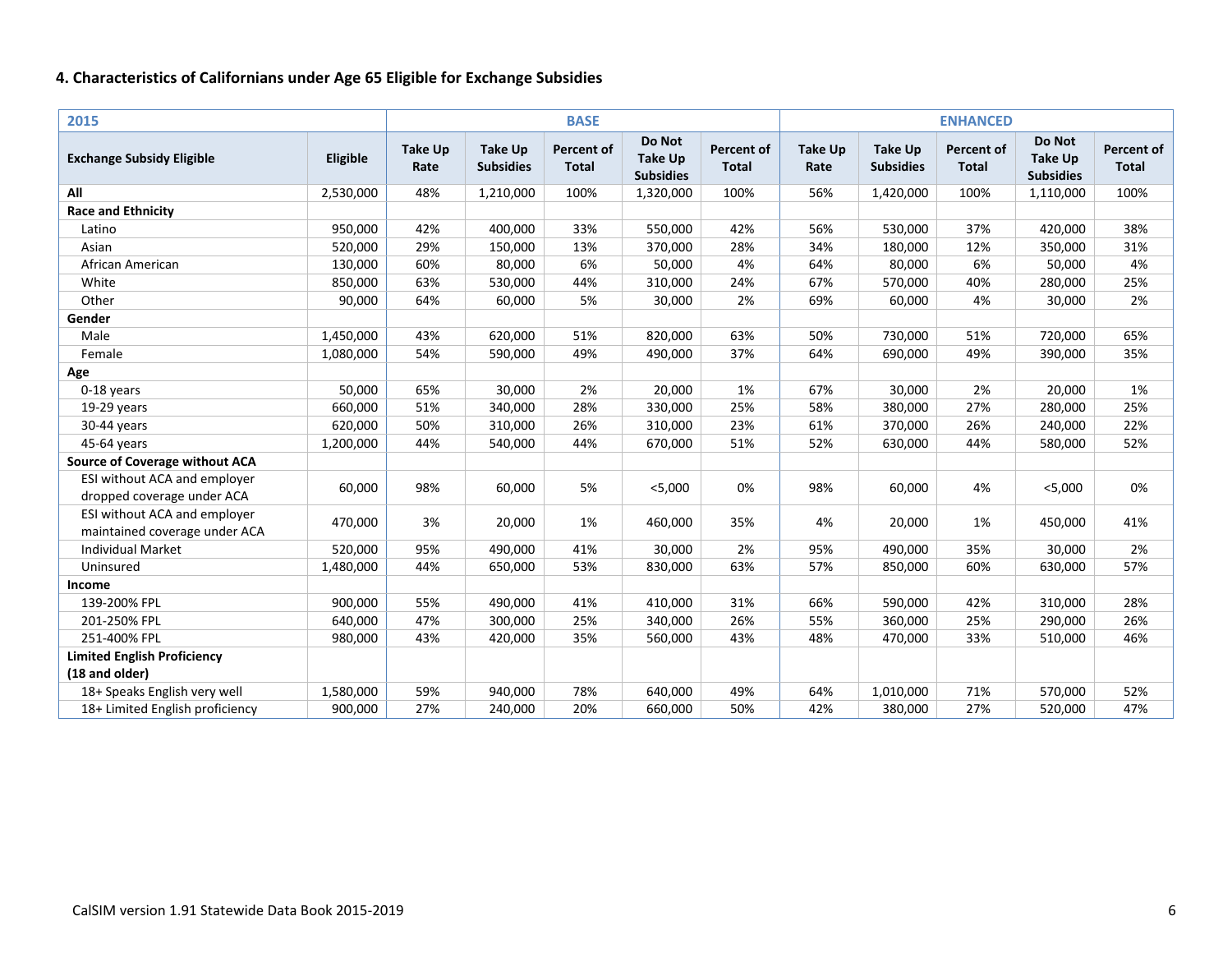| 2016                                                          |           |                        |                                    | <b>BASE</b>                       |                                              |                                   |                        |                                    | <b>ENHANCED</b>            |                                              |                            |
|---------------------------------------------------------------|-----------|------------------------|------------------------------------|-----------------------------------|----------------------------------------------|-----------------------------------|------------------------|------------------------------------|----------------------------|----------------------------------------------|----------------------------|
| <b>Exchange Subsidy Eligible</b>                              | Eligible  | <b>Take Up</b><br>Rate | <b>Take Up</b><br><b>Subsidies</b> | <b>Percent of</b><br><b>Total</b> | Do Not<br><b>Take Up</b><br><b>Subsidies</b> | <b>Percent of</b><br><b>Total</b> | <b>Take Up</b><br>Rate | <b>Take Up</b><br><b>Subsidies</b> | Percent of<br><b>Total</b> | Do Not<br><b>Take Up</b><br><b>Subsidies</b> | Percent of<br><b>Total</b> |
| All                                                           | 2,640,000 | 55%                    | 1,460,000                          | 100%                              | 1,180,000                                    | 100%                              | 68%                    | 1,790,000                          | 100%                       | 850,000                                      | 100%                       |
| <b>Race and Ethnicity</b>                                     |           |                        |                                    |                                   |                                              |                                   |                        |                                    |                            |                                              |                            |
| Latino                                                        | 1,010,000 | 51%                    | 510,000                            | 35%                               | 500,000                                      | 42%                               | 71%                    | 720,000                            | 40%                        | 290,000                                      | 34%                        |
| Asian                                                         | 530,000   | 34%                    | 180,000                            | 12%                               | 350,000                                      | 30%                               | 40%                    | 210,000                            | 12%                        | 320,000                                      | 37%                        |
| African American                                              | 130,000   | 67%                    | 90,000                             | 6%                                | 40,000                                       | 4%                                | 74%                    | 100,000                            | 5%                         | 30,000                                       | 4%                         |
| White                                                         | 880,000   | 70%                    | 620,000                            | 42%                               | 260,000                                      | 22%                               | 78%                    | 690,000                            | 38%                        | 200,000                                      | 23%                        |
| Other                                                         | 90,000    | 72%                    | 60,000                             | 4%                                | 30,000                                       | 2%                                | 80%                    | 70,000                             | 4%                         | 20,000                                       | 2%                         |
| Gender                                                        |           |                        |                                    |                                   |                                              |                                   |                        |                                    |                            |                                              |                            |
| Male                                                          | 1,490,000 | 50%                    | 750,000                            | 51%                               | 740,000                                      | 63%                               | 62%                    | 920,000                            | 51%                        | 570,000                                      | 67%                        |
| Female                                                        | 1,150,000 | 62%                    | 710,000                            | 49%                               | 440,000                                      | 37%                               | 76%                    | 870,000                            | 49%                        | 280,000                                      | 33%                        |
| Age                                                           |           |                        |                                    |                                   |                                              |                                   |                        |                                    |                            |                                              |                            |
| 0-18 years                                                    | 50,000    | 70%                    | 40,000                             | 2%                                | 20,000                                       | 1%                                | 75%                    | 40,000                             | 2%                         | 10,000                                       | 1%                         |
| 19-29 years                                                   | 690,000   | 58%                    | 400,000                            | 27%                               | 290,000                                      | 25%                               | 71%                    | 490,000                            | 27%                        | 200,000                                      | 23%                        |
| 30-44 years                                                   | 660,000   | 59%                    | 390,000                            | 27%                               | 270,000                                      | 23%                               | 75%                    | 490,000                            | 28%                        | 170,000                                      | 20%                        |
| 45-64 years                                                   | 1,240,000 | 51%                    | 640,000                            | 44%                               | 600,000                                      | 51%                               | 62%                    | 770,000                            | 43%                        | 470,000                                      | 55%                        |
| <b>Source of Coverage without ACA</b>                         |           |                        |                                    |                                   |                                              |                                   |                        |                                    |                            |                                              |                            |
| ESI without ACA and employer<br>dropped coverage under ACA    | 80,000    | 98%                    | 80,000                             | 6%                                | $<$ 5,000                                    | 0%                                | 98%                    | 80,000                             | 5%                         | $<$ 5,000                                    | 0%                         |
| ESI without ACA and employer<br>maintained coverage under ACA | 470,000   | 4%                     | 20,000                             | 1%                                | 460,000                                      | 39%                               | 4%                     | 20,000                             | 1%                         | 450,000                                      | 53%                        |
| <b>Individual Market</b>                                      | 530,000   | 95%                    | 500,000                            | 34%                               | 30,000                                       | 2%                                | 95%                    | 500,000                            | 28%                        | 30,000                                       | 3%                         |
| Uninsured                                                     | 1,560,000 | 55%                    | 860,000                            | 59%                               | 690,000                                      | 59%                               | 76%                    | 1,180,000                          | 66%                        | 370,000                                      | 44%                        |
| Income                                                        |           |                        |                                    |                                   |                                              |                                   |                        |                                    |                            |                                              |                            |
| 139-200% FPL                                                  | 970,000   | 64%                    | 620,000                            | 42%                               | 350,000                                      | 30%                               | 80%                    | 770,000                            | 43%                        | 190,000                                      | 23%                        |
| 201-250% FPL                                                  | 670,000   | 54%                    | 360,000                            | 25%                               | 310,000                                      | 26%                               | 67%                    | 450,000                            | 25%                        | 220,000                                      | 26%                        |
| 251-400% FPL                                                  | 1,000,000 | 48%                    | 480,000                            | 33%                               | 520,000                                      | 44%                               | 56%                    | 560,000                            | 32%                        | 440,000                                      | 52%                        |
| <b>Limited English Proficiency</b>                            |           |                        |                                    |                                   |                                              |                                   |                        |                                    |                            |                                              |                            |
| (18 and older)                                                |           |                        |                                    |                                   |                                              |                                   |                        |                                    |                            |                                              |                            |
| 18+ Speaks English very well                                  | 1,650,000 | 67%                    | 1,100,000                          | 75%                               | 550,000                                      | 46%                               | 75%                    | 1,230,000                          | 69%                        | 410,000                                      | 49%                        |
| 18+ Limited English proficiency                               | 940,000   | 35%                    | 330,000                            | 22%                               | 620,000                                      | 52%                               | 55%                    | 520,000                            | 29%                        | 430,000                                      | 50%                        |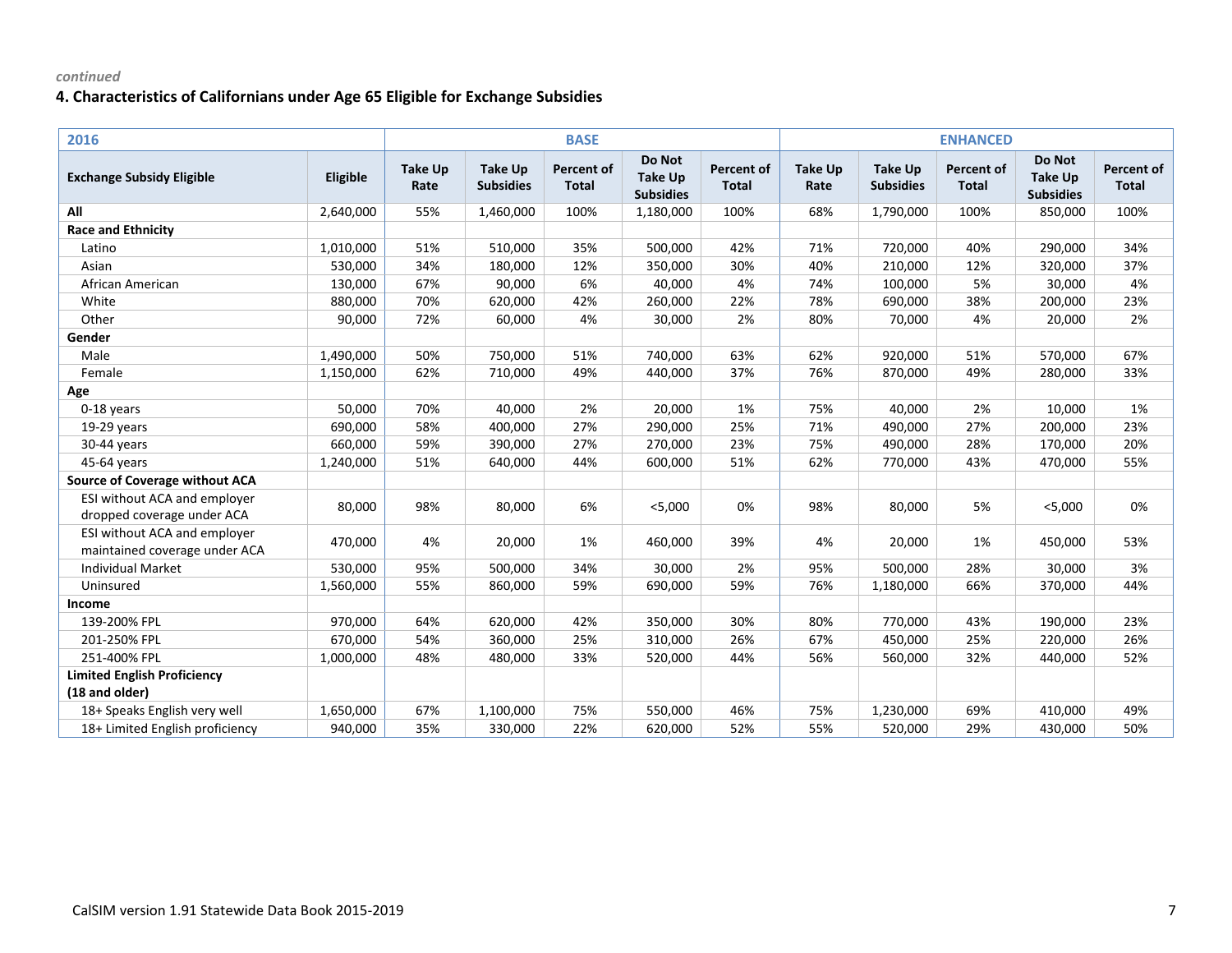| 2017                                                          |           |                        |                                    | <b>BASE</b>                       |                                              |                                   |                        |                                    | <b>ENHANCED</b>            |                                              |                            |
|---------------------------------------------------------------|-----------|------------------------|------------------------------------|-----------------------------------|----------------------------------------------|-----------------------------------|------------------------|------------------------------------|----------------------------|----------------------------------------------|----------------------------|
| <b>Exchange Subsidy Eligible</b>                              | Eligible  | <b>Take Up</b><br>Rate | <b>Take Up</b><br><b>Subsidies</b> | <b>Percent of</b><br><b>Total</b> | Do Not<br><b>Take Up</b><br><b>Subsidies</b> | <b>Percent of</b><br><b>Total</b> | <b>Take Up</b><br>Rate | <b>Take Up</b><br><b>Subsidies</b> | Percent of<br><b>Total</b> | Do Not<br><b>Take Up</b><br><b>Subsidies</b> | Percent of<br><b>Total</b> |
| All                                                           | 2,670,000 | 61%                    | 1,630,000                          | 100%                              | 1,050,000                                    | 100%                              | 68%                    | 1,820,000                          | 100%                       | 860,000                                      | 100%                       |
| <b>Race and Ethnicity</b>                                     |           |                        |                                    |                                   |                                              |                                   |                        |                                    |                            |                                              |                            |
| Latino                                                        | 1,020,000 | 59%                    | 600,000                            | 37%                               | 420,000                                      | 40%                               | 72%                    | 730,000                            | 40%                        | 290,000                                      | 34%                        |
| Asian                                                         | 540,000   | 37%                    | 200,000                            | 12%                               | 340,000                                      | 32%                               | 41%                    | 220,000                            | 12%                        | 320,000                                      | 37%                        |
| African American                                              | 130,000   | 71%                    | 90,000                             | 6%                                | 40,000                                       | 4%                                | 74%                    | 100,000                            | 5%                         | 30,000                                       | 4%                         |
| White                                                         | 890,000   | 75%                    | 670,000                            | 41%                               | 230,000                                      | 21%                               | 78%                    | 690,000                            | 38%                        | 200,000                                      | 23%                        |
| Other                                                         | 90,000    | 77%                    | 70,000                             | 4%                                | 20,000                                       | 2%                                | 80%                    | 70,000                             | 4%                         | 20,000                                       | 2%                         |
| Gender                                                        |           |                        |                                    |                                   |                                              |                                   |                        |                                    |                            |                                              |                            |
| Male                                                          | 1,500,000 | 55%                    | 830,000                            | 51%                               | 670,000                                      | 64%                               | 62%                    | 930,000                            | 51%                        | 580,000                                      | 67%                        |
| Female                                                        | 1,170,000 | 68%                    | 800,000                            | 49%                               | 380,000                                      | 36%                               | 76%                    | 890,000                            | 49%                        | 280,000                                      | 33%                        |
| Age                                                           |           |                        |                                    |                                   |                                              |                                   |                        |                                    |                            |                                              |                            |
| 0-18 years                                                    | 50,000    | 78%                    | 40,000                             | 3%                                | 10,000                                       | 1%                                | 81%                    | 40,000                             | 2%                         | 10,000                                       | 1%                         |
| 19-29 years                                                   | 690,000   | 63%                    | 430,000                            | 27%                               | 260,000                                      | 24%                               | 71%                    | 490,000                            | 27%                        | 200,000                                      | 23%                        |
| 30-44 years                                                   | 680,000   | 66%                    | 440,000                            | 27%                               | 230,000                                      | 22%                               | 75%                    | 510,000                            | 28%                        | 170,000                                      | 20%                        |
| 45-64 years                                                   | 1,260,000 | 57%                    | 710,000                            | 44%                               | 550,000                                      | 52%                               | 62%                    | 780,000                            | 43%                        | 480,000                                      | 55%                        |
| <b>Source of Coverage without ACA</b>                         |           |                        |                                    |                                   |                                              |                                   |                        |                                    |                            |                                              |                            |
| ESI without ACA and employer<br>dropped coverage under ACA    | 120,000   | 98%                    | 120,000                            | 7%                                | $<$ 5,000                                    | 0%                                | 98%                    | 120,000                            | 7%                         | $<$ 5,000                                    | 0%                         |
| ESI without ACA and employer<br>maintained coverage under ACA | 470,000   | 4%                     | 20,000                             | 1%                                | 450,000                                      | 43%                               | 4%                     | 20,000                             | 1%                         | 450,000                                      | 53%                        |
| <b>Individual Market</b>                                      | 530,000   | 95%                    | 500,000                            | 31%                               | 30,000                                       | 3%                                | 95%                    | 500,000                            | 28%                        | 30,000                                       | 3%                         |
| Uninsured                                                     | 1,560,000 | 64%                    | 990,000                            | 61%                               | 570,000                                      | 54%                               | 76%                    | 1,180,000                          | 65%                        | 380,000                                      | 44%                        |
| Income                                                        |           |                        |                                    |                                   |                                              |                                   |                        |                                    |                            |                                              |                            |
| 139-200% FPL                                                  | 970,000   | 70%                    | 680,000                            | 42%                               | 290,000                                      | 28%                               | 80%                    | 770,000                            | 43%                        | 200,000                                      | 23%                        |
| 201-250% FPL                                                  | 680,000   | 60%                    | 410,000                            | 25%                               | 270,000                                      | 26%                               | 67%                    | 460,000                            | 25%                        | 220,000                                      | 26%                        |
| 251-400% FPL                                                  | 1,030,000 | 53%                    | 540,000                            | 33%                               | 480,000                                      | 46%                               | 57%                    | 590,000                            | 32%                        | 440,000                                      | 51%                        |
| <b>Limited English Proficiency</b>                            |           |                        |                                    |                                   |                                              |                                   |                        |                                    |                            |                                              |                            |
| (18 and older)                                                |           |                        |                                    |                                   |                                              |                                   |                        |                                    |                            |                                              |                            |
| 18+ Speaks English very well                                  | 1,680,000 | 72%                    | 1,200,000                          | 74%                               | 480,000                                      | 46%                               | 75%                    | 1,260,000                          | 69%                        | 420,000                                      | 49%                        |
| 18+ Limited English proficiency                               | 950,000   | 41%                    | 390,000                            | 24%                               | 560,000                                      | 53%                               | 55%                    | 520,000                            | 29%                        | 430,000                                      | 50%                        |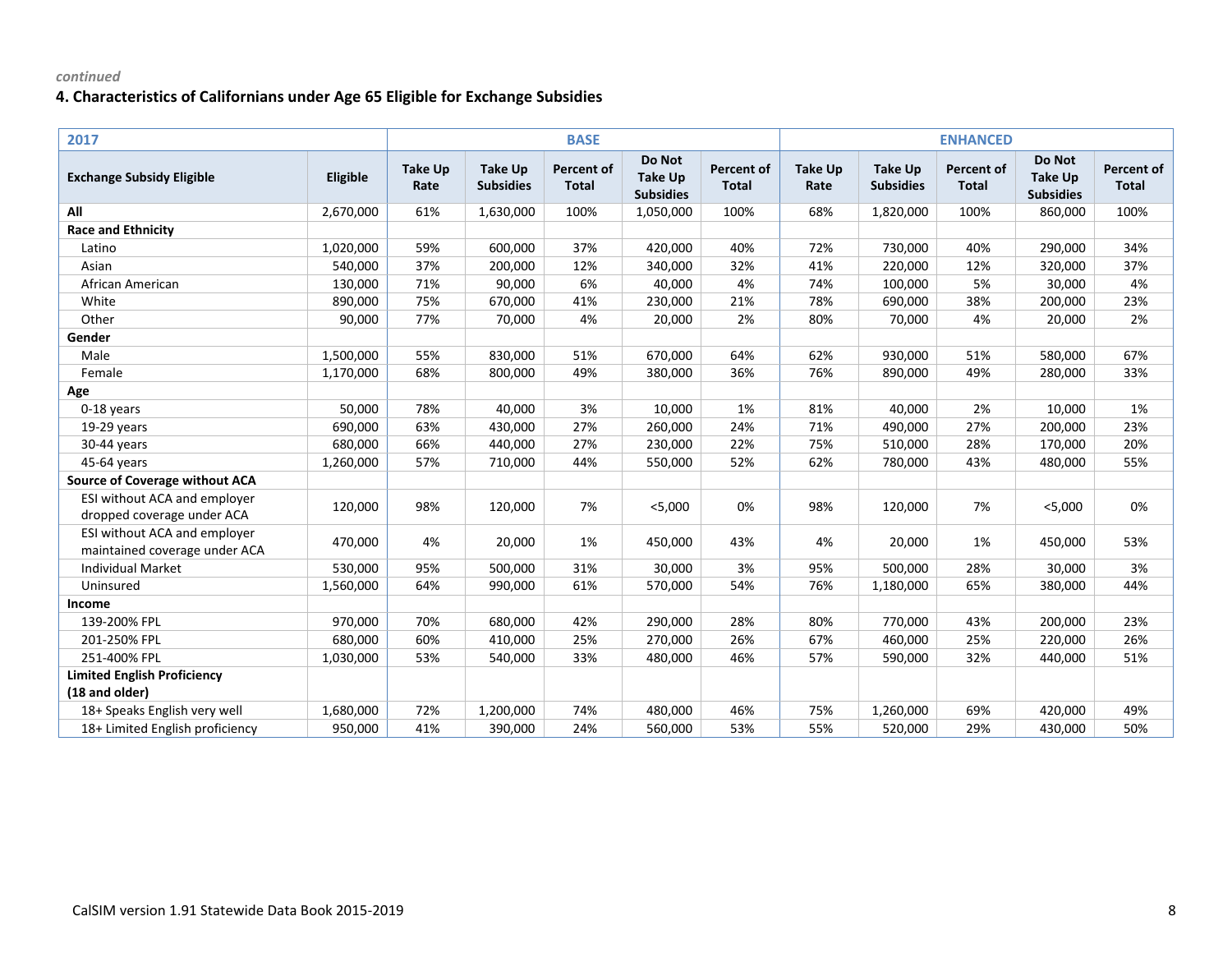| 2018                                                          |           |                        |                                    | <b>BASE</b>                       |                                              |                                   |                        |                                    | <b>ENHANCED</b>                   |                                              |                            |
|---------------------------------------------------------------|-----------|------------------------|------------------------------------|-----------------------------------|----------------------------------------------|-----------------------------------|------------------------|------------------------------------|-----------------------------------|----------------------------------------------|----------------------------|
| <b>Exchange Subsidy Eligible</b>                              | Eligible  | <b>Take Up</b><br>Rate | <b>Take Up</b><br><b>Subsidies</b> | <b>Percent of</b><br><b>Total</b> | Do Not<br><b>Take Up</b><br><b>Subsidies</b> | <b>Percent of</b><br><b>Total</b> | <b>Take Up</b><br>Rate | <b>Take Up</b><br><b>Subsidies</b> | <b>Percent of</b><br><b>Total</b> | Do Not<br><b>Take Up</b><br><b>Subsidies</b> | Percent of<br><b>Total</b> |
| All                                                           | 2,730,000 | 66%                    | 1,790,000                          | 100%                              | 940,000                                      | 100%                              | 68%                    | 1,870,000                          | 100%                              | 860,000                                      | 100%                       |
| <b>Race and Ethnicity</b>                                     |           |                        |                                    |                                   |                                              |                                   |                        |                                    |                                   |                                              |                            |
| Latino                                                        | 1,050,000 | 66%                    | 690,000                            | 38%                               | 360,000                                      | 38%                               | 72%                    | 760,000                            | 41%                               | 290,000                                      | 34%                        |
| Asian                                                         | 540,000   | 39%                    | 210,000                            | 12%                               | 330,000                                      | 35%                               | 40%                    | 220,000                            | 12%                               | 320,000                                      | 37%                        |
| African American                                              | 130,000   | 75%                    | 100,000                            | 6%                                | 30,000                                       | 4%                                | 75%                    | 100,000                            | 5%                                | 30,000                                       | 4%                         |
| White                                                         | 920,000   | 78%                    | 720,000                            | 40%                               | 200,000                                      | 21%                               | 78%                    | 720,000                            | 39%                               | 200,000                                      | 23%                        |
| Other                                                         | 90,000    | 80%                    | 70,000                             | 4%                                | 20,000                                       | 2%                                | 80%                    | 70,000                             | 4%                                | 20,000                                       | 2%                         |
| Gender                                                        |           |                        |                                    |                                   |                                              |                                   |                        |                                    |                                   |                                              |                            |
| Male                                                          | 1,540,000 | 60%                    | 920,000                            | 51%                               | 620,000                                      | 66%                               | 62%                    | 960,000                            | 51%                               | 580,000                                      | 67%                        |
| Female                                                        | 1,190,000 | 73%                    | 870,000                            | 49%                               | 320,000                                      | 34%                               | 77%                    | 910,000                            | 49%                               | 280,000                                      | 33%                        |
| Age                                                           |           |                        |                                    |                                   |                                              |                                   |                        |                                    |                                   |                                              |                            |
| 0-18 years                                                    | 60,000    | 79%                    | 50,000                             | 3%                                | 10,000                                       | 1%                                | 80%                    | 50,000                             | 3%                                | 10,000                                       | 1%                         |
| $19-29$ years                                                 | 710,000   | 68%                    | 480,000                            | 27%                               | 230,000                                      | 24%                               | 71%                    | 500,000                            | 27%                               | 200,000                                      | 23%                        |
| 30-44 years                                                   | 700,000   | 72%                    | 500,000                            | 28%                               | 200,000                                      | 21%                               | 75%                    | 530,000                            | 28%                               | 170,000                                      | 20%                        |
| 45-64 years                                                   | 1,270,000 | 60%                    | 760,000                            | 43%                               | 510,000                                      | 54%                               | 62%                    | 790,000                            | 42%                               | 480,000                                      | 55%                        |
| <b>Source of Coverage without ACA</b>                         |           |                        |                                    |                                   |                                              |                                   |                        |                                    |                                   |                                              |                            |
| ESI without ACA and employer<br>dropped coverage under ACA    | 180,000   | 98%                    | 180,000                            | 10%                               | $<$ 5,000                                    | 0%                                | 98%                    | 180,000                            | 9%                                | $<$ 5,000                                    | 1%                         |
| ESI without ACA and employer<br>maintained coverage under ACA | 470,000   | 4%                     | 20,000                             | 1%                                | 450,000                                      | 48%                               | 4%                     | 20,000                             | 1%                                | 450,000                                      | 52%                        |
| <b>Individual Market</b>                                      | 530,000   | 95%                    | 510,000                            | 28%                               | 30,000                                       | 3%                                | 95%                    | 510,000                            | 27%                               | 30,000                                       | 3%                         |
| Uninsured                                                     | 1,550,000 | 70%                    | 1,090,000                          | 61%                               | 460,000                                      | 49%                               | 75%                    | 1,170,000                          | 62%                               | 380,000                                      | 44%                        |
| Income                                                        |           |                        |                                    |                                   |                                              |                                   |                        |                                    |                                   |                                              |                            |
| 139-200% FPL                                                  | 980,000   | 76%                    | 750,000                            | 42%                               | 240,000                                      | 25%                               | 80%                    | 790,000                            | 42%                               | 200,000                                      | 23%                        |
| 201-250% FPL                                                  | 690,000   | 64%                    | 440,000                            | 25%                               | 250,000                                      | 26%                               | 68%                    | 460,000                            | 25%                               | 220,000                                      | 26%                        |
| 251-400% FPL                                                  | 1,070,000 | 57%                    | 610,000                            | 34%                               | 460,000                                      | 49%                               | 58%                    | 620,000                            | 33%                               | 450,000                                      | 52%                        |
| <b>Limited English Proficiency</b>                            |           |                        |                                    |                                   |                                              |                                   |                        |                                    |                                   |                                              |                            |
| (18 and older)                                                |           |                        |                                    |                                   |                                              |                                   |                        |                                    |                                   |                                              |                            |
| 18+ Speaks English very well                                  | 1,720,000 | 75%                    | 1,300,000                          | 72%                               | 420,000                                      | 45%                               | 75%                    | 1,300,000                          | 69%                               | 420,000                                      | 49%                        |
| 18+ Limited English proficiency                               | 960,000   | 47%                    | 460,000                            | 25%                               | 510,000                                      | 54%                               | 55%                    | 530,000                            | 28%                               | 430,000                                      | 50%                        |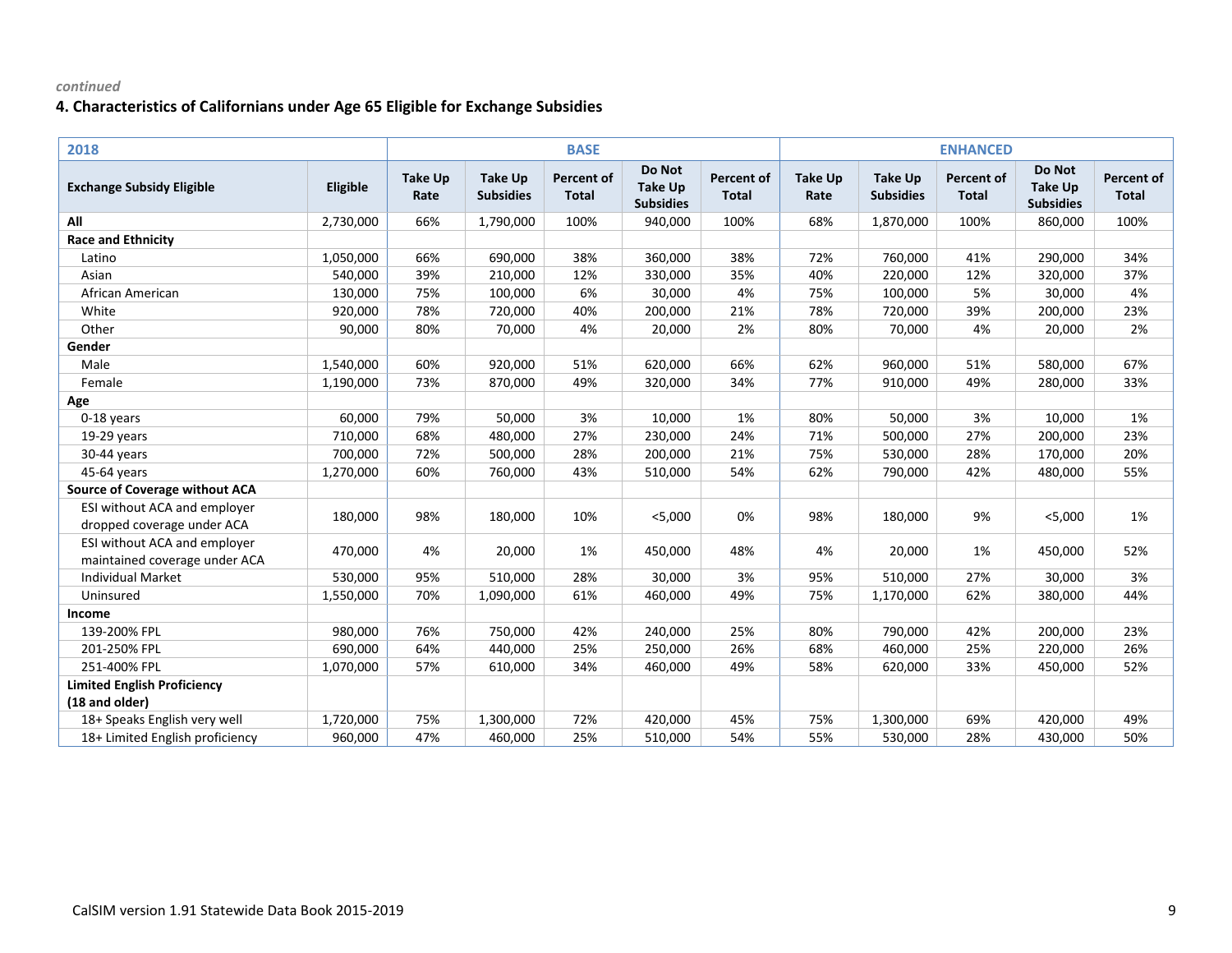| 2019                                                          |           |                        |                                    | <b>BASE</b>                       |                                              |                                   |                        |                                    | <b>ENHANCED</b>                   |                                              |                                   |
|---------------------------------------------------------------|-----------|------------------------|------------------------------------|-----------------------------------|----------------------------------------------|-----------------------------------|------------------------|------------------------------------|-----------------------------------|----------------------------------------------|-----------------------------------|
| <b>Exchange Subsidy Eligible</b>                              | Eligible  | <b>Take Up</b><br>Rate | <b>Take Up</b><br><b>Subsidies</b> | <b>Percent of</b><br><b>Total</b> | Do Not<br><b>Take Up</b><br><b>Subsidies</b> | <b>Percent of</b><br><b>Total</b> | <b>Take Up</b><br>Rate | <b>Take Up</b><br><b>Subsidies</b> | <b>Percent of</b><br><b>Total</b> | Do Not<br><b>Take Up</b><br><b>Subsidies</b> | <b>Percent of</b><br><b>Total</b> |
| All                                                           | 2,720,000 | 65%                    | 1,770,000                          | 100%                              | 940,000                                      | 100%                              | 68%                    | 1,850,000                          | 100%                              | 870,000                                      | 100%                              |
| <b>Race and Ethnicity</b>                                     |           |                        |                                    |                                   |                                              |                                   |                        |                                    |                                   |                                              |                                   |
| Latino                                                        | 1,040,000 | 65%                    | 670,000                            | 38%                               | 360,000                                      | 38%                               | 72%                    | 740,000                            | 40%                               | 290,000                                      | 34%                               |
| Asian                                                         | 540,000   | 39%                    | 210,000                            | 12%                               | 330,000                                      | 35%                               | 40%                    | 220,000                            | 12%                               | 320,000                                      | 37%                               |
| African American                                              | 130,000   | 74%                    | 100,000                            | 6%                                | 30,000                                       | 4%                                | 74%                    | 100,000                            | 5%                                | 30,000                                       | 4%                                |
| White                                                         | 920,000   | 78%                    | 720,000                            | 41%                               | 200,000                                      | 21%                               | 78%                    | 720,000                            | 39%                               | 200,000                                      | 23%                               |
| Other                                                         | 90,000    | 80%                    | 70,000                             | 4%                                | 20,000                                       | 2%                                | 80%                    | 70,000                             | 4%                                | 20,000                                       | 2%                                |
| Gender                                                        |           |                        |                                    |                                   |                                              |                                   |                        |                                    |                                   |                                              |                                   |
| Male                                                          | 1,530,000 | 60%                    | 910,000                            | 52%                               | 620,000                                      | 66%                               | 62%                    | 950,000                            | 51%                               | 590,000                                      | 68%                               |
| Female                                                        | 1,180,000 | 73%                    | 860,000                            | 48%                               | 320,000                                      | 34%                               | 76%                    | 900,000                            | 49%                               | 280,000                                      | 32%                               |
| Age                                                           |           |                        |                                    |                                   |                                              |                                   |                        |                                    |                                   |                                              |                                   |
| 0-18 years                                                    | 60,000    | 81%                    | 40,000                             | 3%                                | 10,000                                       | 1%                                | 81%                    | 50,000                             | 2%                                | 10,000                                       | 1%                                |
| 19-29 years                                                   | 700,000   | 67%                    | 470,000                            | 26%                               | 230,000                                      | 24%                               | 71%                    | 490,000                            | 27%                               | 200,000                                      | 24%                               |
| 30-44 years                                                   | 700,000   | 72%                    | 500,000                            | 28%                               | 200,000                                      | 21%                               | 75%                    | 530,000                            | 28%                               | 170,000                                      | 20%                               |
| 45-64 years                                                   | 1,270,000 | 60%                    | 760,000                            | 43%                               | 510,000                                      | 54%                               | 62%                    | 790,000                            | 43%                               | 480,000                                      | 55%                               |
| <b>Source of Coverage without ACA</b>                         |           |                        |                                    |                                   |                                              |                                   |                        |                                    |                                   |                                              |                                   |
| ESI without ACA and employer<br>dropped coverage under ACA    | 170,000   | 97%                    | 160,000                            | 9%                                | $<$ 5,000                                    | 0%                                | 98%                    | 160,000                            | 9%                                | $<$ 5,000                                    | 0%                                |
| ESI without ACA and employer<br>maintained coverage under ACA | 470,000   | 4%                     | 20,000                             | 1%                                | 450,000                                      | 48%                               | 4%                     | 20,000                             | 1%                                | 450,000                                      | 52%                               |
| <b>Individual Market</b>                                      | 540,000   | 95%                    | 510,000                            | 29%                               | 30,000                                       | 3%                                | 95%                    | 510,000                            | 27%                               | 30,000                                       | 3%                                |
| Uninsured                                                     | 1,550,000 | 70%                    | 1,080,000                          | 61%                               | 460,000                                      | 49%                               | 75%                    | 1,160,000                          | 63%                               | 390,000                                      | 45%                               |
| Income                                                        |           |                        |                                    |                                   |                                              |                                   |                        |                                    |                                   |                                              |                                   |
| 139-200% FPL                                                  | 970,000   | 76%                    | 740,000                            | 41%                               | 240,000                                      | 25%                               | 80%                    | 780,000                            | 42%                               | 200,000                                      | 23%                               |
| 201-250% FPL                                                  | 690,000   | 64%                    | 440,000                            | 25%                               | 250,000                                      | 26%                               | 68%                    | 470,000                            | 25%                               | 220,000                                      | 26%                               |
| 251-400% FPL                                                  | 1,060,000 | 57%                    | 600,000                            | 34%                               | 460,000                                      | 49%                               | 58%                    | 610,000                            | 33%                               | 450,000                                      | 51%                               |
| <b>Limited English Proficiency</b>                            |           |                        |                                    |                                   |                                              |                                   |                        |                                    |                                   |                                              |                                   |
| (18 and older)                                                |           |                        |                                    |                                   |                                              |                                   |                        |                                    |                                   |                                              |                                   |
| 18+ Speaks English very well                                  | 1,710,000 | 75%                    | 1,290,000                          | 73%                               | 430,000                                      | 45%                               | 75%                    | 1,290,000                          | 70%                               | 430,000                                      | 49%                               |
| 18+ Limited English proficiency                               | 950,000   | 47%                    | 440,000                            | 25%                               | 510,000                                      | 54%                               | 55%                    | 520,000                            | 28%                               | 430,000                                      | 50%                               |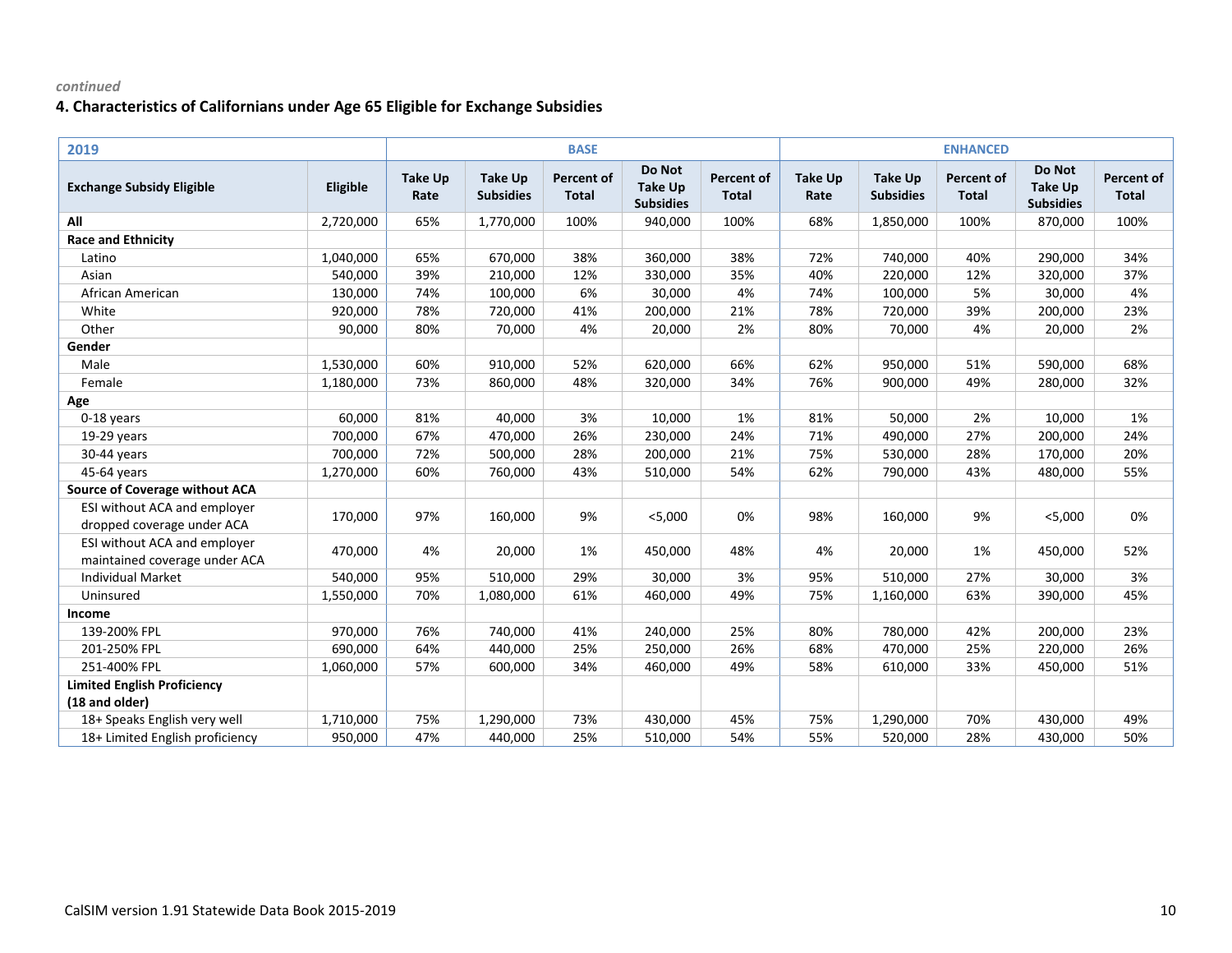### **4a. Characteristics of Californians under Age 65 with Income Under <400% of FPL, Not Eligible for Exchange Subsidies Due to Affordable Exchange Premiums\***

| 2015                                                 |          | <b>BASE</b>            | <b>ENHANCED</b>                                |                        |                                                |
|------------------------------------------------------|----------|------------------------|------------------------------------------------|------------------------|------------------------------------------------|
| <b>Exchange Eligible, No Subsidies</b>               | Eligible | <b>Take Up</b><br>Rate | <b>Take Up Exchange</b><br><b>Unsubsidized</b> | <b>Take Up</b><br>Rate | <b>Take Up Exchange</b><br><b>Unsubsidized</b> |
| All                                                  | 540,000  | 45%                    | 240,000                                        | 50%                    | 270,000                                        |
| <b>Race and Ethnicity</b>                            |          |                        |                                                |                        |                                                |
| Latino                                               | 200,000  | 33%                    | 60,000                                         | 42%                    | 80,000                                         |
| Asian                                                | 50,000   | 56%                    | 30,000                                         | 60%                    | 30,000                                         |
| African American                                     | 30,000   | 42%                    | 10,000                                         | 45%                    | 20,000                                         |
| White                                                | 230,000  | 50%                    | 120,000                                        | 53%                    | 120,000                                        |
| Other                                                | 30,000   | 61%                    | 20,000                                         | 63%                    | 20,000                                         |
| Gender                                               |          |                        |                                                |                        |                                                |
| Male                                                 | 380,000  | 43%                    | 170,000                                        | 48%                    | 190,000                                        |
| Female                                               | 160,000  | 49%                    | 80,000                                         | 53%                    | 90,000                                         |
| Age                                                  |          |                        |                                                |                        |                                                |
| 0-18 years                                           | 10,000   | 71%                    | 10,000                                         | 74%                    | 10,000                                         |
| $19-29$ years                                        | 330,000  | 48%                    | 160,000                                        | 53%                    | 170,000                                        |
| 30-44 years                                          | 170,000  | 36%                    | 60,000                                         | 42%                    | 70,000                                         |
| 45-64 years                                          | 40,000   | 47%                    | 20,000                                         | 53%                    | 20,000                                         |
| <b>Source of Coverage without ACA</b>                |          |                        |                                                |                        |                                                |
| ESI without ACA and employer                         | 10,000   | 95%                    | 10,000                                         | 95%                    | 10,000                                         |
| dropped coverage under ACA                           |          |                        |                                                |                        |                                                |
| ESI without ACA and employer                         | 80,000   | 2%                     | $<$ 5,000                                      | 2%                     | $<$ 5,000                                      |
| maintained coverage under ACA                        |          |                        |                                                |                        |                                                |
| <b>Individual Market</b>                             | 120,000  | 100%                   | 120,000                                        | 100%                   | 120,000                                        |
| Uninsured                                            | 330,000  | 34%                    | 110,000                                        | 42%                    | 140,000                                        |
| Income                                               |          |                        |                                                |                        |                                                |
| 138% FPL or less**                                   | Щ,       | 0%                     | $-$                                            | 0%                     |                                                |
| 201-250% FPL**                                       | --       | 0%                     |                                                | 0%                     |                                                |
| 251-400% FPL                                         | 540,000  | 45%                    | 240,000                                        | 50%                    | 270,000                                        |
| <b>Limited English Proficiency</b><br>(18 and older) |          |                        |                                                |                        |                                                |
| 18+ Speaks English very well                         | 460,000  | 47%                    | 220,000                                        | 50%                    | 230,000                                        |
| 18+ Limited English proficiency                      | 80,000   | 28%                    | 20,000                                         | 45%                    | 30,000                                         |

*\* Premiums are capped for Exchange-eligible individuals with income at or below 400% FPL. Premium caps vary based on income level. Individuals receive a subsidy only if the premium exceeds the cap.*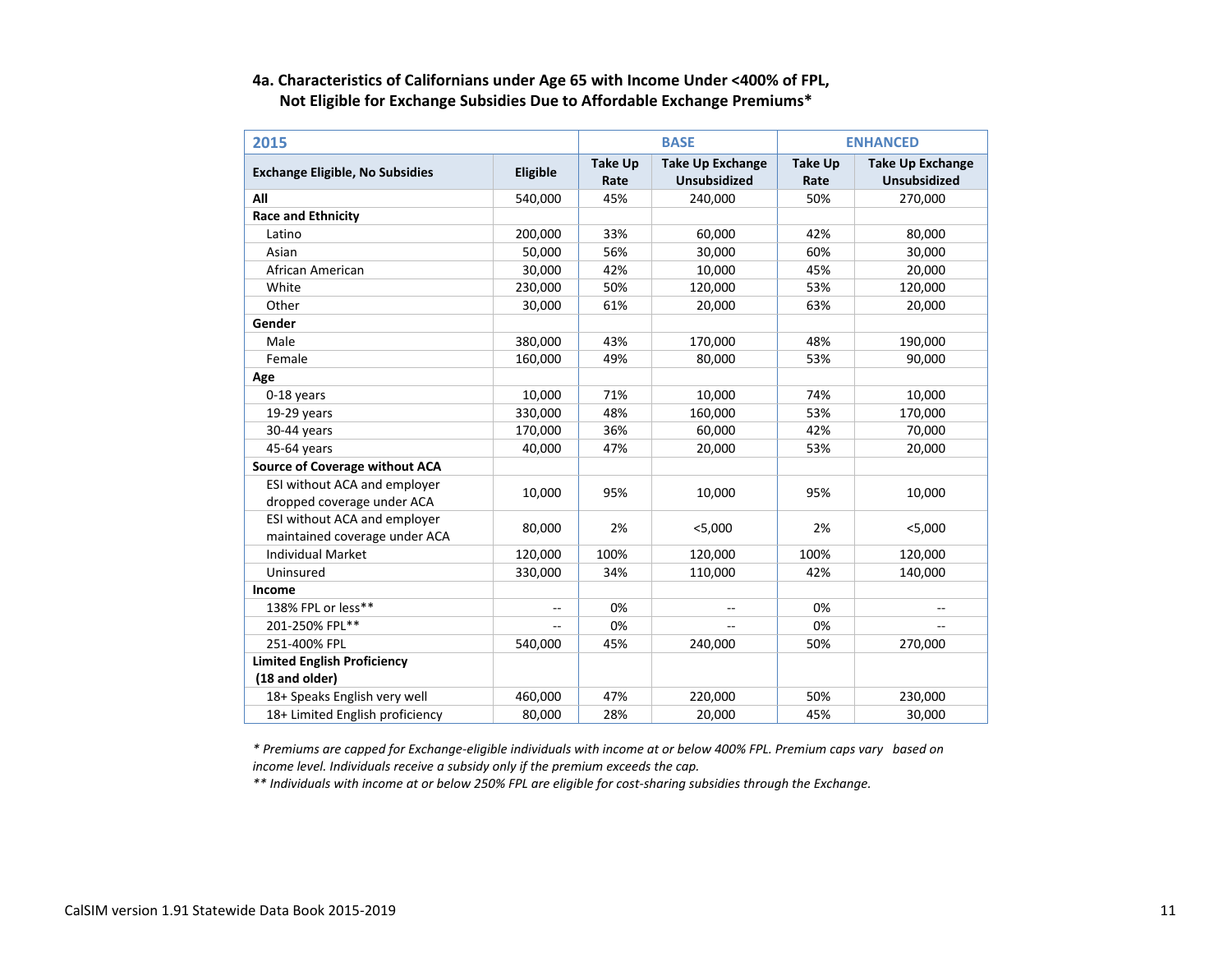### **4a. Characteristics of Californians under Age 65 with Income Under <400% of FPL, Not Eligible for Exchange Subsidies Due to Affordable Exchange Premiums\***

| 2016                                   |                |                        | <b>BASE</b>                                    | <b>ENHANCED</b>        |                                                |  |
|----------------------------------------|----------------|------------------------|------------------------------------------------|------------------------|------------------------------------------------|--|
| <b>Exchange Eligible, No Subsidies</b> | Eligible       | <b>Take Up</b><br>Rate | <b>Take Up Exchange</b><br><b>Unsubsidized</b> | <b>Take Up</b><br>Rate | <b>Take Up Exchange</b><br><b>Unsubsidized</b> |  |
| All                                    | 570,000        | 50%                    | 290,000                                        | 60%                    | 350,000                                        |  |
| <b>Race and Ethnicity</b>              |                |                        |                                                |                        |                                                |  |
| Latino                                 | 210,000        | 41%                    | 90,000                                         | 56%                    | 120,000                                        |  |
| Asian                                  | 60,000         | 56%                    | 30,000                                         | 63%                    | 40,000                                         |  |
| African American                       | 40,000         | 48%                    | 20,000                                         | 57%                    | 20,000                                         |  |
| White                                  | 240,000        | 56%                    | 130,000                                        | 62%                    | 150,000                                        |  |
| Other                                  | 30,000         | 65%                    | 20,000                                         | 69%                    | 20,000                                         |  |
| Gender                                 |                |                        |                                                |                        |                                                |  |
| Male                                   | 400,000        | 50%                    | 200,000                                        | 60%                    | 240,000                                        |  |
| Female                                 | 180,000        | 52%                    | 90,000                                         | 61%                    | 110,000                                        |  |
| Age                                    |                |                        |                                                |                        |                                                |  |
| 0-18 years                             | 10,000         | 60%                    | 10,000                                         | 70%                    | 10,000                                         |  |
| $19-29$ years                          | 340,000        | 54%                    | 180,000                                        | 64%                    | 220,000                                        |  |
| 30-44 years                            | 180,000        | 42%                    | 80,000                                         | 53%                    | 90,000                                         |  |
| 45-64 years                            | 40,000         | 50%                    | 20,000                                         | 63%                    | 30,000                                         |  |
| <b>Source of Coverage without ACA</b>  |                |                        |                                                |                        |                                                |  |
| ESI without ACA and employer           | 20,000         | 94%                    | 20,000                                         | 96%                    | 20,000                                         |  |
| dropped coverage under ACA             |                |                        |                                                |                        |                                                |  |
| ESI without ACA and employer           | 80,000         | 2%                     | < 5,000                                        | 2%                     | < 5,000                                        |  |
| maintained coverage under ACA          |                |                        |                                                |                        |                                                |  |
| <b>Individual Market</b>               | 120,000        | 100%                   | 120,000                                        | 100%                   | 120,000                                        |  |
| Uninsured                              | 350,000        | 42%                    | 150,000                                        | 58%                    | 210,000                                        |  |
| Income                                 |                |                        |                                                |                        |                                                |  |
| 138% FPL or less**                     | $\overline{a}$ | 0%                     | $\overline{a}$                                 | 0%                     |                                                |  |
| 201-250% FPL**                         | $-$            | 0%                     | $\overline{a}$                                 | 0%                     |                                                |  |
| 251-400% FPL                           | 570,000        | 50%                    | 290,000                                        | 60%                    | 350,000                                        |  |
| <b>Limited English Proficiency</b>     |                |                        |                                                |                        |                                                |  |
| (18 and older)                         |                |                        |                                                |                        |                                                |  |
| 18+ Speaks English very well           | 470,000        | 53%                    | 250,000                                        | 60%                    | 280,000                                        |  |
| 18+ Limited English proficiency        | 90,000         | 36%                    | 30,000                                         | 60%                    | 60,000                                         |  |

*\* Premiums are capped for Exchange-eligible individuals with income at or below 400% FPL. Premium caps vary based on income level. Individuals receive a subsidy only if the premium exceeds the cap.*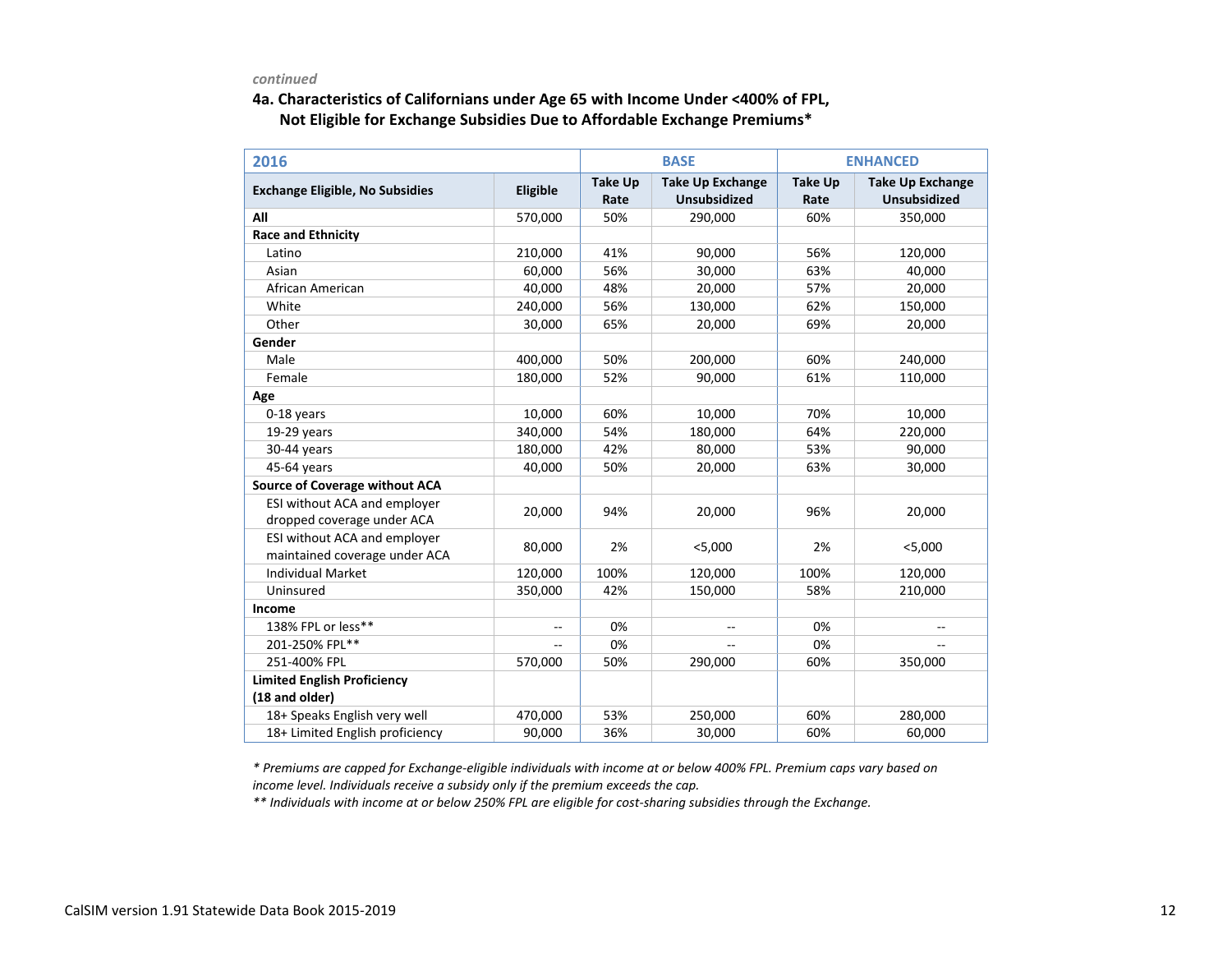### **4a. Characteristics of Californians under Age 65 with Income Under <400% of FPL, Not Eligible for Exchange Subsidies Due to Affordable Exchange Premiums\***

| 2017                                   |          |                        | <b>BASE</b>                                    | <b>ENHANCED</b>        |                                                |  |
|----------------------------------------|----------|------------------------|------------------------------------------------|------------------------|------------------------------------------------|--|
| <b>Exchange Eligible, No Subsidies</b> | Eligible | <b>Take Up</b><br>Rate | <b>Take Up Exchange</b><br><b>Unsubsidized</b> | <b>Take Up</b><br>Rate | <b>Take Up Exchange</b><br><b>Unsubsidized</b> |  |
| All                                    | 580,000  | 55%                    | 320,000                                        | 61%                    | 350,000                                        |  |
| <b>Race and Ethnicity</b>              |          |                        |                                                |                        |                                                |  |
| Latino                                 | 220,000  | 47%                    | 100,000                                        | 57%                    | 120,000                                        |  |
| Asian                                  | 60,000   | 58%                    | 30,000                                         | 63%                    | 40,000                                         |  |
| African American                       | 40,000   | 53%                    | 20,000                                         | 57%                    | 20,000                                         |  |
| White                                  | 240,000  | 59%                    | 140,000                                        | 62%                    | 150,000                                        |  |
| Other                                  | 40,000   | 68%                    | 20,000                                         | 70%                    | 30,000                                         |  |
| Gender                                 |          |                        |                                                |                        |                                                |  |
| Male                                   | 400,000  | 54%                    | 220,000                                        | 60%                    | 240,000                                        |  |
| Female                                 | 180,000  | 56%                    | 100,000                                        | 61%                    | 110,000                                        |  |
| Age                                    |          |                        |                                                |                        |                                                |  |
| 0-18 years                             | 10,000   | 63%                    | 10,000                                         | 70%                    | 10,000                                         |  |
| 19-29 years                            | 340,000  | 58%                    | 200,000                                        | 63%                    | 220,000                                        |  |
| 30-44 years                            | 180,000  | 46%                    | 80,000                                         | 53%                    | 100,000                                        |  |
| 45-64 years                            | 50,000   | 60%                    | 30,000                                         | 68%                    | 40,000                                         |  |
| <b>Source of Coverage without ACA</b>  |          |                        |                                                |                        |                                                |  |
| ESI without ACA and employer           |          | 96%                    |                                                |                        |                                                |  |
| dropped coverage under ACA             | 30,000   |                        | 30,000                                         | 97%                    | 30,000                                         |  |
| ESI without ACA and employer           | 80,000   | 2%                     | $<$ 5,000                                      | 2%                     | $<$ 5,000                                      |  |
| maintained coverage under ACA          |          |                        |                                                |                        |                                                |  |
| <b>Individual Market</b>               | 120,000  | 100%                   | 120,000                                        | 100%                   | 120,000                                        |  |
| Uninsured                              | 350,000  | 47%                    | 170,000                                        | 57%                    | 200,000                                        |  |
| Income                                 |          |                        |                                                |                        |                                                |  |
| 138% FPL or less**                     |          | 0%                     | $-$                                            | 0%                     |                                                |  |
| 201-250% FPL**                         |          | 0%                     | $\overline{a}$                                 | 0%                     |                                                |  |
| 251-400% FPL                           | 580,000  | 55%                    | 320,000                                        | 61%                    | 350,000                                        |  |
| <b>Limited English Proficiency</b>     |          |                        |                                                |                        |                                                |  |
| (18 and older)                         |          |                        |                                                |                        |                                                |  |
| 18+ Speaks English very well           | 470,000  | 56%                    | 270,000                                        | 60%                    | 280,000                                        |  |
| 18+ Limited English proficiency        | 100,000  | 44%                    | 50,000                                         | 62%                    | 60,000                                         |  |

*\* Premiums are capped for Exchange-eligible individuals with income at or below 400% FPL. Premium caps vary based on income level. Individuals receive a subsidy only if the premium exceeds the cap.*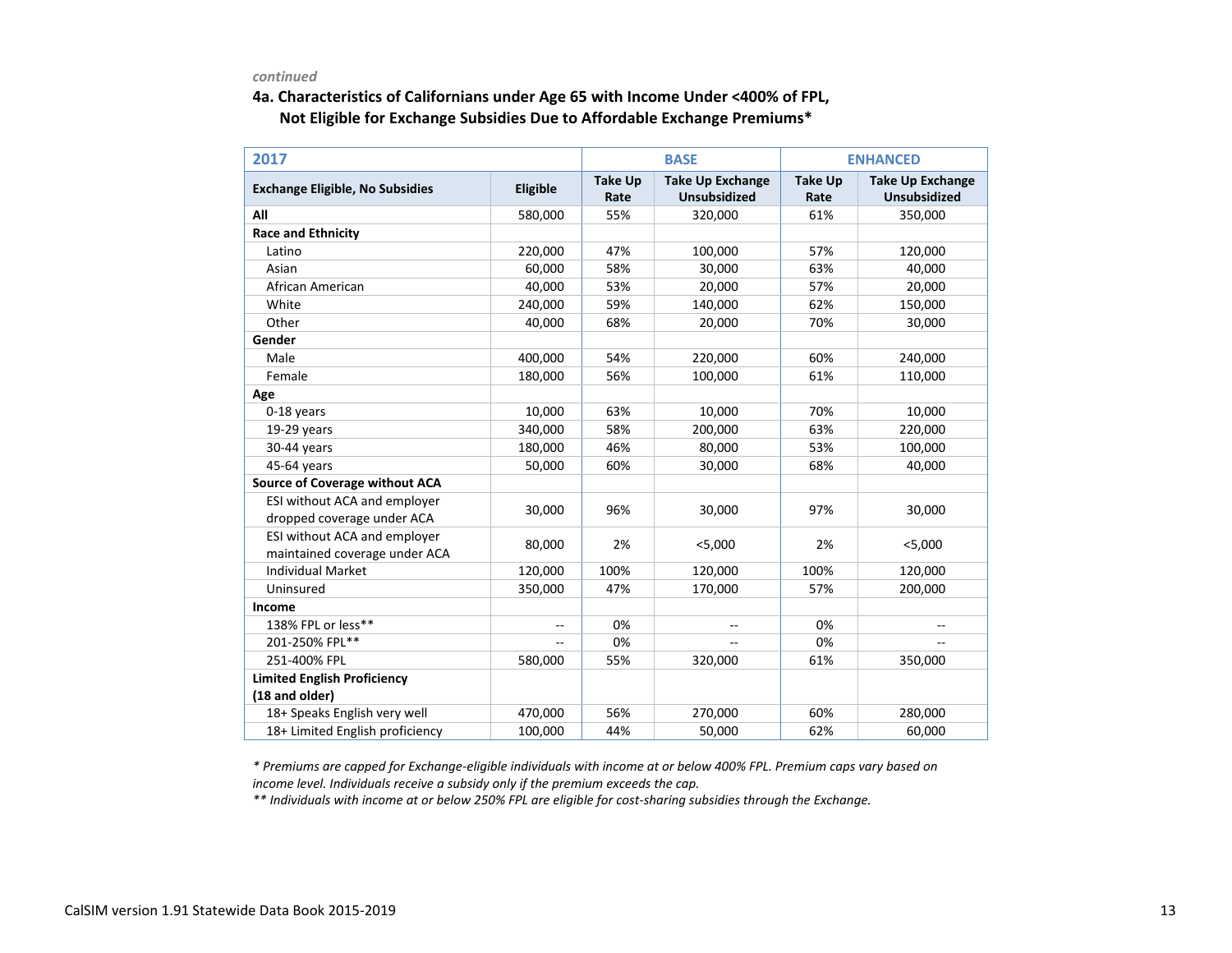### **4a. Characteristics of Californians under Age 65 with Income Under <400% of FPL, Not Eligible for Exchange Subsidies Due to Affordable Exchange Premiums\***

| 2018                                                 |          |                        | <b>BASE</b>                                    | <b>ENHANCED</b>        |                                                |  |
|------------------------------------------------------|----------|------------------------|------------------------------------------------|------------------------|------------------------------------------------|--|
| <b>Exchange Eligible, No Subsidies</b>               | Eligible | <b>Take Up</b><br>Rate | <b>Take Up Exchange</b><br><b>Unsubsidized</b> | <b>Take Up</b><br>Rate | <b>Take Up Exchange</b><br><b>Unsubsidized</b> |  |
| All                                                  | 590,000  | 57%                    | 340,000                                        | 59%                    | 350,000                                        |  |
| <b>Race and Ethnicity</b>                            |          |                        |                                                |                        |                                                |  |
| Latino                                               | 210,000  | 50%                    | 100,000                                        | 55%                    | 120,000                                        |  |
| Asian                                                | 70,000   | 52%                    | 40,000                                         | 54%                    | 40,000                                         |  |
| African American                                     | 40,000   | 58%                    | 20,000                                         | 58%                    | 20,000                                         |  |
| White                                                | 240,000  | 62%                    | 150,000                                        | 62%                    | 150,000                                        |  |
| Other                                                | 30,000   | 68%                    | 20,000                                         | 68%                    | 20,000                                         |  |
| Gender                                               |          |                        |                                                |                        |                                                |  |
| Male                                                 | 400,000  | 57%                    | 230,000                                        | 59%                    | 240,000                                        |  |
| Female                                               | 190,000  | 56%                    | 110,000                                        | 58%                    | 110,000                                        |  |
| Age                                                  |          |                        |                                                |                        |                                                |  |
| 0-18 years                                           | 10,000   | 76%                    | 10,000                                         | 77%                    | 10,000                                         |  |
| $19-29$ years                                        | 340,000  | 61%                    | 210,000                                        | 63%                    | 210,000                                        |  |
| 30-44 years                                          | 190,000  | 48%                    | 90,000                                         | 51%                    | 100,000                                        |  |
| 45-64 years                                          | 50,000   | 58%                    | 30,000                                         | 63%                    | 30,000                                         |  |
| Source of Coverage without ACA                       |          |                        |                                                |                        |                                                |  |
| ESI without ACA and employer                         | 30,000   | 68%                    | 20,000                                         | 69%                    | 20,000                                         |  |
| dropped coverage under ACA                           |          |                        |                                                |                        |                                                |  |
| ESI without ACA and employer                         | 80,000   | 2%                     | < 5,000                                        | 2%                     | < 5,000                                        |  |
| maintained coverage under ACA                        |          |                        |                                                |                        |                                                |  |
| <b>Individual Market</b>                             | 120,000  | 100<br>%               | 120,000                                        | 100%                   | 120,000                                        |  |
| Uninsured                                            | 350,000  | 53%                    | 190,000                                        | 57%                    | 200,000                                        |  |
| Income                                               |          |                        |                                                |                        |                                                |  |
| 138% FPL or less**                                   | $-$      | 0%                     | $\overline{\phantom{a}}$                       | 0%                     |                                                |  |
| 201-250% FPL**                                       |          | 0%                     |                                                | 0%                     |                                                |  |
| 251-400% FPL                                         | 590,000  | 57%                    | 340,000                                        | 59%                    | 350,000                                        |  |
| <b>Limited English Proficiency</b><br>(18 and older) |          |                        |                                                |                        |                                                |  |
| 18+ Speaks English very well                         | 480,000  | 60%                    | 290,000                                        | 60%                    | 290,000                                        |  |
| 18+ Limited English proficiency                      | 100,000  | 39%                    | 40,000                                         | 52%                    | 50,000                                         |  |

*\* Premiums are capped for Exchange-eligible individuals with income at or below 400% FPL. Premium caps vary based on income level. Individuals receive a subsidy only if the premium exceeds the cap.*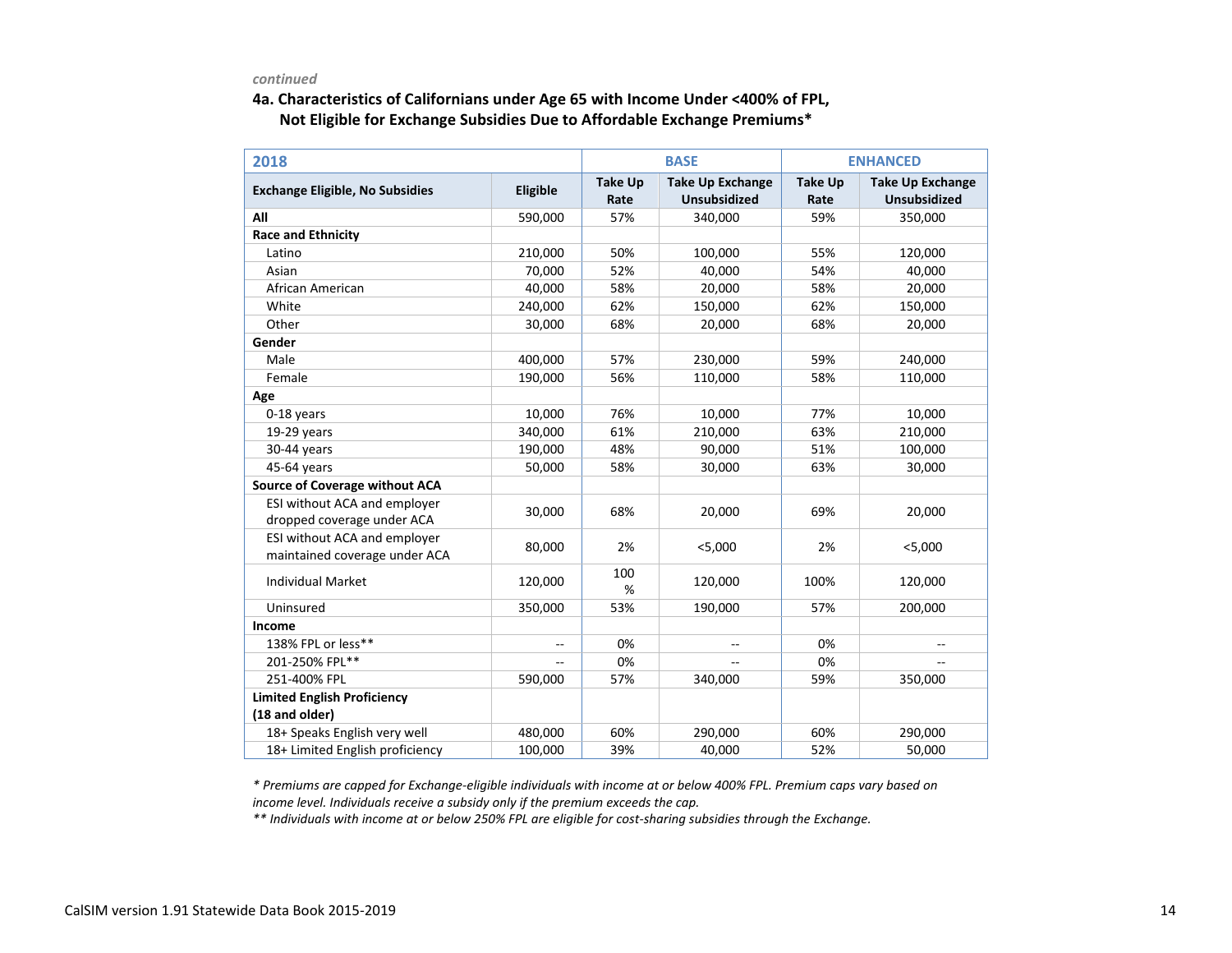### **4a. Characteristics of Californians under Age 65 with Income Under <400% of FPL, Not Eligible for Exchange Subsidies Due to Affordable Exchange Premiums\***

| 2019                                                          |          |                        | <b>BASE</b>                                    | <b>ENHANCED</b>        |                                                |  |
|---------------------------------------------------------------|----------|------------------------|------------------------------------------------|------------------------|------------------------------------------------|--|
| <b>Exchange Eligible, No Subsidies</b>                        | Eligible | <b>Take Up</b><br>Rate | <b>Take Up Exchange</b><br><b>Unsubsidized</b> | <b>Take Up</b><br>Rate | <b>Take Up Exchange</b><br><b>Unsubsidized</b> |  |
| All                                                           | 590,000  | 56%                    | 330,000                                        | 58%                    | 350,000                                        |  |
| <b>Race and Ethnicity</b>                                     |          |                        |                                                |                        |                                                |  |
| Latino                                                        | 210,000  | 49%                    | 100,000                                        | 54%                    | 110,000                                        |  |
| Asian                                                         | 70,000   | 52%                    | 40,000                                         | 54%                    | 40,000                                         |  |
| African American                                              | 40,000   | 56%                    | 20,000                                         | 56%                    | 20,000                                         |  |
| White                                                         | 250,000  | 62%                    | 150,000                                        | 62%                    | 150,000                                        |  |
| Other                                                         | 40,000   | 68%                    | 20,000                                         | 68%                    | 20,000                                         |  |
| Gender                                                        |          |                        |                                                |                        |                                                |  |
| Male                                                          | 400,000  | 56%                    | 230,000                                        | 59%                    | 240,000                                        |  |
| Female                                                        | 190,000  | 56%                    | 110,000                                        | 58%                    | 110,000                                        |  |
| Age                                                           |          |                        |                                                |                        |                                                |  |
| 0-18 years                                                    | 10,000   | 75%                    | 10,000                                         | 76%                    | 10,000                                         |  |
| $19-29$ years                                                 | 340,000  | 60%                    | 210,000                                        | 62%                    | 210,000                                        |  |
| 30-44 years                                                   | 190,000  | 47%                    | 90,000                                         | 50%                    | 100,000                                        |  |
| 45-64 years                                                   | 50,000   | 58%                    | 30,000                                         | 62%                    | 30,000                                         |  |
| <b>Source of Coverage without ACA</b>                         |          |                        |                                                |                        |                                                |  |
| ESI without ACA and employer                                  | 30,000   | 67%                    | 20,000                                         | 68%                    |                                                |  |
| dropped coverage under ACA                                    |          |                        |                                                |                        | 20,000                                         |  |
| ESI without ACA and employer<br>maintained coverage under ACA | 80,000   | 2%                     | < 5,000                                        | 2%                     | < 5,000                                        |  |
| <b>Individual Market</b>                                      | 120,000  | 100%                   | 120,000                                        | 100%                   | 120,000                                        |  |
| Uninsured                                                     | 360,000  | 52%                    | 190,000                                        | 56%                    | 200,000                                        |  |
| Income                                                        |          |                        |                                                |                        |                                                |  |
| 138% FPL or less**                                            |          | 0%                     |                                                | 0%                     |                                                |  |
| 201-250% FPL**                                                |          | 0%                     |                                                | 0%                     |                                                |  |
| 251-400% FPL                                                  | 590,000  | 56%                    | 330,000                                        | 58%                    | 350,000                                        |  |
| <b>Limited English Proficiency</b>                            |          |                        |                                                |                        |                                                |  |
| (18 and older)                                                |          |                        |                                                |                        |                                                |  |
| 18+ Speaks English very well                                  | 480,000  | 59%                    | 290,000                                        | 59%                    | 290,000                                        |  |
| 18+ Limited English proficiency                               | 100,000  | 39%                    | 40,000                                         | 52%                    | 50,000                                         |  |

*\* Premiums are capped for Exchange-eligible individuals with income at or below 400% FPL. Premium caps vary based on income level. Individuals receive a subsidy only if the premium exceeds the cap.*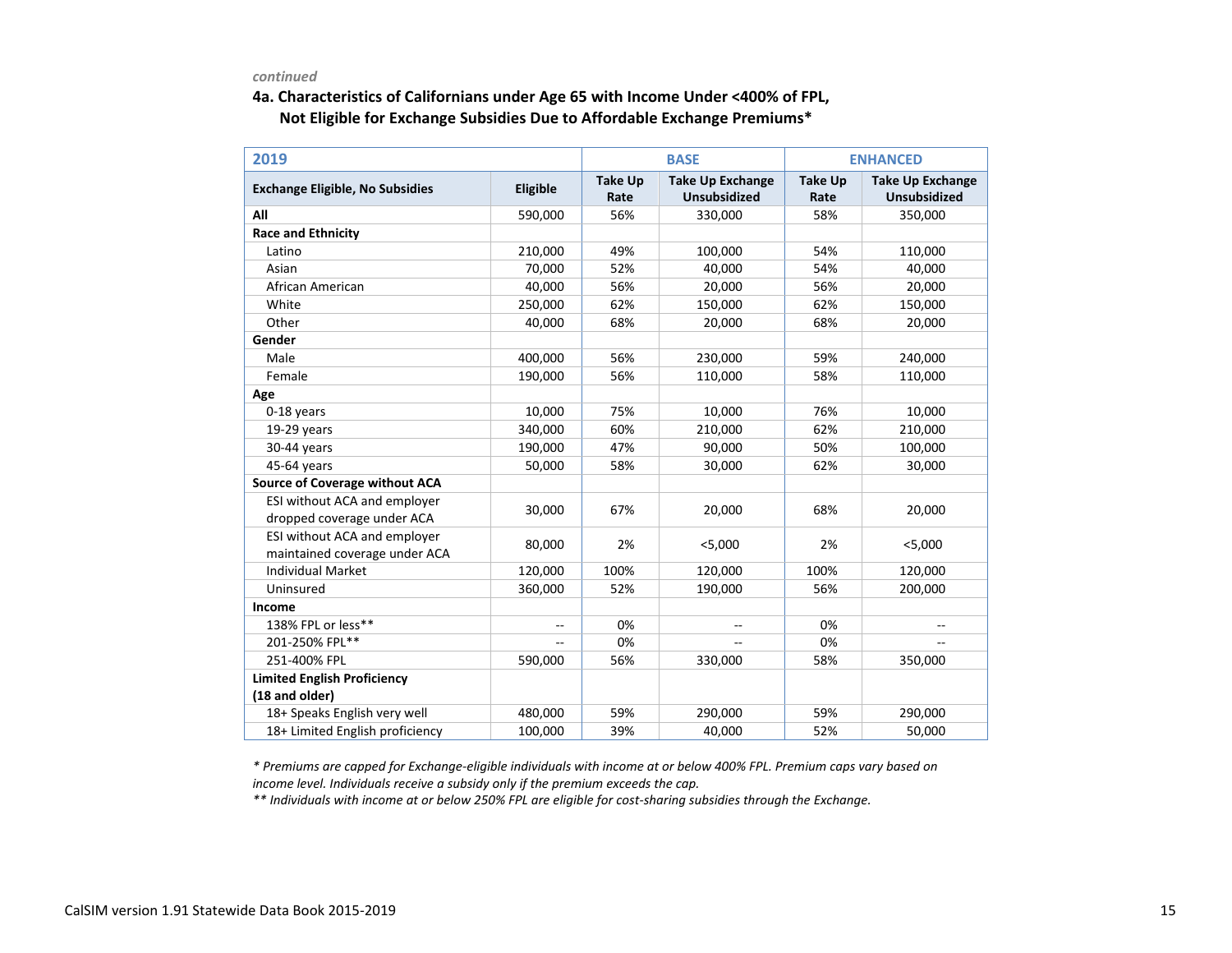### **5. Californians under Age 65 who Take Up Coverage without Subsidies in the Exchange and Individual Market, Source of Insurance without the ACA**

#### **BASE**

| <b>Source of Coverage without ACA</b>                         | 2015      |      | 2016      |      | 2017      |      | 2018      |      | 2019      |       |
|---------------------------------------------------------------|-----------|------|-----------|------|-----------|------|-----------|------|-----------|-------|
| ESI without ACA and employer dropped coverage<br>under ACA    | 120.000   | 6%   | 160,000   | 7%   | 220,000   | 9%   | 310.000   | 12%  | 270.000   | 11%   |
| ESI without ACA and employer maintained coverage<br>under ACA | < 5.000   | 0%   | < 5.000   | 0%   | < 5.000   | 0%   | < 5.000   | 0%   | < 5.000   | $0\%$ |
| <b>Individual Market</b>                                      | 1,320,000 | 66%  | 1,320,000 | 60%  | .,330,000 | 56%  | 1,330,000 | 52%  | 1,340,000 | 54%   |
| Uninsured                                                     | 570.000   | 28%  | 710.000   | 32%  | 810.000   | 34%  | 900.000   | 35%  | 880.000   | 35%   |
| Total                                                         | 2,010,000 | 100% | 2,200,000 | 100% | 2,360,000 | 100% | 2,530,000 | 100% | 2,490,000 | 100%  |

#### **ENHANCED**

| Source of Coverage without ACA                                | 2015      |      | 2016      |      | 2017      |      | 2018      |      | 2019      |       |
|---------------------------------------------------------------|-----------|------|-----------|------|-----------|------|-----------|------|-----------|-------|
| ESI without ACA and employer dropped coverage<br>under ACA    | 120,000   | 5%   | 160.000   | 6%   | 220.000   | 8%   | 310.000   | 11%  | 280.000   | 10%   |
| ESI without ACA and employer maintained coverage<br>under ACA | < 5.000   | 0%   | < 5.000   | 0%   | < 5.000   | 0%   | < 5.000   | 0%   | $<$ 5,000 | $0\%$ |
| <b>Individual Market</b>                                      | 1.300.000 | 58%  | 1,300,000 | 50%  | 1.300.000 | 50%  | 1.300.000 | 48%  | 1,310,000 | 49%   |
| Uninsured                                                     | 810,000   | 36%  | 1,120,000 | 43%  | 1.100.000 | 42%  | 1.080.000 | 40%  | 1.060.000 | 40%   |
| Total                                                         | 2,230,000 | 100% | 2,580,000 | 100% | 2,630,000 | 100% | 2,690,000 | 100% | 2,650,000 | 100%  |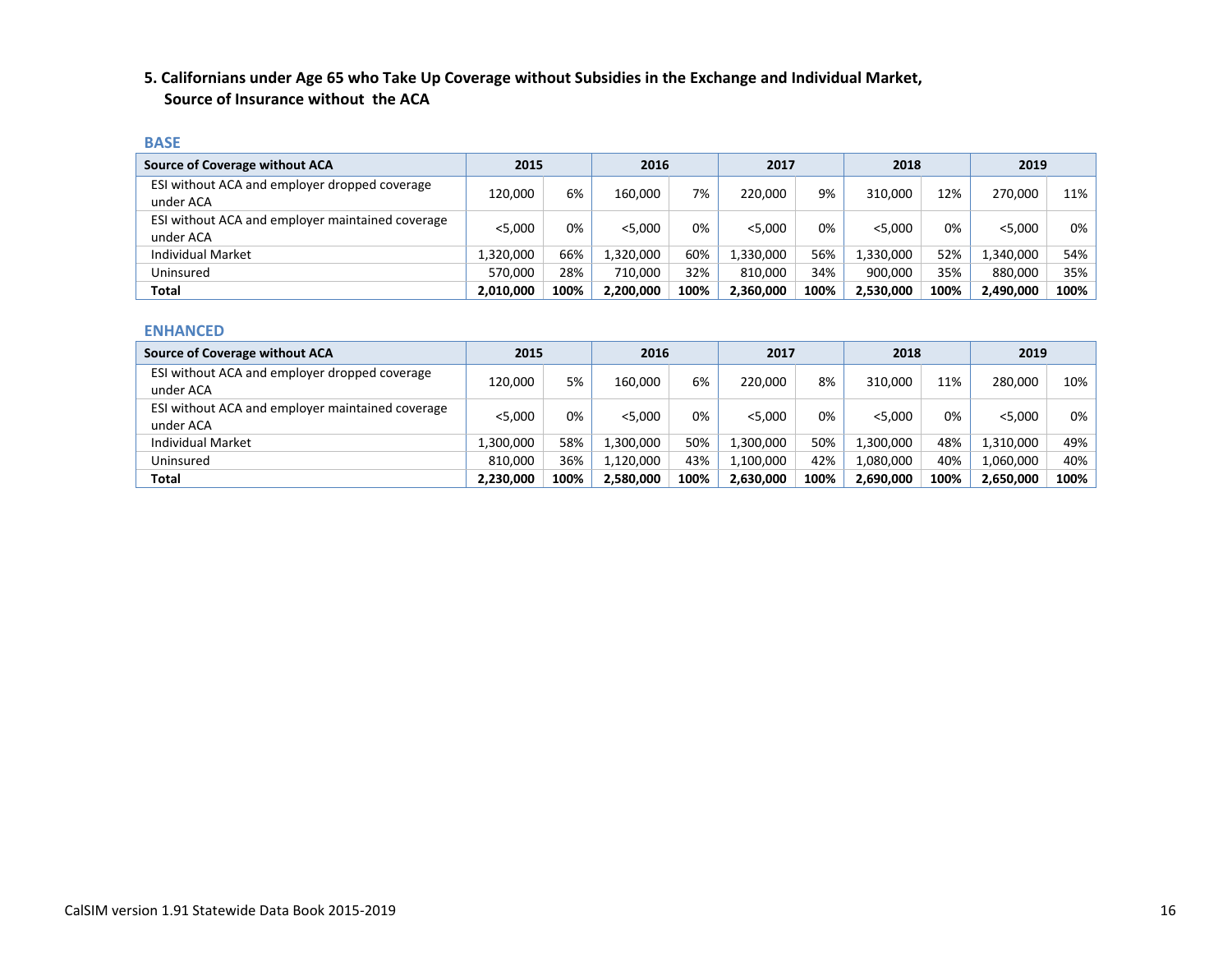## **6. Characteristics of Californians under Age 65 who Take Up Coverage without Subsidies in the Exchange and Individual Market**

|    | n.       |  |
|----|----------|--|
| ۰. |          |  |
|    | ________ |  |

|                                                               | 2015           |      | 2016                     |      | 2017                     |      | 2018         |      | 2019      |      |
|---------------------------------------------------------------|----------------|------|--------------------------|------|--------------------------|------|--------------|------|-----------|------|
| <b>Total</b>                                                  | 2,010,000      | 100% | 2,200,000                | 100% | 2,360,000                | 100% | 2,530,000    | 100% | 2,490,000 | 100% |
| <b>Race and Ethnicity</b>                                     |                |      |                          |      |                          |      |              |      |           |      |
| Latino                                                        | 630,000        | 31%  | 720,000                  | 33%  | 800,000                  | 34%  | 880,000      | 35%  | 860,000   | 34%  |
| Asian                                                         | 230,000        | 11%  | 250,000                  | 11%  | 270,000                  | 11%  | 280,000      | 11%  | 280,000   | 11%  |
| African American                                              | 90,000         | 4%   | 90,000                   | 4%   | 100,000                  | 4%   | 110,000      | 4%   | 110,000   | 4%   |
| White                                                         | 990,000        | 49%  | 1,050,000                | 48%  | 1,100,000                | 46%  | 1,170,000    | 46%  | 1,150,000 | 46%  |
| Other                                                         | 80,000         | 4%   | 90,000                   | 4%   | 90,000                   | 4%   | 100,000      | 4%   | 90,000    | 4%   |
| Gender                                                        |                |      |                          |      |                          |      |              |      |           |      |
| Male                                                          | 1,030,000      | 52%  | 1,150,000                | 52%  | 1,230,000                | 52%  | 1,320,000    | 52%  | 1,300,000 | 52%  |
| Female                                                        | 970,000        | 48%  | 1,060,000                | 48%  | 1,120,000                | 48%  | 1,210,000    | 48%  | 1,190,000 | 48%  |
| Age                                                           |                |      |                          |      |                          |      |              |      |           |      |
| 0-18 years                                                    | 450,000        | 23%  | 490,000                  | 22%  | 510,000                  | 22%  | 560,000      | 22%  | 550,000   | 22%  |
| 19-29 years                                                   | 600,000        | 30%  | 660,000                  | 30%  | 700,000                  | 30%  | 740,000      | 29%  | 730,000   | 29%  |
| 30-44 years                                                   | 390,000        | 19%  | 430,000                  | 20%  | 480,000                  | 20%  | 520,000      | 21%  | 510,000   | 21%  |
| 45-64 years                                                   | 570,000        | 28%  | 620,000                  | 28%  | 670,000                  | 28%  | 710,000      | 28%  | 700,000   | 28%  |
| <b>Source of Coverage without ACA</b>                         |                |      |                          |      |                          |      |              |      |           |      |
| ESI without ACA and employer dropped<br>coverage under ACA    | 120,000        | 6%   | 160,000                  | 7%   | 220,000                  | 9%   | 310,000      | 12%  | 270,000   | 11%  |
| ESI without ACA and employer maintained<br>coverage under ACA | $<$ 5,000      | 0%   | $<$ 5,000                | 0%   | $<$ 5,000                | 0%   | $<$ 5,000    | 0%   | $<$ 5,000 | 0%   |
| Medi-Cal                                                      | $\overline{a}$ | 0%   | $\overline{\phantom{a}}$ | 0%   | $\overline{\phantom{a}}$ | 0%   | $\mathbf{L}$ | 0%   | $-$       | 0%   |
| <b>Individual Market</b>                                      | 1,320,000      | 66%  | 1,320,000                | 60%  | 1,330,000                | 56%  | 1,330,000    | 52%  | 1,340,000 | 54%  |
| Uninsured                                                     | 570,000        | 28%  | 710,000                  | 32%  | 810,000                  | 34%  | 900,000      | 35%  | 880,000   | 35%  |
| Income                                                        |                |      |                          |      |                          |      |              |      |           |      |
| 138% FPL or less                                              | 290,000        | 15%  | 320,000                  | 15%  | 340,000                  | 15%  | 360,000      | 14%  | 350,000   | 14%  |
| 139-200% FPL                                                  | 120,000        | 6%   | 140,000                  | 6%   | 150,000                  | 6%   | 170,000      | 7%   | 170,000   | 7%   |
| 201-250% FPL                                                  | 130,000        | 6%   | 140,000                  | 6%   | 150,000                  | 6%   | 160,000      | 6%   | 160,000   | 6%   |
| 251-400% FPL                                                  | 450,000        | 22%  | 520,000                  | 24%  | 570,000                  | 24%  | 590,000      | 23%  | 590,000   | 24%  |
| 401%+ FPL                                                     | 1,020,000      | 51%  | 1,090,000                | 50%  | 1,150,000                | 49%  | 1,260,000    | 50%  | 1,230,000 | 49%  |
| <b>Limited English Proficiency</b>                            |                |      |                          |      |                          |      |              |      |           |      |
| (18 and older)                                                |                |      |                          |      |                          |      |              |      |           |      |
| 18+ Speaks English very well                                  | 1,350,000      | 67%  | 1,460,000                | 66%  | 1,540,000                | 65%  | 1,650,000    | 65%  | 1,630,000 | 65%  |
| 18+ Limited English proficiency                               | 260,000        | 13%  | 320,000                  | 15%  | 370,000                  | 16%  | 400,000      | 16%  | 390,000   | 16%  |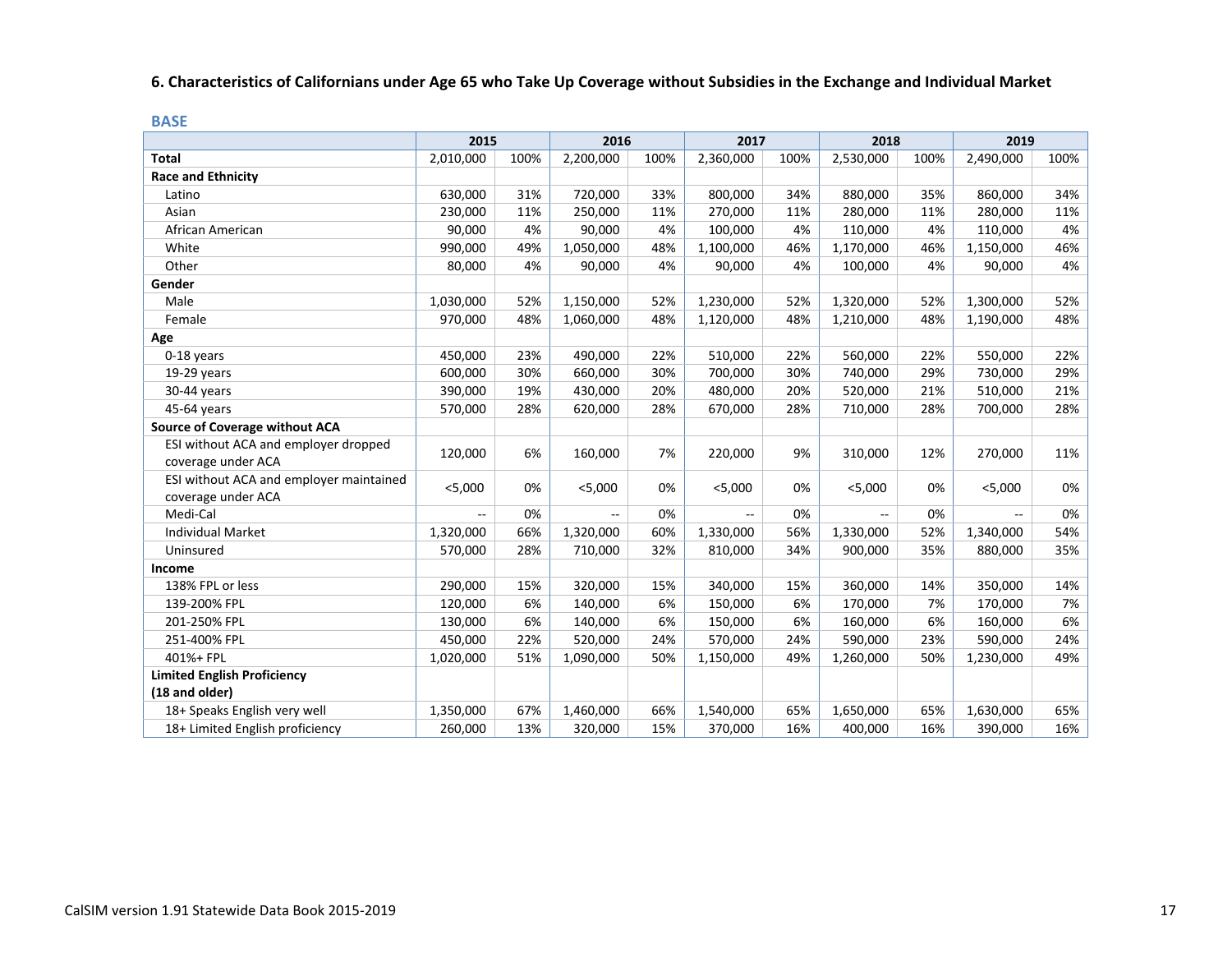### **6. Characteristics of Californians under Age 65 who Take Up Coverage without Subsidies in the Exchange and Individual Market**

|                                                               | 2015      |      | 2016      |      | 2017      |      | 2018      |      | 2019      |      |
|---------------------------------------------------------------|-----------|------|-----------|------|-----------|------|-----------|------|-----------|------|
| <b>Total</b>                                                  | 2,230,000 | 100% | 2,580,000 | 100% | 2,630,000 | 100% | 2,690,000 | 100% | 2,650,000 | 100% |
| <b>Race and Ethnicity</b>                                     |           |      |           |      |           |      |           |      |           |      |
| Latino                                                        | 820,000   | 37%  | 1,030,000 | 40%  | 1,040,000 | 40%  | 1,050,000 | 39%  | 1,020,000 | 39%  |
| Asian                                                         | 240,000   | 11%  | 280,000   | 11%  | 290,000   | 11%  | 290,000   | 11%  | 290,000   | 11%  |
| African American                                              | 90,000    | 4%   | 100,000   | 4%   | 100,000   | 4%   | 110,000   | 4%   | 110,000   | 4%   |
| White                                                         | 1,000,000 | 45%  | 1,080,000 | 42%  | 1,100,000 | 42%  | 1,150,000 | 43%  | 1,140,000 | 43%  |
| Other                                                         | 80,000    | 4%   | 90,000    | 4%   | 90,000    | 4%   | 100,000   | 4%   | 90,000    | 4%   |
| Gender                                                        |           |      |           |      |           |      |           |      |           |      |
| Male                                                          | 1,150,000 | 52%  | 1,340,000 | 52%  | 1,370,000 | 52%  | 1,410,000 | 52%  | 1,380,000 | 52%  |
| Female                                                        | 1,080,000 | 48%  | 1,240,000 | 48%  | 1,250,000 | 48%  | 1,290,000 | 48%  | 1,270,000 | 48%  |
| Age                                                           |           |      |           |      |           |      |           |      |           |      |
| 0-18 years                                                    | 470,000   | 21%  | 530,000   | 20%  | 540,000   | 20%  | 570,000   | 21%  | 560,000   | 21%  |
| 19-29 years                                                   | 640,000   | 29%  | 750,000   | 29%  | 760,000   | 29%  | 760,000   | 28%  | 760,000   | 29%  |
| 30-44 years                                                   | 480,000   | 21%  | 580,000   | 22%  | 580,000   | 22%  | 600,000   | 22%  | 590,000   | 22%  |
| 45-64 years                                                   | 630,000   | 28%  | 720,000   | 28%  | 750,000   | 28%  | 760,000   | 28%  | 740,000   | 28%  |
| <b>Source of Coverage without ACA</b>                         |           |      |           |      |           |      |           |      |           |      |
| ESI without ACA and employer dropped<br>coverage under ACA    | 120,000   | 5%   | 160,000   | 6%   | 220,000   | 8%   | 310,000   | 11%  | 280,000   | 10%  |
| ESI without ACA and employer maintained<br>coverage under ACA | $<$ 5,000 | 0%   | < 5,000   | 0%   | $<$ 5,000 | 0%   | $<$ 5,000 | 0%   | $<$ 5,000 | 0%   |
| Medi-Cal                                                      | $-$       | 0%   | $-$       | 0%   |           | 0%   | $-$       | 0%   |           | 0%   |
| <b>Individual Market</b>                                      | 1,300,000 | 58%  | 1,300,000 | 50%  | 1,300,000 | 50%  | 1,300,000 | 48%  | 1,310,000 | 49%  |
| Uninsured                                                     | 810,000   | 36%  | 1,120,000 | 43%  | 1,100,000 | 42%  | 1,080,000 | 40%  | 1,060,000 | 40%  |
| <b>Income</b>                                                 |           |      |           |      |           |      |           |      |           |      |
| 138% FPL or less                                              | 350,000   | 15%  | 400,000   | 16%  | 400,000   | 15%  | 390,000   | 15%  | 380,000   | 14%  |
| 139-200% FPL                                                  | 160,000   | 7%   | 200,000   | 8%   | 200,000   | 8%   | 210,000   | 8%   | 200,000   | 8%   |
| 201-250% FPL                                                  | 150,000   | 7%   | 180,000   | 7%   | 180,000   | 7%   | 180,000   | 7%   | 180,000   | 7%   |
| 251-400% FPL                                                  | 510,000   | 23%  | 620,000   | 24%  | 640,000   | 24%  | 630,000   | 23%  | 620,000   | 24%  |
| 401%+ FPL                                                     | 1,070,00  | 48%  | 1,180,000 | 46%  | 1,210,000 | 46%  | 1,280,000 | 48%  | 1,260,000 | 47%  |
| <b>Limited English Proficiency</b>                            |           |      |           |      |           |      |           |      |           |      |
| (18 and older)                                                |           |      |           |      |           |      |           |      |           |      |
| 18+ Speaks English very well                                  | 1,370,000 | 62%  | 1,540,000 | 60%  | 1,570,000 | 60%  | 1,620,000 | 60%  | 1,600,000 | 60%  |
| 18+ Limited English proficiency                               | 450,000   | 20%  | 590,000   | 23%  | 600,000   | 23%  | 580,000   | 21%  | 560,000   | 21%  |

#### **ENHANCED**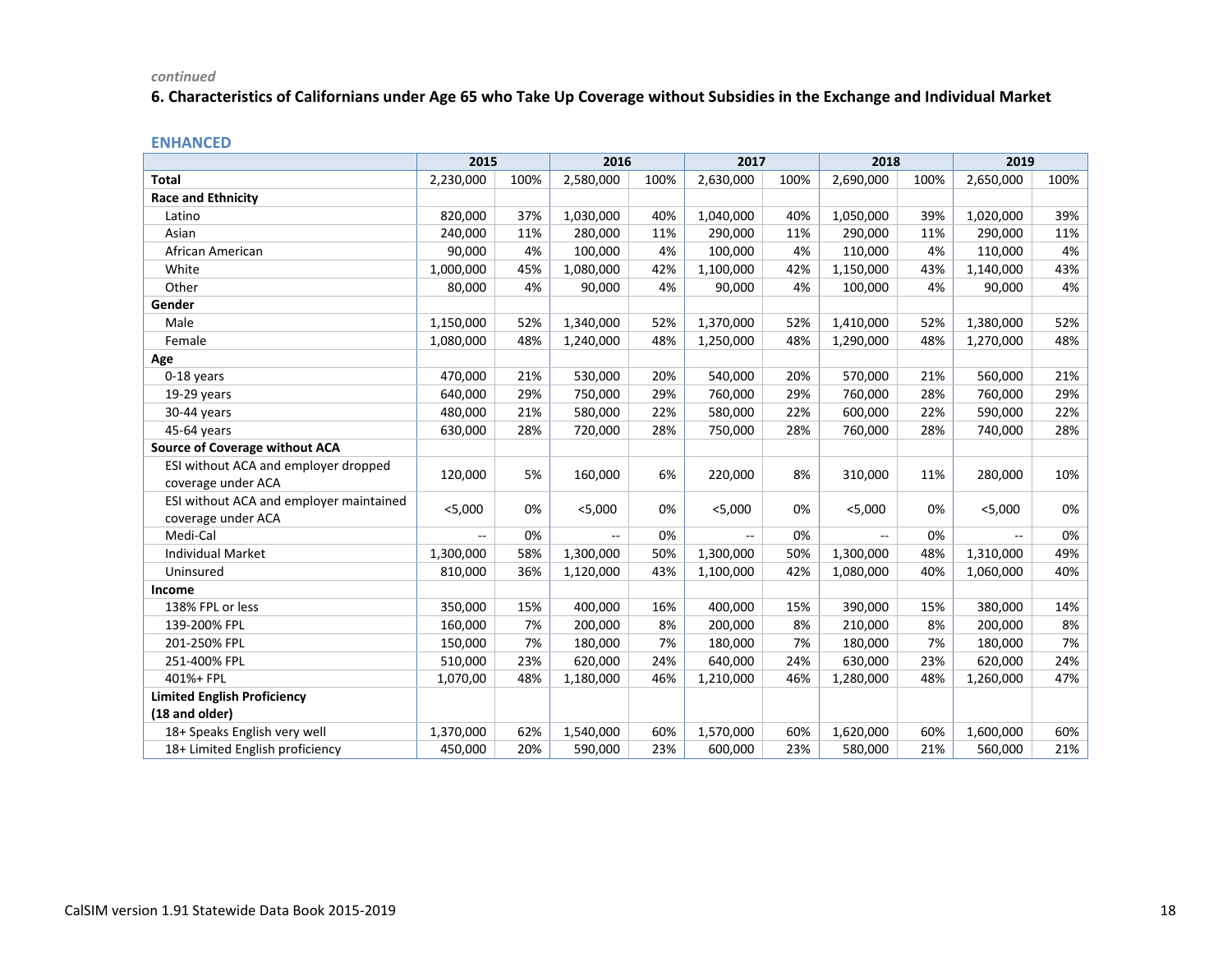## **7. Distribution of Chronic Conditions among Californians under Age 65 in the Exchange and Individual Market**

| . . |      |  |
|-----|------|--|
| ۰.  | ____ |  |

| <b>Chronic Conditions</b>         | 2015      |      | 2016      |      | 2017      |      | 2018      |      | 2019      |      |
|-----------------------------------|-----------|------|-----------|------|-----------|------|-----------|------|-----------|------|
| No chronic conditions             | 2,360,000 | 73%  | 2,650,000 | 72%  | 2,880,000 | 72%  | 3,130,000 | 72%  | 3,080,000 | 72%  |
| One or more chronic<br>conditions | 860,000   | 27%  | 1,010,000 | 28%  | 1,110,000 | 28%  | 1,200,000 | 28%  | 1,180,000 | 28%  |
| Total                             | 3,220,000 | 100% | 3,660,000 | 100% | 3,990,000 | 100% | 4,330,000 | 100% | 4,260,000 | 100% |

#### **ENHANCED**

| <b>Chronic Conditions</b>         | 2015      |      | 2016      |      | 2017      |      | 2018      |      | 2019      |      |
|-----------------------------------|-----------|------|-----------|------|-----------|------|-----------|------|-----------|------|
| No chronic conditions             | 2,660,000 | 73%  | 3,180,000 | 73%  | 3,250,000 | 73%  | 3.330.000 | 73%  | 3,280,000 | 73%  |
| One or more chronic<br>conditions | 990,000   | 27%  | 1,180,000 | 27%  | 1,200,000 | 27%  | 1,230,000 | 27%  | 1,220,000 | 27%  |
| Total                             | 3,650,000 | 100% | 4,370,000 | 100% | 4.450.000 | 100% | 4,570,000 | 100% | 4,500,000 | 100% |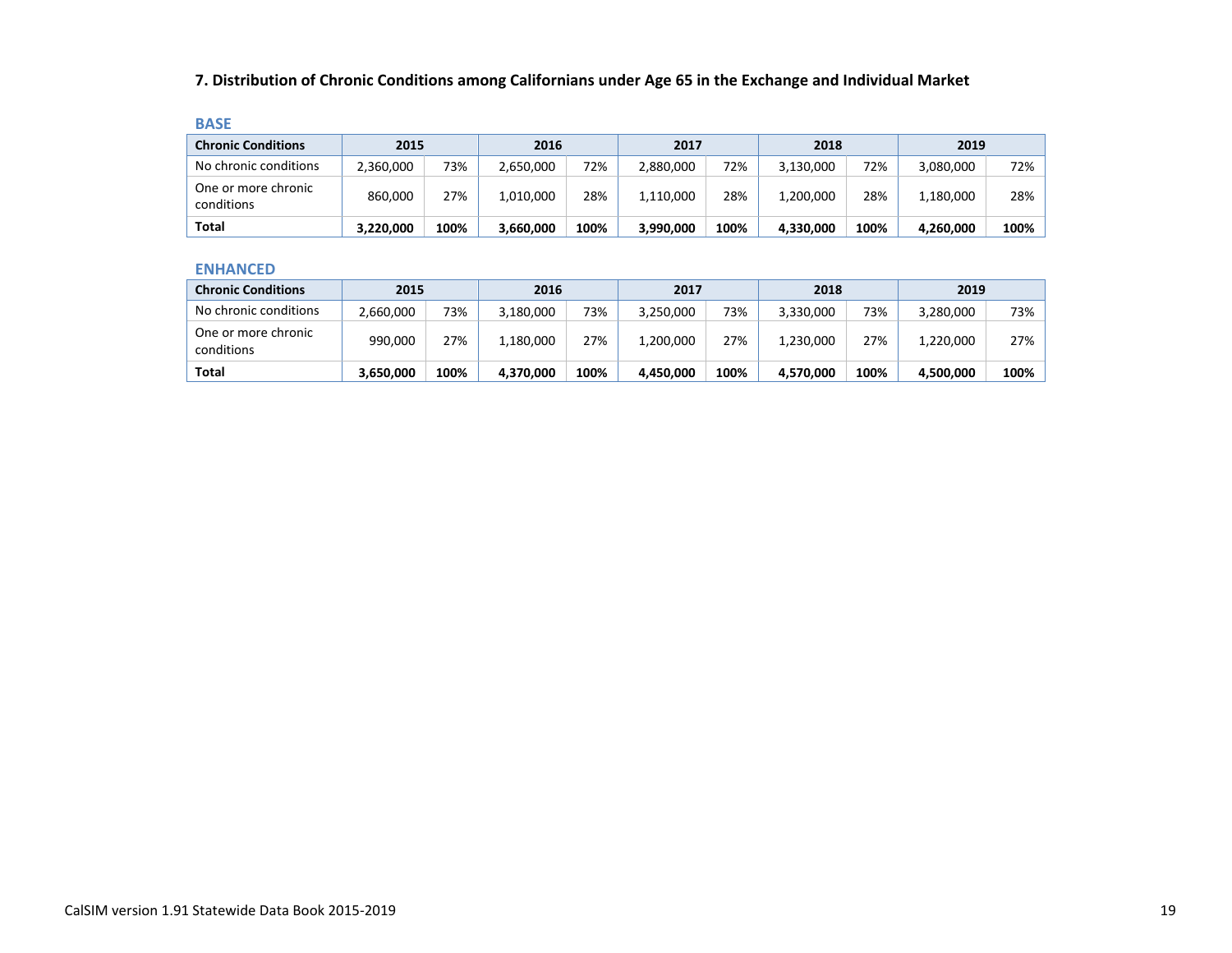### **8. Californians under Age 65 Newly Eligible for Medi-Cal, Take-Up, and Source of Insurance without the ACA**

| 2015                                |           |           | <b>BASE</b>     | <b>ENHANCED</b> |                 |  |
|-------------------------------------|-----------|-----------|-----------------|-----------------|-----------------|--|
| Source of Coverage without ACA      | Eligible  | Take Up   | Take Up<br>Rate | Take Up         | Take Up<br>Rate |  |
| <b>Employer Sponsored Insurance</b> | 710,000   | 90,000    | 12%             | 90,000          | 13%             |  |
| Individual Market                   | 190.000   | 110.000   | 57%             | 130.000         | 72%             |  |
| Uninsured                           | 1,340,000 | 900,000   | 67%             | 1,070,000       | 79%             |  |
| Total                               | 2,240,000 | 1,090,000 | 49%             | 1,290,000       | 58%             |  |

| 2016                                |           | <b>BASE</b> |                 | <b>ENHANCED</b> |                 |  |
|-------------------------------------|-----------|-------------|-----------------|-----------------|-----------------|--|
| Source of Coverage without ACA      | Eligible  | Take Up     | Take Up<br>Rate | Take Up         | Take Up<br>Rate |  |
| <b>Employer Sponsored Insurance</b> | 710,000   | 90,000      | 13%             | 100,000         | 14%             |  |
| <b>Individual Market</b>            | 190,000   | 110,000     | 59%             | 140,000         | 75%             |  |
| Uninsured                           | 1,310,000 | 890,000     | 68%             | 1,050,000       | 80%             |  |
| Total                               | 2,200,000 | 1,090,000   | 50%             | 1,290,000       | 59%             |  |

| 2017                                |           | <b>BASE</b> |                 | <b>ENHANCED</b> |                 |  |
|-------------------------------------|-----------|-------------|-----------------|-----------------|-----------------|--|
| Source of Coverage without ACA      | Eligible  | Take Up     | Take Up<br>Rate | Take Up         | Take Up<br>Rate |  |
| <b>Employer Sponsored Insurance</b> | 720,000   | 100,000     | 14%             | 100,000         | 14%             |  |
| Individual Market                   | 190.000   | 110.000     | 60%             | 140,000         | 75%             |  |
| Uninsured                           | 1,320,000 | 910.000     | 69%             | 1,060,000       | 81%             |  |
| Total                               | 2,220,000 | 1,120,000   | 50%             | 1,310,000       | 59%             |  |

| 2018                                |           | <b>BASE</b> |                        | <b>ENHANCED</b> |                 |  |
|-------------------------------------|-----------|-------------|------------------------|-----------------|-----------------|--|
| Source of Coverage without ACA      | Eligible  | Take Up     | <b>Take Up</b><br>Rate | <b>Take Up</b>  | Take Up<br>Rate |  |
| <b>Employer Sponsored Insurance</b> | 710,000   | 100.000     | 14%                    | 100,000         | 14%             |  |
| <b>Individual Market</b>            | 190,000   | 120.000     | 61%                    | 140.000         | 75%             |  |
| Uninsured                           | 1,340,000 | 930,000     | 70%                    | 1,080,000       | 81%             |  |
| Total                               | 2,240,000 | 1,150,000   | 51%                    | 1,320,000       | 59%             |  |

| 2019                                |           | <b>BASE</b> |                 | <b>ENHANCED</b> |                 |  |
|-------------------------------------|-----------|-------------|-----------------|-----------------|-----------------|--|
| Source of Coverage without ACA      | Eligible  | Take Up     | Take Up<br>Rate | Take Up         | Take Up<br>Rate |  |
| <b>Employer Sponsored Insurance</b> | 720,000   | 100,000     | 14%             | 110,000         | 15%             |  |
| <b>Individual Market</b>            | 190,000   | 120.000     | 61%             | 140,000         | 75%             |  |
| Uninsured                           | 1,350,000 | 940,000     | 70%             | 1,090,000       | 81%             |  |
| Total                               | 2,260,000 | 1,160,000   | 51%             | 1,340,000       | 59%             |  |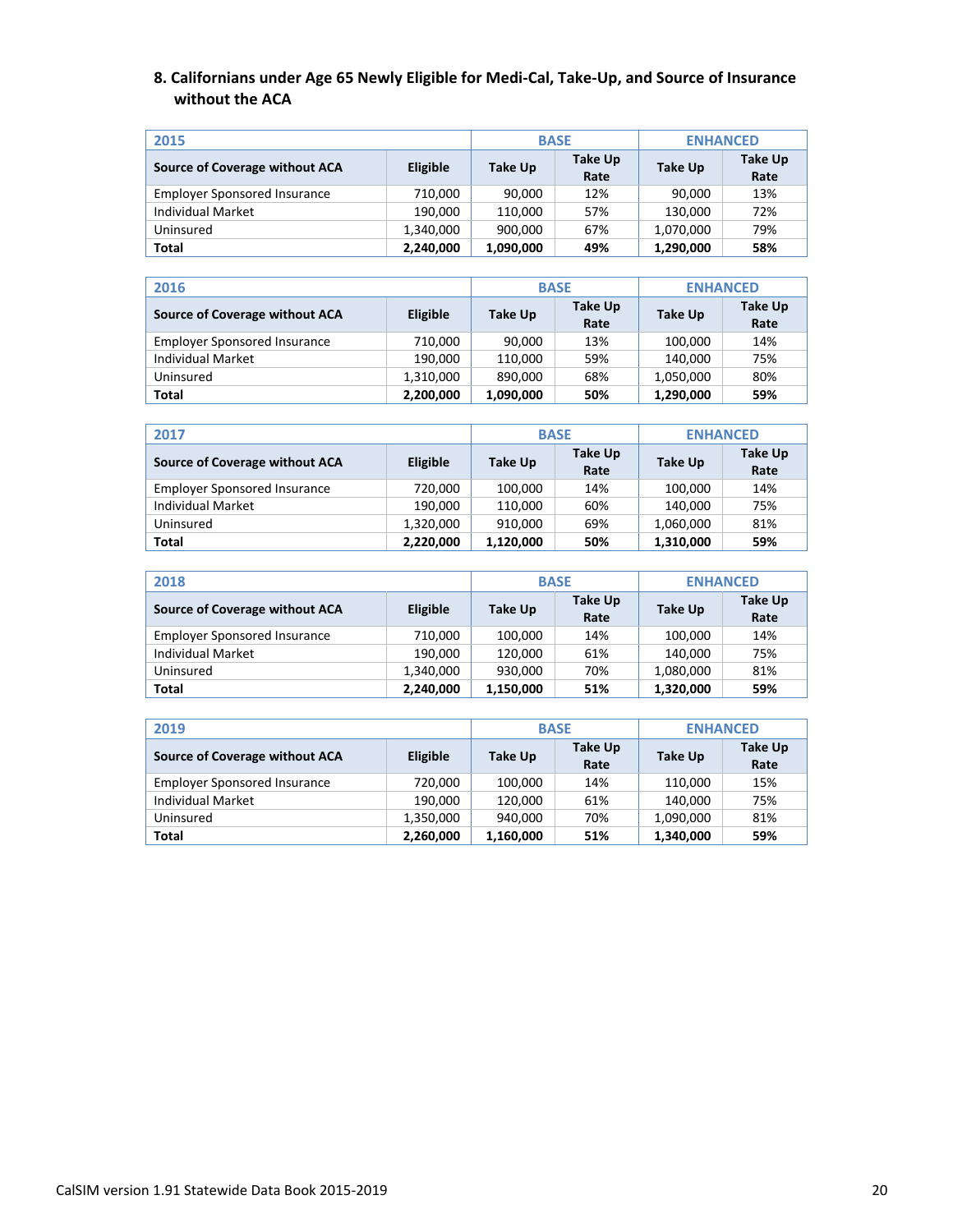| 2015                                                          |           |                        |                                   | <b>BASE</b>         |                                          |                     | <b>ENHANCED</b>        |                                   |                     |                                          |                     |
|---------------------------------------------------------------|-----------|------------------------|-----------------------------------|---------------------|------------------------------------------|---------------------|------------------------|-----------------------------------|---------------------|------------------------------------------|---------------------|
| <b>Newly Eligible for Medi-Cal</b>                            | Eligible  | <b>Take Up</b><br>Rate | <b>Take Up</b><br><b>Medi-Cal</b> | Percent<br>of Total | <b>Do Not Take</b><br><b>Up Medi-Cal</b> | Percent<br>of Total | <b>Take Up</b><br>Rate | <b>Take Up</b><br><b>Medi-Cal</b> | Percent<br>of Total | <b>Do Not Take</b><br><b>Up Medi-Cal</b> | Percent<br>of Total |
| All                                                           | 2,240,000 | 49%                    | 1,090,000                         | 100%                | 1,150,000                                | 100%                | 58%                    | 1,290,000                         | 100%                | 950,000                                  | 100%                |
| <b>Race and Ethnicity</b>                                     |           |                        |                                   |                     |                                          |                     |                        |                                   |                     |                                          |                     |
| Latino                                                        | 1,120,000 | 53%                    | 600,000                           | 54%                 | 530,000                                  | 46%                 | 61%                    | 690,000                           | 53%                 | 440,000                                  | 46%                 |
| Asian                                                         | 310,000   | 55%                    | 170,000                           | 16%                 | 140,000                                  | 12%                 | 67%                    | 210,000                           | 16%                 | 100,000                                  | 11%                 |
| African American                                              | 130,000   | 46%                    | 60,000                            | 5%                  | 70,000                                   | 6%                  | 54%                    | 70,000                            | 5%                  | 60,000                                   | 6%                  |
| White                                                         | 620,000   | 39%                    | 240,000                           | 22%                 | 380,000                                  | 33%                 | 47%                    | 290,000                           | 23%                 | 330,000                                  | 34%                 |
| Other                                                         | 60,000    | 46%                    | 30,000                            | 3%                  | 30,000                                   | 3%                  | 55%                    | 30,000                            | 3%                  | 30,000                                   | 3%                  |
| Gender                                                        |           |                        |                                   |                     |                                          |                     |                        |                                   |                     |                                          |                     |
| Male                                                          | 1,080,000 | 45%                    | 490,000                           | 45%                 | 590,000                                  | 51%                 | 56%                    | 610,000                           | 47%                 | 470,000                                  | 50%                 |
| Female                                                        | 1,160,000 | 52%                    | 600,000                           | 55%                 | 560,000                                  | 49%                 | 59%                    | 690,000                           | 53%                 | 470,000                                  | 50%                 |
| Age                                                           |           |                        |                                   |                     |                                          |                     |                        |                                   |                     |                                          |                     |
| $19-29$ years                                                 | 940,000   | 36%                    | 340,000                           | 31%                 | 600,000                                  | 53%                 | 48%                    | 450,000                           | 35%                 | 500,000                                  | 52%                 |
| 30-44 years                                                   | 510,000   | 57%                    | 290,000                           | 26%                 | 220,000                                  | 19%                 | 63%                    | 320,000                           | 25%                 | 190,000                                  | 20%                 |
| 45-64 years                                                   | 780,000   | 59%                    | 460,000                           | 42%                 | 320,000                                  | 28%                 | 67%                    | 520,000                           | 40%                 | 260,000                                  | 28%                 |
| <b>Source of Coverage without ACA</b>                         |           |                        |                                   |                     |                                          |                     |                        |                                   |                     |                                          |                     |
| ESI without ACA and employer<br>dropped coverage under ACA    | 40,000    | 49%                    | 20,000                            | 2%                  | 20,000                                   | 2%                  | 62%                    | 30,000                            | 2%                  | 20,000                                   | 2%                  |
| ESI without ACA and employer<br>maintained coverage under ACA | 670,000   | 10%                    | 70,000                            | 6%                  | 610,000                                  | 53%                 | 10%                    | 70,000                            | 5%                  | 610,000                                  | 64%                 |
| <b>Individual Market</b>                                      | 190,000   | 57%                    | 110,000                           | 10%                 | 80,000                                   | 7%                  | 72%                    | 130,000                           | 10%                 | 50,000                                   | 5%                  |
| Uninsured                                                     | 1,340,000 | 67%                    | 900,000                           | 82%                 | 440,000                                  | 39%                 | 79%                    | 1,070,000                         | 83%                 | 280,000                                  | 29%                 |
| Income                                                        |           |                        |                                   |                     |                                          |                     |                        |                                   |                     |                                          |                     |
| 0-100%                                                        | 1,050,000 | 52%                    | 550,000                           | 50%                 | 500,000                                  | 44%                 | 66%                    | 700,000                           | 54%                 | 360,000                                  | 38%                 |
| 101-138%                                                      | 1,180,000 | 46%                    | 540,000                           | 49%                 | 640,000                                  | 56%                 | 50%                    | 590,000                           | 46%                 | 590,000                                  | 62%                 |
| <b>Limited English Proficiency</b>                            |           |                        |                                   |                     |                                          |                     |                        |                                   |                     |                                          |                     |
| (18 and older)                                                |           |                        |                                   |                     |                                          |                     |                        |                                   |                     |                                          |                     |
| 18+ Speaks English very well                                  | 1,400,000 | 43%                    | 600,000                           | 55%                 | 800,000                                  | 70%                 | 50%                    | 700,000                           | 54%                 | 700,000                                  | 74%                 |
| 18+ Limited English proficiency                               | 840,000   | 59%                    | 490,000                           | 45%                 | 340,000                                  | 30%                 | 70%                    | 590,000                           | 46%                 | 250,000                                  | 26%                 |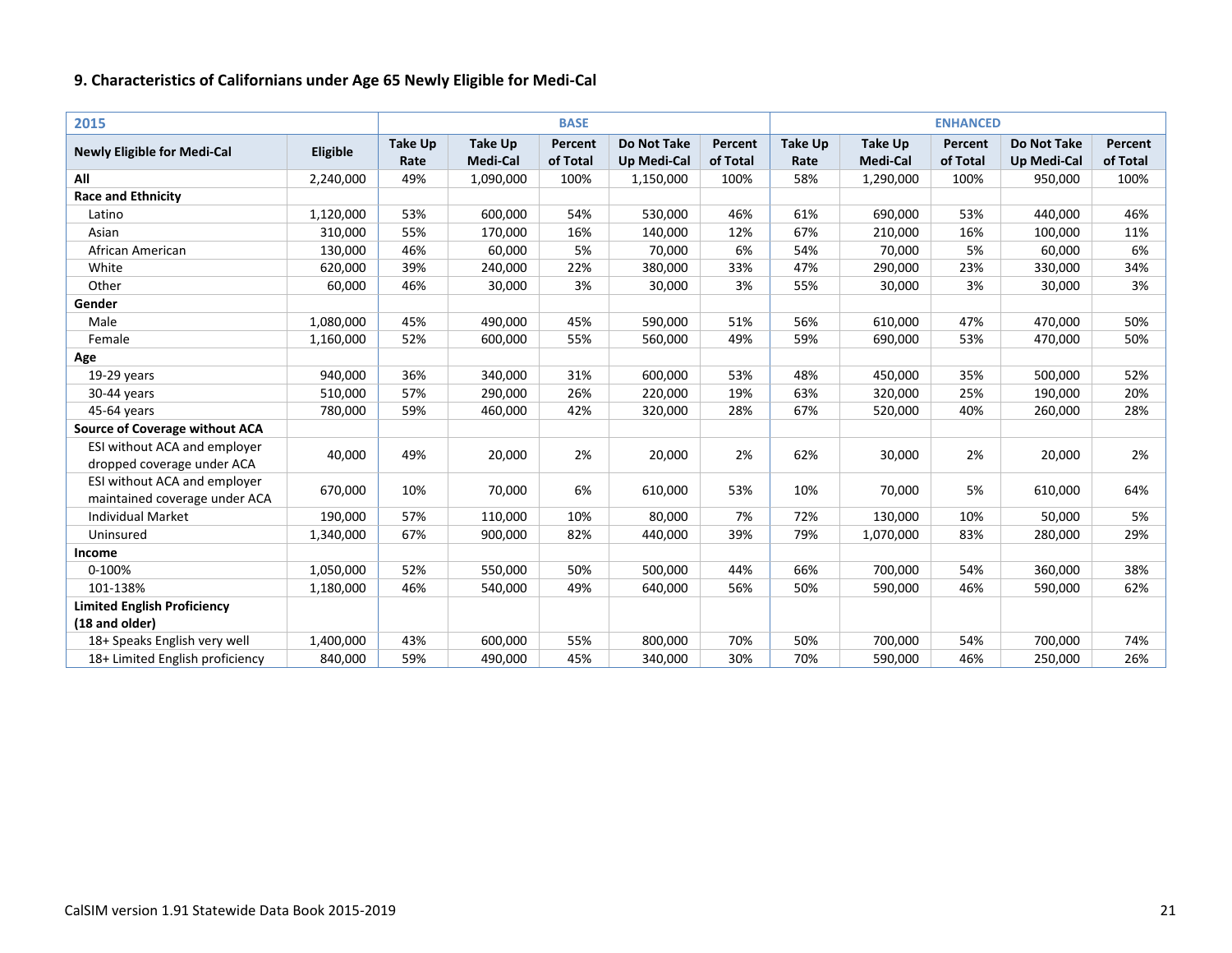| 2016                                                          |           |                        |                                   | <b>BASE</b>         |                                          |                     |                        |                            | <b>ENHANCED</b>     |                                          |                     |
|---------------------------------------------------------------|-----------|------------------------|-----------------------------------|---------------------|------------------------------------------|---------------------|------------------------|----------------------------|---------------------|------------------------------------------|---------------------|
| <b>Newly Eligible for Medi-Cal</b>                            | Eligible  | <b>Take Up</b><br>Rate | <b>Take Up</b><br><b>Medi-Cal</b> | Percent<br>of Total | <b>Do Not Take</b><br><b>Up Medi-Cal</b> | Percent<br>of Total | <b>Take Up</b><br>Rate | <b>Take Up</b><br>Medi-Cal | Percent<br>of Total | <b>Do Not Take</b><br><b>Up Medi-Cal</b> | Percent<br>of Total |
| All                                                           | 2,200,000 | 50%                    | 1,090,000                         | 100%                | 1,110,000                                | 100%                | 59%                    | 1,290,000                  | 100%                | 910,000                                  | 100%                |
| <b>Race and Ethnicity</b>                                     |           |                        |                                   |                     |                                          |                     |                        |                            |                     |                                          |                     |
| Latino                                                        | 1,120,000 | 53%                    | 600,000                           | 55%                 | 520,000                                  | 47%                 | 61%                    | 680,000                    | 53%                 | 440,000                                  | 48%                 |
| Asian                                                         | 300,000   | 57%                    | 170,000                           | 16%                 | 130,000                                  | 12%                 | 70%                    | 210,000                    | 16%                 | 90,000                                   | 10%                 |
| African American                                              | 130,000   | 47%                    | 60,000                            | 5%                  | 70,000                                   | 6%                  | 56%                    | 70,000                     | 5%                  | 60,000                                   | 6%                  |
| White                                                         | 590,000   | 40%                    | 240,000                           | 21%                 | 360,000                                  | 32%                 | 49%                    | 290,000                    | 23%                 | 300,000                                  | 33%                 |
| Other                                                         | 60,000    | 47%                    | 30,000                            | 3%                  | 30,000                                   | 3%                  | 58%                    | 40,000                     | 3%                  | 30,000                                   | 3%                  |
| Gender                                                        |           |                        |                                   |                     |                                          |                     |                        |                            |                     |                                          |                     |
| Male                                                          | 1,060,000 | 47%                    | 490,000                           | 45%                 | 570,000                                  | 51%                 | 58%                    | 610,000                    | 47%                 | 450,000                                  | 49%                 |
| Female                                                        | 1,140,000 | 52%                    | 600,000                           | 55%                 | 550,000                                  | 49%                 | 59%                    | 680,000                    | 53%                 | 470,000                                  | 51%                 |
| Age                                                           |           |                        |                                   |                     |                                          |                     |                        |                            |                     |                                          |                     |
| 19-29 years                                                   | 920,000   | 38%                    | 350,000                           | 32%                 | 570,000                                  | 51%                 | 49%                    | 450,000                    | 35%                 | 470,000                                  | 51%                 |
| 30-44 years                                                   | 500,000   | 57%                    | 290,000                           | 26%                 | 220,000                                  | 19%                 | 64%                    | 320,000                    | 25%                 | 180,000                                  | 20%                 |
| 45-64 years                                                   | 780,000   | 58%                    | 460,000                           | 42%                 | 330,000                                  | 29%                 | 66%                    | 520,000                    | 40%                 | 270,000                                  | 29%                 |
| <b>Source of Coverage without ACA</b>                         |           |                        |                                   |                     |                                          |                     |                        |                            |                     |                                          |                     |
| ESI without ACA and employer<br>dropped coverage under ACA    | 40,000    | 47%                    | 20,000                            | 2%                  | 20,000                                   | 2%                  | 56%                    | 20,000                     | 2%                  | 20,000                                   | 2%                  |
| ESI without ACA and employer<br>maintained coverage under ACA | 670,000   | 11%                    | 70,000                            | 7%                  | 600,000                                  | 54%                 | 11%                    | 80,000                     | 6%                  | 590,000                                  | 65%                 |
| <b>Individual Market</b>                                      | 190,000   | 59%                    | 110,000                           | 10%                 | 80,000                                   | 7%                  | 75%                    | 140,000                    | 11%                 | 50,000                                   | 5%                  |
| Uninsured                                                     | 1,310,000 | 68%                    | 890,000                           | 82%                 | 420,000                                  | 37%                 | 80%                    | 1,050,000                  | 82%                 | 260,000                                  | 28%                 |
| Income                                                        |           |                        |                                   |                     |                                          |                     |                        |                            |                     |                                          |                     |
| 0-100%                                                        | 1,010,000 | 54%                    | 550,000                           | 50%                 | 460,000                                  | 42%                 | 68%                    | 690,000                    | 54%                 | 320,000                                  | 35%                 |
| 101-138%                                                      | 1,190,000 | 46%                    | 540,000                           | 50%                 | 650,000                                  | 58%                 | 50%                    | 600,000                    | 46%                 | 590,000                                  | 65%                 |
| <b>Limited English Proficiency</b>                            |           |                        |                                   |                     |                                          |                     |                        |                            |                     |                                          |                     |
| (18 and older)                                                |           |                        |                                   |                     |                                          |                     |                        |                            |                     |                                          |                     |
| 18+ Speaks English very well                                  | 1,370,000 | 44%                    | 600,000                           | 55%                 | 770,000                                  | 69%                 | 52%                    | 710,000                    | 55%                 | 660,000                                  | 72%                 |
| 18+ Limited English proficiency                               | 840,000   | 59%                    | 500,000                           | 45%                 | 340,000                                  | 31%                 | 70%                    | 580,000                    | 45%                 | 250,000                                  | 28%                 |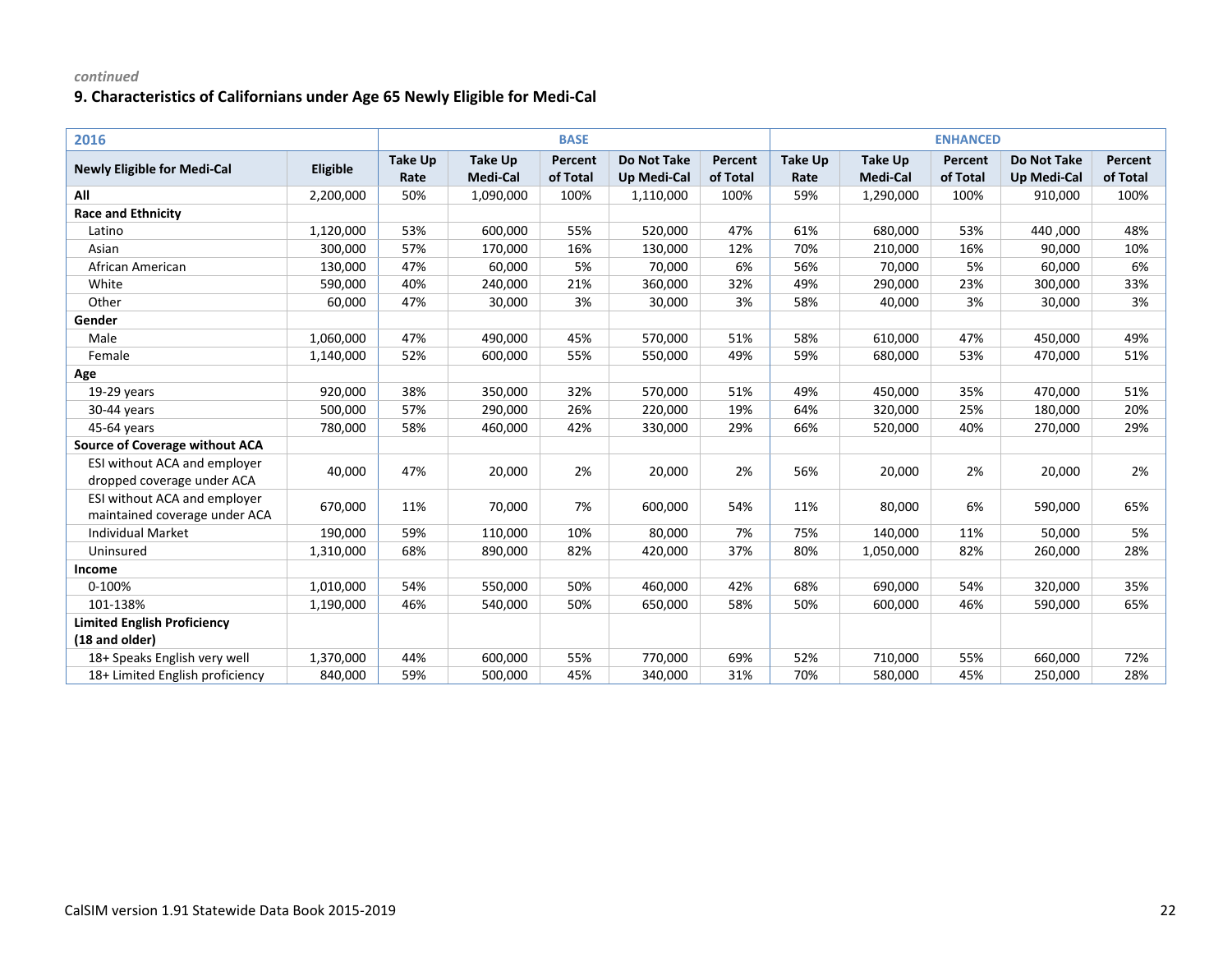| 2017                                                          |           |                        |                                   | <b>BASE</b>         |                                          |                     | <b>ENHANCED</b>        |                            |                     |                                          |                     |
|---------------------------------------------------------------|-----------|------------------------|-----------------------------------|---------------------|------------------------------------------|---------------------|------------------------|----------------------------|---------------------|------------------------------------------|---------------------|
| <b>Newly Eligible for Medi-Cal</b>                            | Eligible  | <b>Take Up</b><br>Rate | <b>Take Up</b><br><b>Medi-Cal</b> | Percent<br>of Total | <b>Do Not Take</b><br><b>Up Medi-Cal</b> | Percent<br>of Total | <b>Take Up</b><br>Rate | <b>Take Up</b><br>Medi-Cal | Percent<br>of Total | <b>Do Not Take</b><br><b>Up Medi-Cal</b> | Percent<br>of Total |
| All                                                           | 2,220,000 | 50%                    | 1,120,000                         | 100%                | 1,100,000                                | 100%                | 59%                    | 1,310,000                  | 100%                | 920,000                                  | 100%                |
| <b>Race and Ethnicity</b>                                     |           |                        |                                   |                     |                                          |                     |                        |                            |                     |                                          |                     |
| Latino                                                        | 1,130,000 | 54%                    | 610,000                           | 55%                 | 510,000                                  | 47%                 | 61%                    | 690,000                    | 53%                 | 440,000                                  | 48%                 |
| Asian                                                         | 310,000   | 58%                    | 180,000                           | 16%                 | 130,000                                  | 12%                 | 70%                    | 210,000                    | 16%                 | 90,000                                   | 10%                 |
| African American                                              | 130,000   | 47%                    | 60,000                            | 5%                  | 70,000                                   | 6%                  | 56%                    | 70,000                     | 5%                  | 60,000                                   | 6%                  |
| White                                                         | 600,000   | 40%                    | 240,000                           | 22%                 | 360,000                                  | 33%                 | 49%                    | 300,000                    | 23%                 | 310,000                                  | 33%                 |
| Other                                                         | 60,000    | 47%                    | 30,000                            | 3%                  | 30,000                                   | 3%                  | 58%                    | 40,000                     | 3%                  | 30,000                                   | 3%                  |
| Gender                                                        |           |                        |                                   |                     |                                          |                     |                        |                            |                     |                                          |                     |
| Male                                                          | 1,070,000 | 48%                    | 510,000                           | 45%                 | 560,000                                  | 51%                 | 58%                    | 620,000                    | 47%                 | 450,000                                  | 49%                 |
| Female                                                        | 1,150,000 | 53%                    | 610,000                           | 55%                 | 540,000                                  | 49%                 | 60%                    | 690,000                    | 53%                 | 470,000                                  | 51%                 |
| Age                                                           |           |                        |                                   |                     |                                          |                     |                        |                            |                     |                                          |                     |
| 19-29 years                                                   | 930,000   | 39%                    | 370,000                           | 33%                 | 560,000                                  | 51%                 | 49%                    | 460,000                    | 35%                 | 470,000                                  | 51%                 |
| 30-44 years                                                   | 510,000   | 58%                    | 290,000                           | 26%                 | 220,000                                  | 19%                 | 64%                    | 320,000                    | 25%                 | 180,000                                  | 20%                 |
| 45-64 years                                                   | 790,000   | 59%                    | 460,000                           | 41%                 | 320,000                                  | 29%                 | 66%                    | 520,000                    | 40%                 | 260,000                                  | 29%                 |
| <b>Source of Coverage without ACA</b>                         |           |                        |                                   |                     |                                          |                     |                        |                            |                     |                                          |                     |
| ESI without ACA and employer<br>dropped coverage under ACA    | 50,000    | 48%                    | 20,000                            | 2%                  | 30,000                                   | 2%                  | 56%                    | 30,000                     | 2%                  | 20,000                                   | 2%                  |
| ESI without ACA and employer<br>maintained coverage under ACA | 670,000   | 11%                    | 70,000                            | 7%                  | 590,000                                  | 54%                 | 11%                    | 80,000                     | 6%                  | 590,000                                  | 65%                 |
| <b>Individual Market</b>                                      | 190,000   | 60%                    | 110,000                           | 10%                 | 80,000                                   | 7%                  | 75%                    | 140,000                    | 11%                 | 50,000                                   | 5%                  |
| Uninsured                                                     | 1,320,000 | 69%                    | 910,000                           | 81%                 | 410,000                                  | 37%                 | 81%                    | 1,060,000                  | 81%                 | 260,000                                  | 28%                 |
| Income                                                        |           |                        |                                   |                     |                                          |                     |                        |                            |                     |                                          |                     |
| 0-100%                                                        | 1,030,000 | 55%                    | 560,000                           | 50%                 | 460,000                                  | 42%                 | 69%                    | 700,000                    | 54%                 | 320,000                                  | 35%                 |
| 101-138%                                                      | 1,200,000 | 46%                    | 560,000                           | 50%                 | 640,000                                  | 58%                 | 51%                    | 610,000                    | 46%                 | 590,000                                  | 65%                 |
| <b>Limited English Proficiency</b>                            |           |                        |                                   |                     |                                          |                     |                        |                            |                     |                                          |                     |
| (18 and older)                                                |           |                        |                                   |                     |                                          |                     |                        |                            |                     |                                          |                     |
| 18+ Speaks English very well                                  | 1,390,000 | 44%                    | 610,000                           | 55%                 | 770,000                                  | 70%                 | 52%                    | 720,000                    | 55%                 | 670,000                                  | 73%                 |
| 18+ Limited English proficiency                               | 840,000   | 61%                    | 510,000                           | 45%                 | 330,000                                  | 30%                 | 70%                    | 590,000                    | 45%                 | 250,000                                  | 27%                 |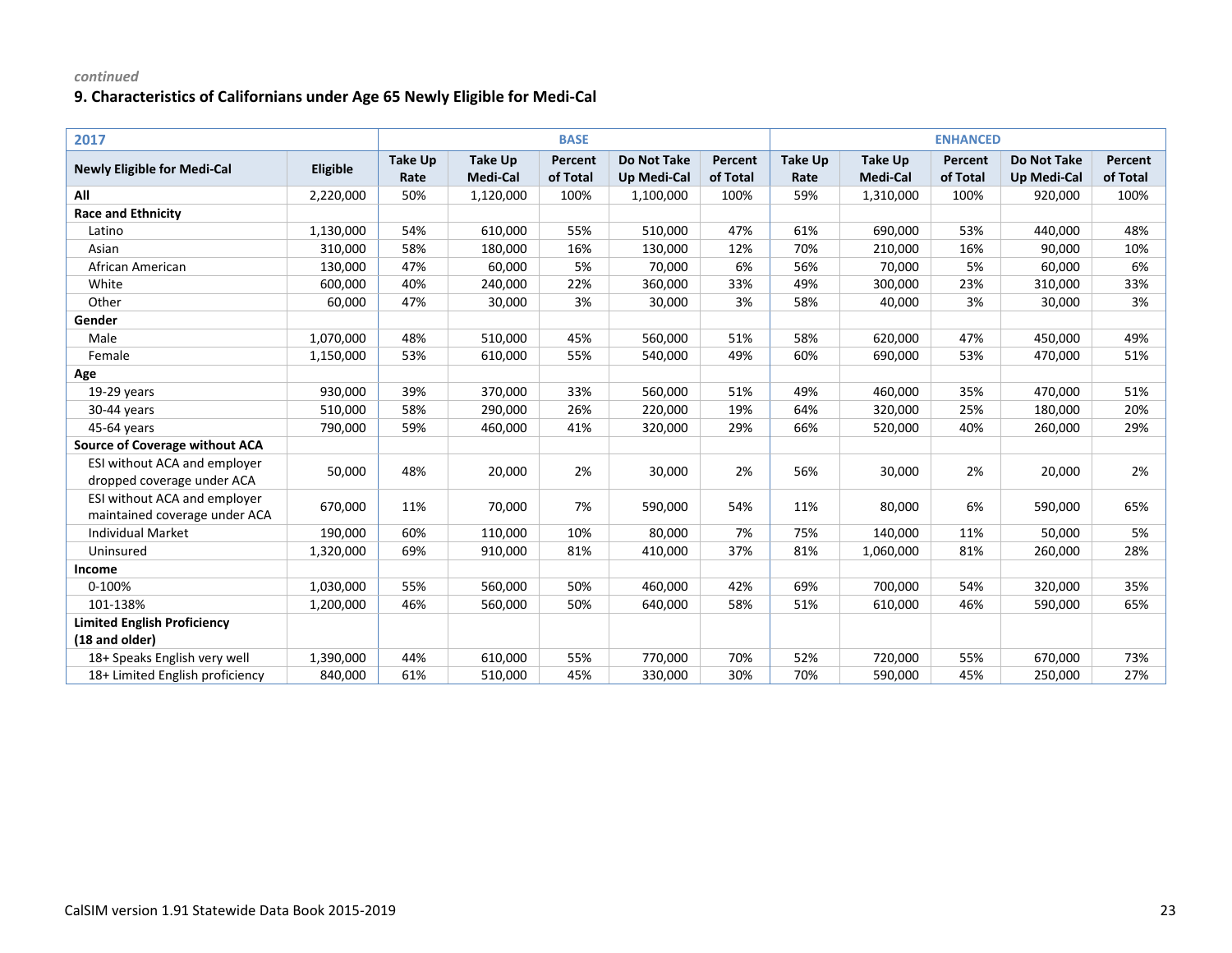| 2018                                                          |           |                        |                            | <b>BASE</b>         |                                          |                     | <b>ENHANCED</b>        |                            |                     |                                          |                     |
|---------------------------------------------------------------|-----------|------------------------|----------------------------|---------------------|------------------------------------------|---------------------|------------------------|----------------------------|---------------------|------------------------------------------|---------------------|
| <b>Newly Eligible for Medi-Cal</b>                            | Eligible  | <b>Take Up</b><br>Rate | <b>Take Up</b><br>Medi-Cal | Percent<br>of Total | <b>Do Not Take</b><br><b>Up Medi-Cal</b> | Percent<br>of Total | <b>Take Up</b><br>Rate | <b>Take Up</b><br>Medi-Cal | Percent<br>of Total | <b>Do Not Take</b><br><b>Up Medi-Cal</b> | Percent<br>of Total |
| All                                                           | 2,240,000 | 51%                    | 1,150,000                  | 100%                | 1,090,000                                | 100%                | 59%                    | 1,320,000                  | 100%                | 910,000                                  | 100%                |
| <b>Race and Ethnicity</b>                                     |           |                        |                            |                     |                                          |                     |                        |                            |                     |                                          |                     |
| Latino                                                        | 1,130,000 | 55%                    | 620,000                    | 54%                 | 500,000                                  | 46%                 | 62%                    | 700,000                    | 53%                 | 430,000                                  | 47%                 |
| Asian                                                         | 310,000   | 59%                    | 180,000                    | 16%                 | 130,000                                  | 12%                 | 70%                    | 220,000                    | 16%                 | 90,000                                   | 10%                 |
| African American                                              | 130,000   | 48%                    | 60,000                     | 5%                  | 70,000                                   | 6%                  | 56%                    | 70,000                     | 5%                  | 60,000                                   | 6%                  |
| White                                                         | 610,000   | 41%                    | 250,000                    | 22%                 | 360,000                                  | 33%                 | 49%                    | 300,000                    | 23%                 | 310,000                                  | 34%                 |
| Other                                                         | 60,000    | 48%                    | 30,000                     | 3%                  | 30,000                                   | 3%                  | 58%                    | 40,000                     | 3%                  | 30,000                                   | 3%                  |
| Gender                                                        |           |                        |                            |                     |                                          |                     |                        |                            |                     |                                          |                     |
| Male                                                          | 1,070,000 | 49%                    | 520,000                    | 46%                 | 550,000                                  | 51%                 | 58%                    | 630,000                    | 47%                 | 450,000                                  | 49%                 |
| Female                                                        | 1,160,000 | 54%                    | 630,000                    | 54%                 | 540,000                                  | 49%                 | 60%                    | 700,000                    | 53%                 | 460,000                                  | 51%                 |
| Age                                                           |           |                        |                            |                     |                                          |                     |                        |                            |                     |                                          |                     |
| 19-29 years                                                   | 940,000   | 40%                    | 370,000                    | 33%                 | 560,000                                  | 52%                 | 49%                    | 460,000                    | 35%                 | 470,000                                  | 52%                 |
| 30-44 years                                                   | 510,000   | 58%                    | 300,000                    | 26%                 | 210,000                                  | 20%                 | 65%                    | 330,000                    | 25%                 | 180,000                                  | 20%                 |
| 45-64 years                                                   | 790,000   | 60%                    | 480,000                    | 41%                 | 310,000                                  | 29%                 | 67%                    | 530,000                    | 40%                 | 260,000                                  | 28%                 |
| <b>Source of Coverage without ACA</b>                         |           |                        |                            |                     |                                          |                     |                        |                            |                     |                                          |                     |
| ESI without ACA and employer<br>dropped coverage under ACA    | 50,000    | 52%                    | 30,000                     | 2%                  | 20,000                                   | 2%                  | 61%                    | 30,000                     | 2%                  | 19,000                                   | 2%                  |
| ESI without ACA and employer<br>maintained coverage under ACA | 660,000   | 11%                    | 70,000                     | 6%                  | 590,000                                  | 54%                 | 11%                    | 70,000                     | 6%                  | 590,000                                  | 65%                 |
| <b>Individual Market</b>                                      | 190,000   | 61%                    | 120,000                    | 10%                 | 70,000                                   | 7%                  | 75%                    | 140,000                    | 11%                 | 50,000                                   | 5%                  |
| Uninsured                                                     | 1,340,000 | 70%                    | 930,000                    | 81%                 | 400,000                                  | 37%                 | 81%                    | 1,080,000                  | 82%                 | 260,000                                  | 28%                 |
| Income                                                        |           |                        |                            |                     |                                          |                     |                        |                            |                     |                                          |                     |
| 0-100%                                                        | 1,030,000 | 56%                    | 580,000                    | 50%                 | 460,000                                  | 42%                 | 68%                    | 710,000                    | 53%                 | 330,000                                  | 36%                 |
| 101-138%                                                      | 1,200,000 | 48%                    | 570,000                    | 50%                 | 630,000                                  | 58%                 | 51%                    | 620,000                    | 47%                 | 580,000                                  | 64%                 |
| <b>Limited English Proficiency</b>                            |           |                        |                            |                     |                                          |                     |                        |                            |                     |                                          |                     |
| (18 and older)                                                |           |                        |                            |                     |                                          |                     |                        |                            |                     |                                          |                     |
| 18+ Speaks English very well                                  | 1,400,000 | 45%                    | 630,000                    | 55%                 | 770,000                                  | 71%                 | 52%                    | 730,000                    | 55%                 | 670,000                                  | 74%                 |
| 18+ Limited English proficiency                               | 840,000   | 62%                    | 520,000                    | 45%                 | 320,000                                  | 29%                 | 71%                    | 600,000                    | 45%                 | 240,000                                  | 26%                 |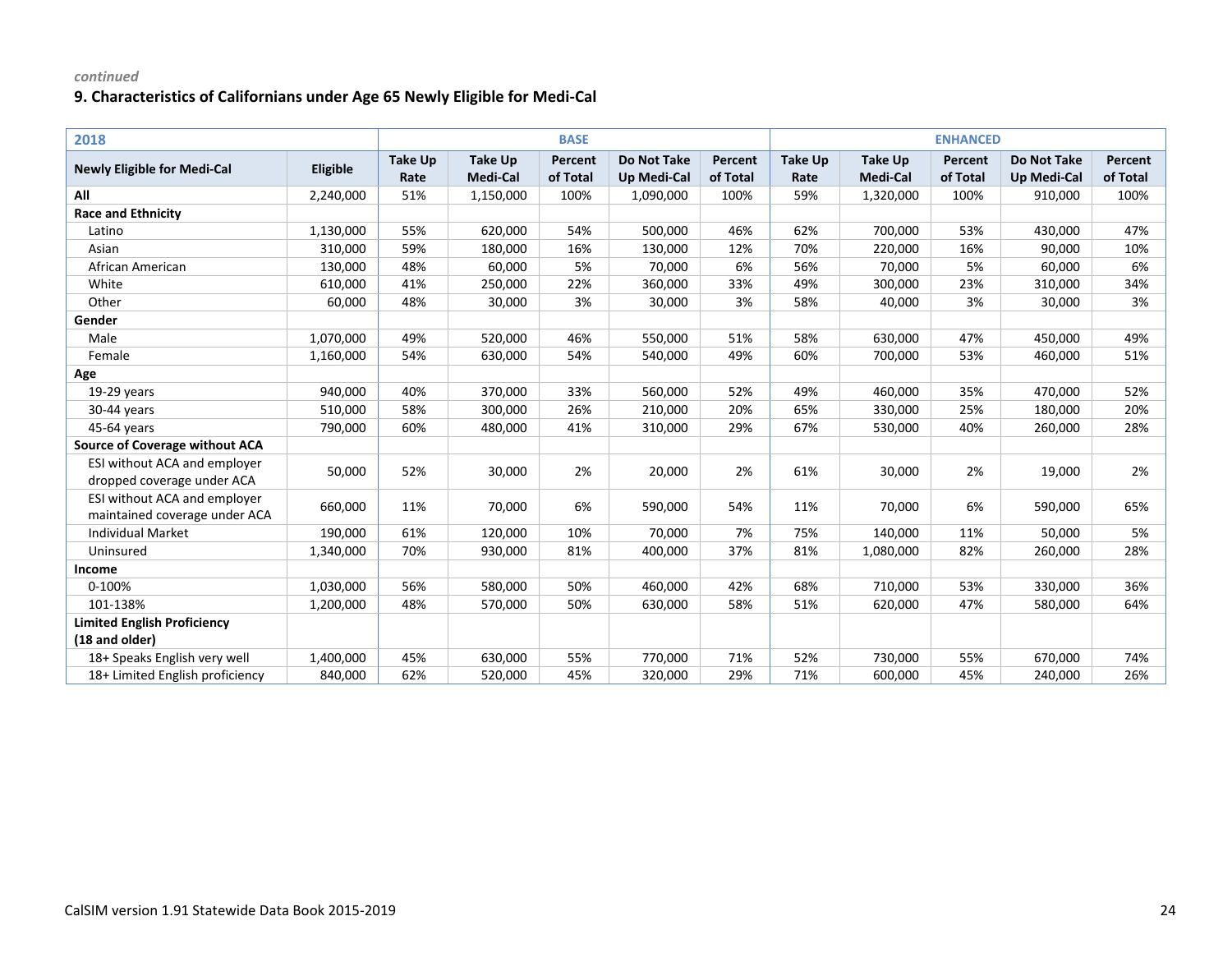| 2019                                                          |           |                        |                            | <b>BASE</b>         |                                          |                     | <b>ENHANCED</b>        |                            |                     |                                          |                     |
|---------------------------------------------------------------|-----------|------------------------|----------------------------|---------------------|------------------------------------------|---------------------|------------------------|----------------------------|---------------------|------------------------------------------|---------------------|
| <b>Newly Eligible for Medi-Cal</b>                            | Eligible  | <b>Take Up</b><br>Rate | <b>Take Up</b><br>Medi-Cal | Percent<br>of Total | <b>Do Not Take</b><br><b>Up Medi-Cal</b> | Percent<br>of Total | <b>Take Up</b><br>Rate | <b>Take Up</b><br>Medi-Cal | Percent<br>of Total | <b>Do Not Take</b><br><b>Up Medi-Cal</b> | Percent<br>of Total |
| All                                                           | 2,260,000 | 51%                    | 1,160,000                  | 100%                | 1,100,000                                | 100%                | 59%                    | 1,340,000                  | 100%                | 920,000                                  | 100%                |
| <b>Race and Ethnicity</b>                                     |           |                        |                            |                     |                                          |                     |                        |                            |                     |                                          |                     |
| Latino                                                        | 1,140,000 | 55%                    | 630,000                    | 54%                 | 510,000                                  | 46%                 | 62%                    | 700,000                    | 53%                 | 430,000                                  | 47%                 |
| Asian                                                         | 320,000   | 58%                    | 190,000                    | 16%                 | 130,000                                  | 12%                 | 70%                    | 220,000                    | 16%                 | 100,000                                  | 10%                 |
| African American                                              | 130,000   | 48%                    | 60,000                     | 5%                  | 70,000                                   | 6%                  | 56%                    | 70,000                     | 5%                  | 60,000                                   | 6%                  |
| White                                                         | 610,000   | 41%                    | 250,000                    | 22%                 | 360,000                                  | 33%                 | 50%                    | 310,000                    | 23%                 | 310,000                                  | 34%                 |
| Other                                                         | 60,000    | 48%                    | 30,000                     | 3%                  | 30,000                                   | 3%                  | 58%                    | 40,000                     | 3%                  | 30,000                                   | 3%                  |
| Gender                                                        |           |                        |                            |                     |                                          |                     |                        |                            |                     |                                          |                     |
| Male                                                          | 1,090,000 | 49%                    | 530,000                    | 46%                 | 560,000                                  | 51%                 | 58%                    | 640,000                    | 47%                 | 450,000                                  | 49%                 |
| Female                                                        | 1,170,000 | 54%                    | 630,000                    | 54%                 | 540,000                                  | 49%                 | 60%                    | 700,000                    | 53%                 | 470,000                                  | 51%                 |
| Age                                                           |           |                        |                            |                     |                                          |                     |                        |                            |                     |                                          |                     |
| 19-29 years                                                   | 950,000   | 40%                    | 380,000                    | 33%                 | 570,000                                  | 52%                 | 49%                    | 470,000                    | 35%                 | 480,000                                  | 52%                 |
| 30-44 years                                                   | 510,000   | 58%                    | 300,000                    | 26%                 | 210,000                                  | 19%                 | 64%                    | 330,000                    | 25%                 | 180,000                                  | 20%                 |
| 45-64 years                                                   | 800,000   | 60%                    | 480,000                    | 42%                 | 320,000                                  | 29%                 | 68%                    | 540,000                    | 40%                 | 260,000                                  | 28%                 |
| <b>Source of Coverage without ACA</b>                         |           |                        |                            |                     |                                          |                     |                        |                            |                     |                                          |                     |
| ESI without ACA and employer<br>dropped coverage under ACA    | 50,000    | 53%                    | 30,000                     | 2%                  | 20,000                                   | 2%                  | 62%                    | 30,000                     | 2%                  | 20,000                                   | 2%                  |
| ESI without ACA and employer<br>maintained coverage under ACA | 670,000   | 11%                    | 70,000                     | 6%                  | 600,000                                  | 54%                 | 11%                    | 80,000                     | 6%                  | 600,000                                  | 65%                 |
| <b>Individual Market</b>                                      | 190,000   | 61%                    | 120,000                    | 10%                 | 70,000                                   | 7%                  | 75%                    | 140,000                    | 11%                 | 50,000                                   | 5%                  |
| Uninsured                                                     | 1,350,000 | 70%                    | 940,000                    | 81%                 | 410,000                                  | 37%                 | 81%                    | 1,090,000                  | 81%                 | 260,000                                  | 28%                 |
| Income                                                        |           |                        |                            |                     |                                          |                     |                        |                            |                     |                                          |                     |
| 0-100%                                                        | 1,040,000 | 56%                    | 580,000                    | 50%                 | 460,000                                  | 42%                 | 68%                    | 710,000                    | 53%                 | 330,000                                  | 36%                 |
| 101-138%                                                      | 1,220,000 | 47%                    | 580,000                    | 50%                 | 640,000                                  | 58%                 | 51%                    | 630,000                    | 47%                 | 590,000                                  | 64%                 |
| <b>Limited English Proficiency</b>                            |           |                        |                            |                     |                                          |                     |                        |                            |                     |                                          |                     |
| (18 and older)                                                |           |                        |                            |                     |                                          |                     |                        |                            |                     |                                          |                     |
| 18+ Speaks English very well                                  | 1,410,000 | 45%                    | 630,000                    | 55%                 | 780,000                                  | 71%                 | 52%                    | 730,000                    | 55%                 | 680,000                                  | 73%                 |
| 18+ Limited English proficiency                               | 850,000   | 62%                    | 520,000                    | 45%                 | 320,000                                  | 29%                 | 71%                    | 600,000                    | 45%                 | 250,000                                  | 27%                 |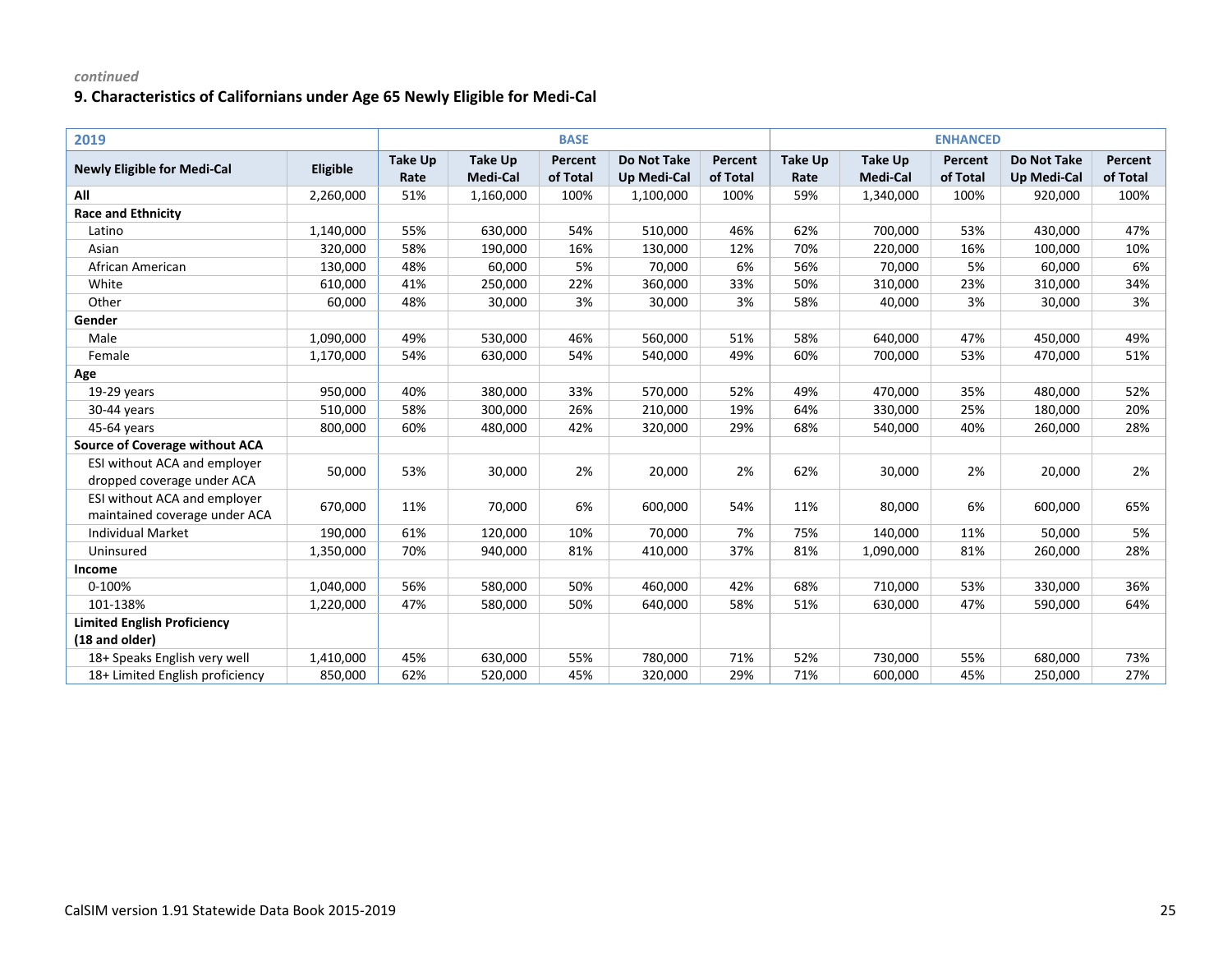### **10. Californians under Age 65 Previously Eligible for but Not Enrolled in Medi-Cal, Take-Up and Source of Insurance without the ACA**

| 2015                                |           |                | <b>BASE</b>  | <b>ENHANCED</b> |              |  |
|-------------------------------------|-----------|----------------|--------------|-----------------|--------------|--|
| Source of Coverage without ACA      | Eligible  | <b>Take Up</b> | Take Up Rate | Take Up         | Take Up Rate |  |
| <b>Employer Sponsored Insurance</b> | 1,400,000 | $-$            | 0%           | --              | 0%           |  |
| Individual Market                   | 190,000   | 110.000        | 57%          | 110,000         | 57%          |  |
| Uninsured                           | 760.000   | 50.000         | 6%           | 270.000         | 35%          |  |
| Total                               | 2,350,000 | 160.000        | 7%           | 380.000         | 16%          |  |

| 2016                                |           | <b>BASE</b>   | <b>ENHANCED</b>     |         |              |
|-------------------------------------|-----------|---------------|---------------------|---------|--------------|
| Source of Coverage without ACA      | Eligible  | Take Up       | <b>Take Up Rate</b> | Take Up | Take Up Rate |
| <b>Employer Sponsored Insurance</b> | 1,370,000 | $\sim$ $\sim$ | 0%                  | --      | 0%           |
| Individual Market                   | 190,000   | 110.000       | 58%                 | 110,000 | 58%          |
| Uninsured                           | 750,000   | 70.000        | 9%                  | 300,000 | 40%          |
| Total                               | 2,310,000 | 180,000       | 8%                  | 410,000 | 18%          |

| 2017                                |                 |                | <b>BASE</b>  | <b>ENHANCED</b> |              |  |
|-------------------------------------|-----------------|----------------|--------------|-----------------|--------------|--|
| Source of Coverage without ACA      | <b>Eligible</b> | <b>Take Up</b> | Take Up Rate | Take Up         | Take Up Rate |  |
| <b>Employer Sponsored Insurance</b> | 1,390,000       | $\sim$ $\sim$  | 0%           | --              | 0%           |  |
| Individual Market                   | 190.000         | 110.000        | 58%          | 110.000         | 58%          |  |
| Uninsured                           | 760.000         | 70.000         | 9%           | 300.000         | 40%          |  |
| Total                               | 2,330,000       | 180.000        | 8%           | 410.000         | 18%          |  |

| 2018                                |           |               | <b>BASE</b>  | <b>ENHANCED</b> |              |  |
|-------------------------------------|-----------|---------------|--------------|-----------------|--------------|--|
| Source of Coverage without ACA      | Eligible  | Take Up       | Take Up Rate | Take Up         | Take Up Rate |  |
| <b>Employer Sponsored Insurance</b> | 1,410,000 | $\sim$ $\sim$ | 0%           | $\sim$ $\sim$   | 0%           |  |
| Individual Market                   | 190,000   | 110.000       | 58%          | 110,000         | 58%          |  |
| Uninsured                           | 760.000   | 80.000        | 10%          | 300,000         | 40%          |  |
| <b>Total</b>                        | 2,360,000 | 190.000       | 8%           | 410,000         | 18%          |  |

| 2019                                |           |                          | <b>BASE</b>         | <b>ENHANCED</b> |              |  |
|-------------------------------------|-----------|--------------------------|---------------------|-----------------|--------------|--|
| Source of Coverage without ACA      | Eligible  | <b>Take Up</b>           | <b>Take Up Rate</b> | <b>Take Up</b>  | Take Up Rate |  |
| <b>Employer Sponsored Insurance</b> | 1,420,000 | $\overline{\phantom{m}}$ | 0%                  | $- -$           | 0%           |  |
| Individual Market                   | 190,000   | 110.000                  | 58%                 | 110,000         | 58%          |  |
| Uninsured                           | 770.000   | 80.000                   | 10%                 | 310,000         | 40%          |  |
| Total                               | 2,380,000 | 190.000                  | 8%                  | 420,000         | 18%          |  |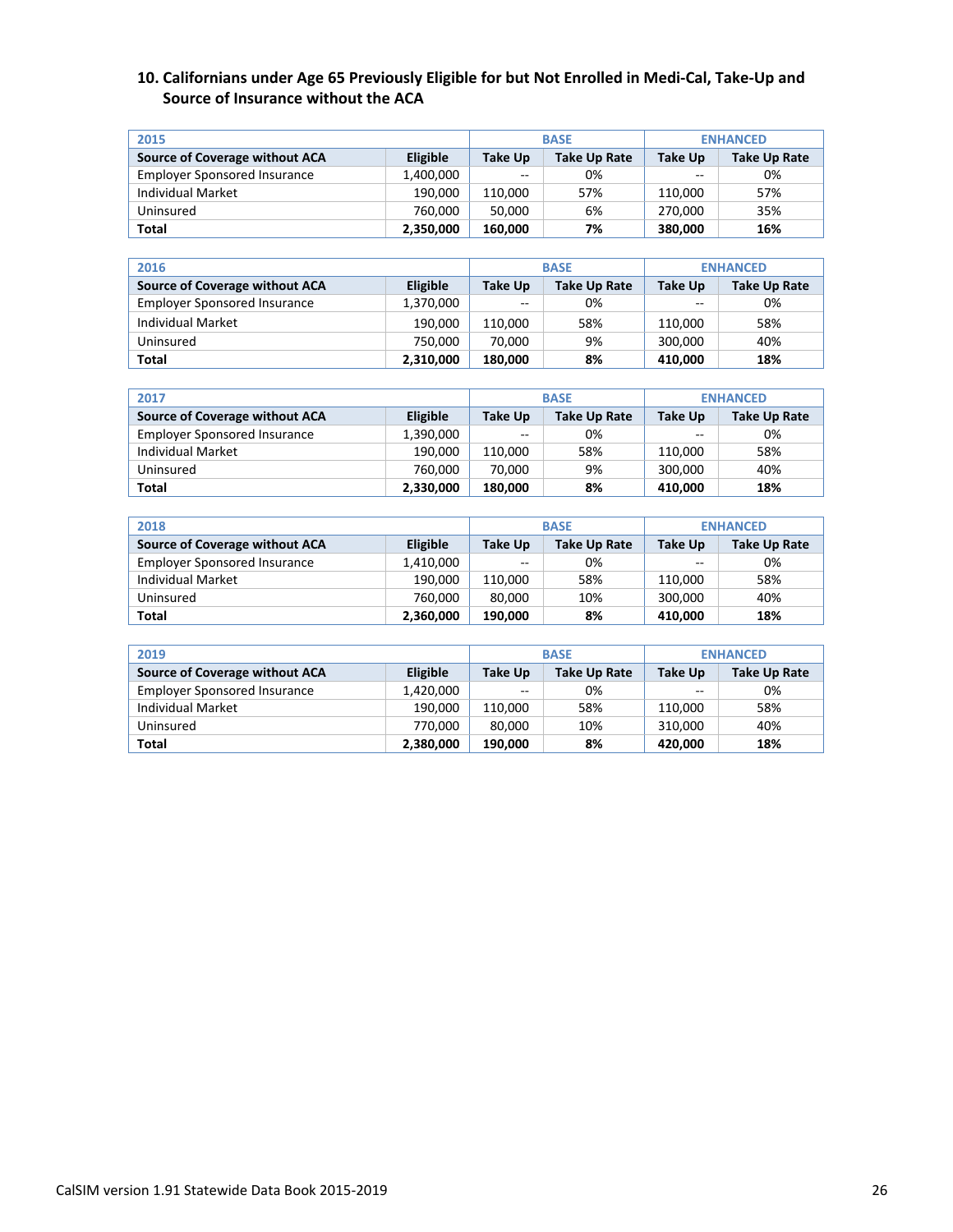| 2015                                    |           |                |                          | <b>BASE</b> |                    |          |                |                | <b>ENHANCED</b> |                    |          |
|-----------------------------------------|-----------|----------------|--------------------------|-------------|--------------------|----------|----------------|----------------|-----------------|--------------------|----------|
| <b>Previously Eligible for Medi-Cal</b> | Eligible  | <b>Take Up</b> | <b>Take Up</b>           | Percent     | <b>Do Not Take</b> | Percent  | <b>Take Up</b> | <b>Take Up</b> | Percent         | <b>Do Not Take</b> | Percent  |
|                                         |           | Rate           | Medi-Cal                 | of Total    | <b>Up Medi-Cal</b> | of Total | Rate           | Medi-Cal       | of Total        | <b>Up Medi-Cal</b> | of Total |
| All                                     | 2,350,000 | 7%             | 160,000                  | 100%        | 2,200,000          | 100%     | 16%            | 380,000        | 100%            | 1,980,000          | 100%     |
| <b>Race and Ethnicity</b>               |           |                |                          |             |                    |          |                |                |                 |                    |          |
| Latino                                  | 1,370,000 | 5%             | 80,000                   | 48%         | 1,290,000          | 59%      | 18%            | 240,000        | 64%             | 1,130,000          | 57%      |
| Asian                                   | 180,000   | 10%            | 20,000                   | 12%         | 160,000            | 7%       | 16%            | 30,000         | 8%              | 150,000            | 8%       |
| African American                        | 130,000   | 8%             | 10,000                   | 6%          | 120,000            | 5%       | 14%            | 20,000         | 5%              | 110,000            | 5%       |
| White                                   | 580,000   | 8%             | 50,000                   | 31%         | 530,000            | 24%      | 13%            | 80,000         | 20%             | 500,000            | 25%      |
| Other                                   | 100,000   | 6%             | 10,000                   | 4%          | 100,000            | 4%       | 10%            | 10,000         | 3%              | 90,000             | 5%       |
| Gender                                  |           |                |                          |             |                    |          |                |                |                 |                    |          |
| Male                                    | 1,160,000 | 7%             | 80,000                   | 52%         | 1,080,000          | 49%      | 15%            | 180,000        | 47%             | 990,000            | 50%      |
| Female                                  | 1,190,000 | 6%             | 80,000                   | 48%         | 1,120,000          | 51%      | 17%            | 200,000        | 53%             | 990,000            | 50%      |
| Age                                     |           |                |                          |             |                    |          |                |                |                 |                    |          |
| 0-18 years                              | 1,680,000 | 8%             | 140,000                  | 87%         | 1,540,000          | 70%      | 14%            | 240,000        | 63%             | 1,440,000          | 73%      |
| 19-29 years                             | 170,000   | 3%             | 10,000                   | 3%          | 160,000            | 7%       | 22%            | 40,000         | 10%             | 130,000            | 7%       |
| 30-44 years                             | 300,000   | 3%             | 10,000                   | 6%          | 290,000            | 13%      | 22%            | 70,000         | 17%             | 230,000            | 12%      |
| 45-64 years                             | 220,000   | 3%             | 10,000                   | 3%          | 210,000            | 10%      | 18%            | 40,000         | 10%             | 180,000            | 9%       |
| <b>Source of Coverage without ACA</b>   |           |                |                          |             |                    |          |                |                |                 |                    |          |
| ESI without ACA and employer            |           |                |                          |             |                    |          |                |                |                 |                    |          |
| dropped coverage under ACA              | 20,000    | 0%             | $\overline{\phantom{a}}$ | 0%          | 20,000             | 1%       | 0%             | $-$            | 0%              | 20,000             | 1%       |
| ESI without ACA and employer            |           |                |                          |             |                    |          | 0%             |                |                 |                    |          |
| maintained coverage under ACA           | 1,380,000 | 0%             | $\overline{\phantom{a}}$ | 0%          | 1,380,000          | 63%      |                | $-$            | 0%              | 1,380,000          | 70%      |
| <b>Individual Market</b>                | 190,000   | 57%            | 110,000                  | 69%         | 80,000             | 4%       | 57%            | 110,000        | 29%             | 80,000             | 4%       |
| Uninsured                               | 760,000   | 6%             | 50,000                   | 31%         | 710,000            | 32%      | 35%            | 270,000        | 71%             | 490,000            | 25%      |
| Income                                  |           |                |                          |             |                    |          |                |                |                 |                    |          |
| 0-100%                                  | 800,000   | 6%             | 50,000                   | 30%         | 760,000            | 34%      | 23%            | 190,000        | 50%             | 610,000            | 31%      |
| 101-138%                                | 390,000   | 5%             | 20,000                   | 13%         | 370,000            | 17%      | 14%            | 60,000         | 15%             | 340,000            | 17%      |
| 139-200%                                | 540,000   | 6%             | 30,000                   | 21%         | 500,000            | 23%      | 11%            | 60,000         | 15%             | 480,000            | 24%      |
| 201-250%                                | 620,000   | 9%             | 60,000                   | 36%         | 570,000            | 26%      | 12%            | 80,000         | 20%             | 550,000            | 28%      |
| <b>Limited English Proficiency</b>      |           |                |                          |             |                    |          |                |                |                 |                    |          |
| (18 and older)                          |           |                |                          |             |                    |          |                |                |                 |                    |          |
| 18+ Speaks English very well            | 500,000   | 9%             | 50,000                   | 28%         | 460,000            | 21%      | 22%            | 110,000        | 29%             | 390,000            | 20%      |
| 18+ Limited English proficiency         | 300,000   | 3%             | 10,000                   | 5%          | 300,000            | 13%      | 24%            | 70,000         | 19%             | 230,000            | 12%      |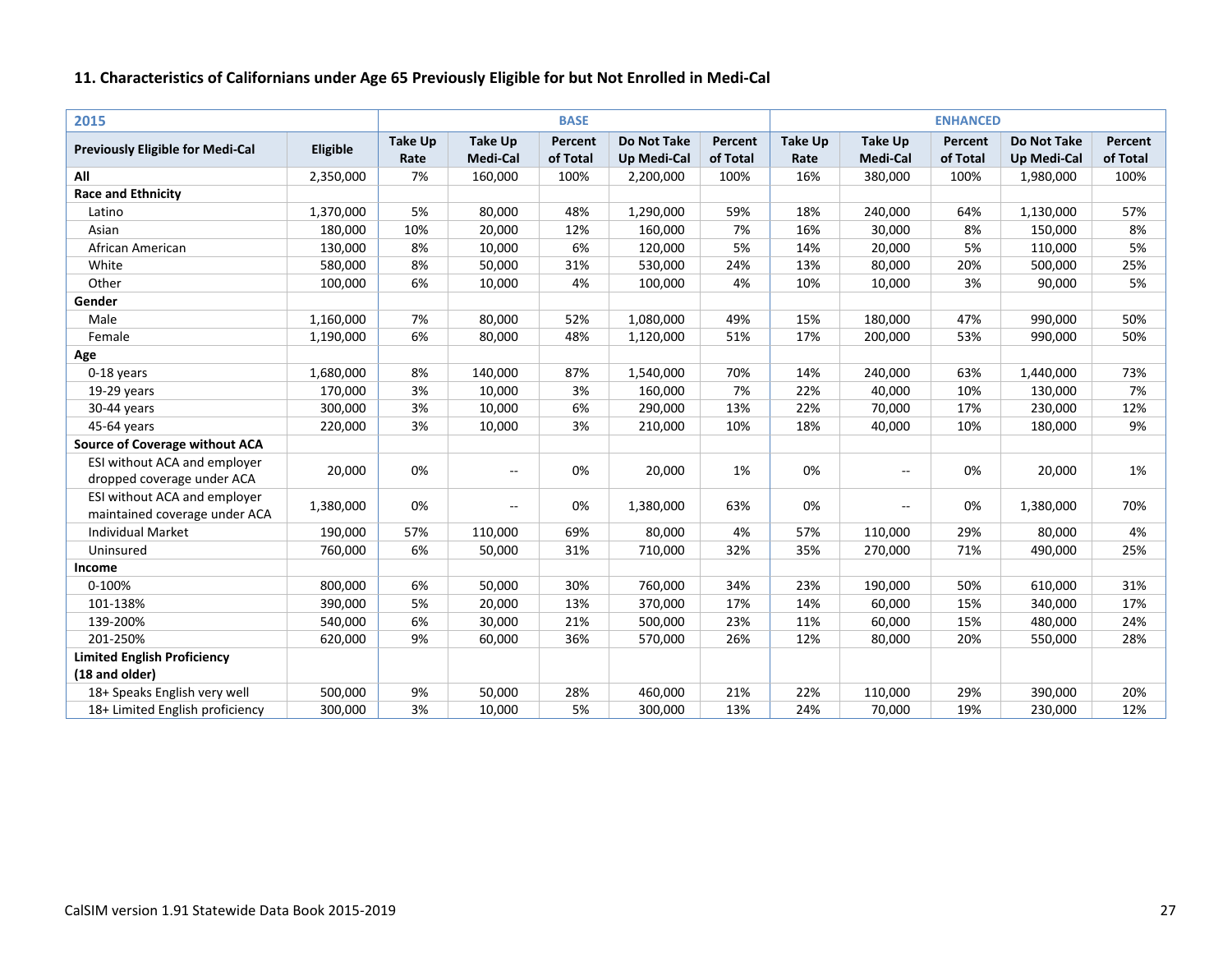| 2015                                    |           |                |                          | <b>BASE</b> |                    |          |                |                          | <b>ENHANCED</b> |                    |          |
|-----------------------------------------|-----------|----------------|--------------------------|-------------|--------------------|----------|----------------|--------------------------|-----------------|--------------------|----------|
|                                         |           | <b>Take Up</b> | <b>Take Up</b>           | Percent     | <b>Do Not Take</b> | Percent  | <b>Take Up</b> | <b>Take Up</b>           | Percent         | <b>Do Not Take</b> | Percent  |
| <b>Previously Eligible for Medi-Cal</b> | Eligible  | Rate           | Medi-Cal                 | of Total    | <b>Up Medi-Cal</b> | of Total | Rate           | Medi-Cal                 | of Total        | <b>Up Medi-Cal</b> | of Total |
| All                                     | 2,350,000 | 7%             | 160,000                  | 100%        | 2,200,000          | 100%     | 16%            | 380,000                  | 100%            | 1,980,000          | 100%     |
| <b>Race and Ethnicity</b>               |           |                |                          |             |                    |          |                |                          |                 |                    |          |
| Latino                                  | 1,370,000 | 5%             | 80,000                   | 48%         | 1,290,000          | 59%      | 18%            | 240,000                  | 64%             | 1,130,000          | 57%      |
| Asian                                   | 180,000   | 10%            | 20,000                   | 12%         | 160,000            | 7%       | 16%            | 30,000                   | 8%              | 150,000            | 8%       |
| African American                        | 130,000   | 8%             | 10,000                   | 6%          | 120,000            | 5%       | 14%            | 20,000                   | 5%              | 110,000            | 5%       |
| White                                   | 580,000   | 8%             | 50,000                   | 31%         | 530,000            | 24%      | 13%            | 80,000                   | 20%             | 500,000            | 25%      |
| Other                                   | 100,000   | 6%             | 10,000                   | 4%          | 100,000            | 4%       | 10%            | 10,000                   | 3%              | 90,000             | 5%       |
| Gender                                  |           |                |                          |             |                    |          |                |                          |                 |                    |          |
| Male                                    | 1,160,000 | 7%             | 80,000                   | 52%         | 1,080,000          | 49%      | 15%            | 180,000                  | 47%             | 990,000            | 50%      |
| Female                                  | 1,190,000 | 6%             | 80,000                   | 48%         | 1,120,000          | 51%      | 17%            | 200,000                  | 53%             | 990,000            | 50%      |
| Age                                     |           |                |                          |             |                    |          |                |                          |                 |                    |          |
| 0-18 years                              | 1,680,000 | 8%             | 140,000                  | 87%         | 1,540,000          | 70%      | 14%            | 240,000                  | 63%             | 1,440,000          | 73%      |
| 19-29 years                             | 170,000   | 3%             | 10,000                   | 3%          | 160,000            | 7%       | 22%            | 40,000                   | 10%             | 130,000            | 7%       |
| 30-44 years                             | 300,000   | 3%             | 10,000                   | 6%          | 290,000            | 13%      | 22%            | 70,000                   | 17%             | 230,000            | 12%      |
| 45-64 years                             | 220,000   | 3%             | 10,000                   | 3%          | 210,000            | 10%      | 18%            | 40,000                   | 10%             | 180,000            | 9%       |
| <b>Source of Coverage without ACA</b>   |           |                |                          |             |                    |          |                |                          |                 |                    |          |
| ESI without ACA and employer            | 20,000    | 0%             | $\overline{\phantom{a}}$ | 0%          | 20,000             | 1%       | 0%             | $\overline{\phantom{a}}$ | 0%              | 20,000             | 1%       |
| dropped coverage under ACA              |           |                |                          |             |                    |          |                |                          |                 |                    |          |
| ESI without ACA and employer            | 1,380,000 | 0%             | $\overline{\phantom{a}}$ | 0%          | 1,380,000          | 63%      | 0%             | $\overline{\phantom{a}}$ | 0%              | 1,380,000          | 70%      |
| maintained coverage under ACA           |           |                |                          |             |                    |          |                |                          |                 |                    |          |
| <b>Individual Market</b>                | 190,000   | 57%            | 110,000                  | 69%         | 80,000             | 4%       | 57%            | 110,000                  | 29%             | 80,000             | 4%       |
| Uninsured                               | 760,000   | 6%             | 50,000                   | 31%         | 710,000            | 32%      | 35%            | 270,000                  | 71%             | 490,000            | 25%      |
| Income                                  |           |                |                          |             |                    |          |                |                          |                 |                    |          |
| 0-100%                                  | 800,000   | 6%             | 50,000                   | 30%         | 760,000            | 34%      | 23%            | 190,000                  | 50%             | 610,000            | 31%      |
| 101-138%                                | 390,000   | 5%             | 20,000                   | 13%         | 370,000            | 17%      | 14%            | 60,000                   | 15%             | 340,000            | 17%      |
| 139-200%                                | 540,000   | 6%             | 30,000                   | 21%         | 500,000            | 23%      | 11%            | 60,000                   | 15%             | 480,000            | 24%      |
| 201-250%                                | 620,000   | 9%             | 60,000                   | 36%         | 570,000            | 26%      | 12%            | 80,000                   | 20%             | 550,000            | 28%      |
| <b>Limited English Proficiency</b>      |           |                |                          |             |                    |          |                |                          |                 |                    |          |
| (18 and older)                          |           |                |                          |             |                    |          |                |                          |                 |                    |          |
| 18+ Speaks English very well            | 500,000   | 9%             | 50,000                   | 28%         | 460,000            | 21%      | 22%            | 110,000                  | 29%             | 390,000            | 20%      |
| 18+ Limited English proficiency         | 300,000   | 3%             | 10,000                   | 5%          | 300,000            | 13%      | 24%            | 70,000                   | 19%             | 230,000            | 12%      |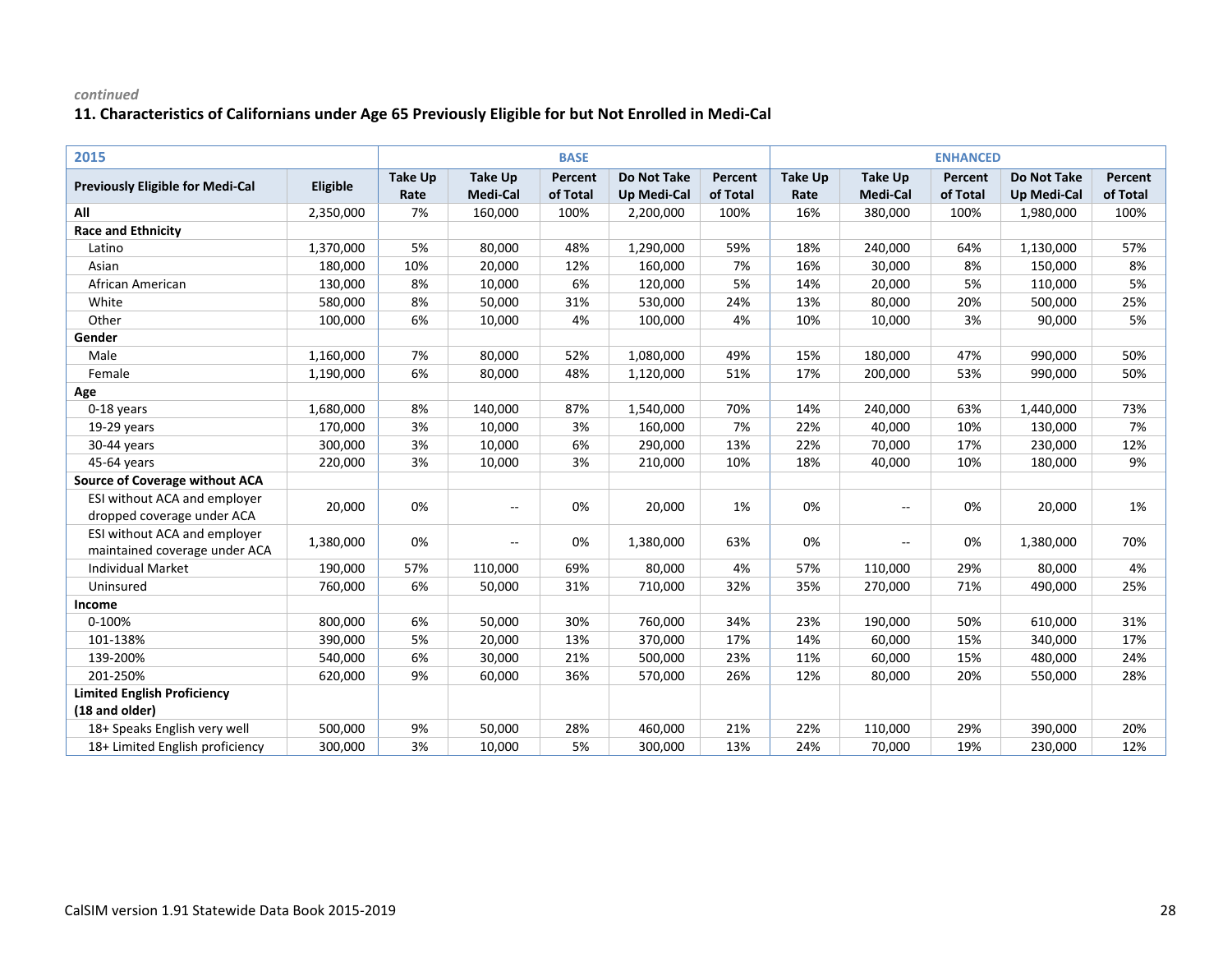| 2016                                    |           |                |                          | <b>BASE</b> |                    |          |                |                 | <b>ENHANCED</b> |                    |          |
|-----------------------------------------|-----------|----------------|--------------------------|-------------|--------------------|----------|----------------|-----------------|-----------------|--------------------|----------|
| <b>Previously Eligible for Medi-Cal</b> | Eligible  | <b>Take Up</b> | <b>Take Up</b>           | Percent     | <b>Do Not Take</b> | Percent  | <b>Take Up</b> | <b>Take Up</b>  | Percent         | <b>Do Not Take</b> | Percent  |
|                                         |           | Rate           | <b>Medi-Cal</b>          | of Total    | <b>Up Medi-Cal</b> | of Total | Rate           | <b>Medi-Cal</b> | of Total        | <b>Up Medi-Cal</b> | of Total |
| All                                     | 2,310,000 | 8%             | 180,000                  | 100%        | 2,140,000          | 100%     | 18%            | 410,000         | 100%            | 1,910,000          | 100%     |
| <b>Race and Ethnicity</b>               |           |                |                          |             |                    |          |                |                 |                 |                    |          |
| Latino                                  | 1,330,000 | 7%             | 90,000                   | 50%         | 1,240,000          | 58%      | 20%            | 260,000         | 65%             | 10,000             | 56%      |
| Asian                                   | 180,000   | 10%            | 20,000                   | 11%         | 160,000            | 8%       | 17%            | 30,000          | 8%              | 150,000            | 8%       |
| African American                        | 120,000   | 9%             | 10,000                   | 6%          | 110,000            | 5%       | 16%            | 20,000          | 5%              | 100,000            | 5%       |
| White                                   | 580,000   | 9%             | 50,000                   | 29%         | 520,000            | 25%      | 14%            | 80,000          | 20%             | 490,000            | 26%      |
| Other                                   | 100,000   | 7%             | 10,000                   | 4%          | 100,000            | 4%       | 11%            | 10,000          | 3%              | 90,000             | 5%       |
| Gender                                  |           |                |                          |             |                    |          |                |                 |                 |                    |          |
| Male                                    | 1,140,000 | 8%             | 90,000                   | 51%         | 1,050,000          | 49%      | 16%            | 190,000         | 46%             | 960,000            | 50%      |
| Female                                  | 1,170,000 | 7%             | 90,000                   | 49%         | 1,080,000          | 51%      | 19%            | 220,000         | 54%             | 950,000            | 50%      |
| Age                                     |           |                |                          |             |                    |          |                |                 |                 |                    |          |
| 0-18 years                              | 1,680,000 | 9%             | 150,000                  | 86%         | 1,530,000          | 72%      | 16%            | 260,000         | 64%             | 1,420,000          | 74%      |
| 19-29 years                             | 160,000   | 3%             | 10,000                   | 3%          | 150,000            | 7%       | 22%            | 40,000          | 9%              | 120,000            | 6%       |
| 30-44 years                             | 290,000   | 4%             | 10,000                   | 7%          | 280,000            | 13%      | 24%            | 70,000          | 17%             | 220,000            | 12%      |
| 45-64 years                             | 180,000   | 4%             | 10,000                   | 4%          | 180,000            | 8%       | 22%            | 40,000          | 10%             | 140,000            | 7%       |
| <b>Source of Coverage without ACA</b>   |           |                |                          |             |                    |          |                |                 |                 |                    |          |
| ESI without ACA and employer            |           | 0%             |                          |             |                    |          | 0%             |                 |                 |                    | 2%       |
| dropped coverage under ACA              | 30,000    |                | $\overline{\phantom{a}}$ | 0%          | 30,000             | 1%       |                | $-$             | 0%              | 30,000             |          |
| ESI without ACA and employer            | 1,340,000 | 0%             |                          | 0%          | 1,340,000          | 63%      | 0%             |                 | 0%              |                    | 70%      |
| maintained coverage under ACA           |           |                | $\overline{\phantom{a}}$ |             |                    |          |                | $- -$           |                 | 1,300,000          |          |
| <b>Individual Market</b>                | 190,000   | 58%            | 110,000                  | 62%         | 80,000             | 4%       | 58%            | 110,000         | 27%             | 80,000             | 4%       |
| Uninsured                               | 750,000   | 9%             | 70,000                   | 38%         | 690,000            | 32%      | 40%            | 300,000         | 73%             | 460,000            | 24%      |
| Income                                  |           |                |                          |             |                    |          |                |                 |                 |                    |          |
| 0-100%                                  | 780,000   | 6%             | 50,000                   | 29%         | 730,000            | 34%      | 25%            | 190,000         | 47%             | 580,000            | 31%      |
| 101-138%                                | 370,000   | 7%             | 30,000                   | 14%         | 340,000            | 16%      | 17%            | 60,000          | 16%             | 310,000            | 16%      |
| 139-200%                                | 540,000   | 7%             | 40,000                   | 22%         | 500,000            | 23%      | 13%            | 70,000          | 17%             | 470,000            | 25%      |
| 201-250%                                | 640,000   | 10%            | 60,000                   | 35%         | 570,000            | 27%      | 13%            | 90,000          | 21%             | 550,000            | 29%      |
| <b>Limited English Proficiency</b>      |           |                |                          |             |                    |          |                |                 |                 |                    |          |
| (18 and older)                          |           |                |                          |             |                    |          |                |                 |                 |                    |          |
| 18+ Speaks English very well            | 490,000   | 10%            | 50,000                   | 27%         | 450,000            | 21%      | 24%            | 120,000         | 29%             | 380,000            | 20%      |
| 18+ Limited English proficiency         | 270,000   | 3%             | 10,000                   | 5%          | 260,000            | 12%      | 28%            | 70,000          | 18%             | 190,000            | 10%      |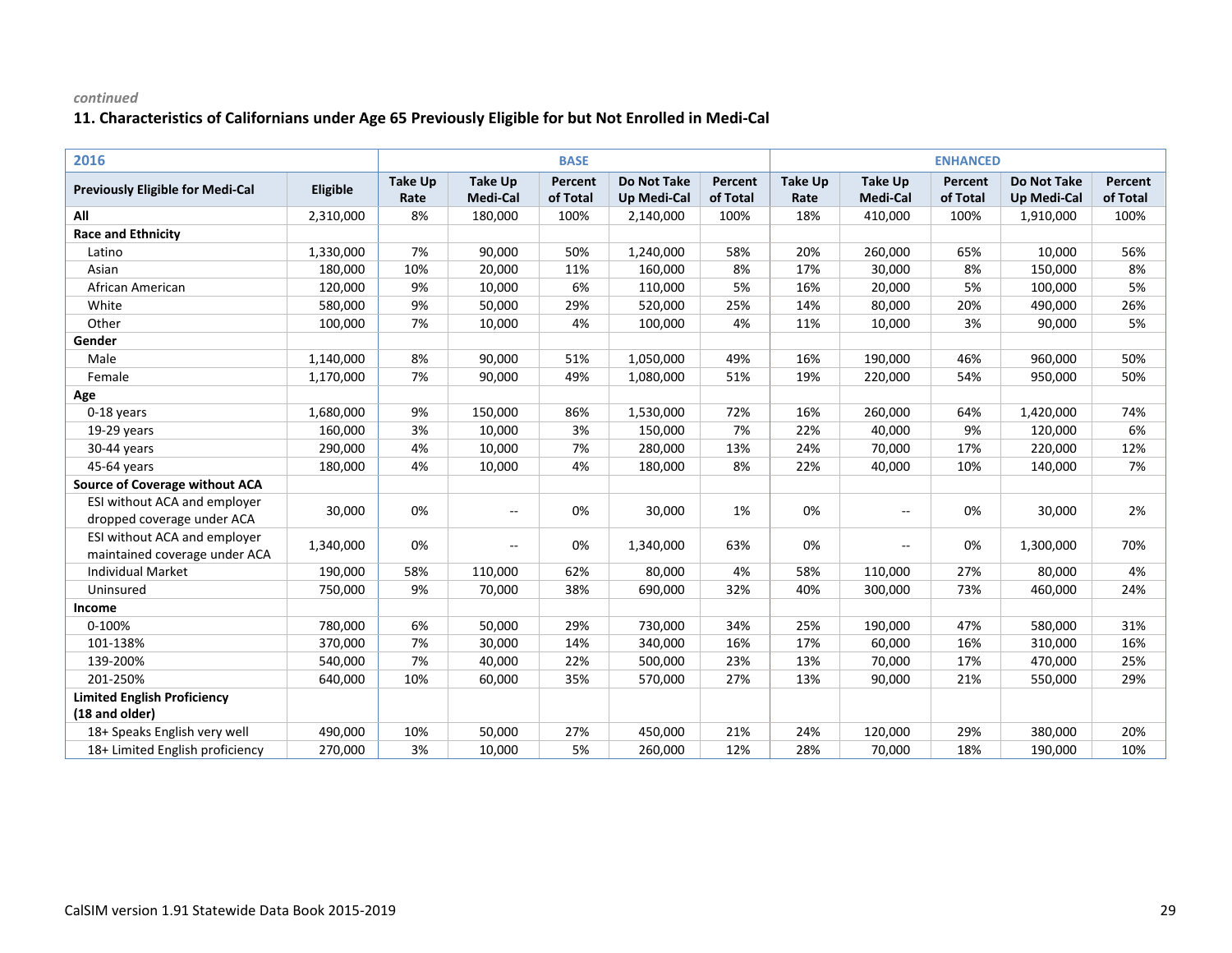| 2017                                                 |           |                        |                                   |                     |                                          |                     |                        |                                   | <b>ENHANCED</b>     |                                          |                     |
|------------------------------------------------------|-----------|------------------------|-----------------------------------|---------------------|------------------------------------------|---------------------|------------------------|-----------------------------------|---------------------|------------------------------------------|---------------------|
| <b>Previously Eligible for Medi-Cal</b>              | Eligible  | <b>Take Up</b><br>Rate | <b>Take Up</b><br><b>Medi-Cal</b> | Percent<br>of Total | <b>Do Not Take</b><br><b>Up Medi-Cal</b> | Percent<br>of Total | <b>Take Up</b><br>Rate | <b>Take Up</b><br><b>Medi-Cal</b> | Percent<br>of Total | <b>Do Not Take</b><br><b>Up Medi-Cal</b> | Percent<br>of Total |
| All                                                  | 2,330,000 | 8%                     | 180,000                           | 100%                | 2,150,000                                | 100%                | 18%                    | 410,000                           | 100%                | 1,920,000                                | 100%                |
| <b>Race and Ethnicity</b>                            |           |                        |                                   |                     |                                          |                     |                        |                                   |                     |                                          |                     |
| Latino                                               | 1,340,000 | 7%                     | 90,000                            | 50%                 | 1,250,000                                | 58%                 | 20%                    | 270,000                           | 65%                 | 1,080,000                                | 56%                 |
| Asian                                                | 180,000   | 11%                    | 20,000                            | 11%                 | 170,000                                  | 8%                  | 17%                    | 30,000                            | 8%                  | 150,000                                  | 8%                  |
| African American                                     | 130,000   | 9%                     | 10,000                            | 6%                  | 110,000                                  | 5%                  | 16%                    | 20,000                            | 5%                  | 110,000                                  | 5%                  |
| White                                                | 580,000   | 9%                     | 50,000                            | 29%                 | 530,000                                  | 25%                 | 14%                    | 80,000                            | 20%                 | 500,000                                  | 26%                 |
| Other                                                | 100,000   | 7%                     | 10,000                            | 4%                  | 100,000                                  | 4%                  | 11%                    | 10,000                            | 3%                  | 90,000                                   | 5%                  |
| Gender                                               |           |                        |                                   |                     |                                          |                     |                        |                                   |                     |                                          |                     |
| Male                                                 | 1,150,000 | 8%                     | 90,000                            | 51%                 | 1,060,000                                | 49%                 | 17%                    | 190,000                           | 46%                 | 960,000                                  | 50%                 |
| Female                                               | 1,180,000 | 7%                     | 90,000                            | 49%                 | 1,090,000                                | 51%                 | 19%                    | 220,000                           | 54%                 | 960,000                                  | 50%                 |
| Age                                                  |           |                        |                                   |                     |                                          |                     |                        |                                   |                     |                                          |                     |
| 0-18 years                                           | 1,690,000 | 9%                     | 160,000                           | 86%                 | 1,540,000                                | 71%                 | 16%                    | 260,000                           | 64%                 | 1,430,000                                | 74%                 |
| 19-29 years                                          | 160,000   | 4%                     | 10,000                            | 3%                  | 160,000                                  | 7%                  | 22%                    | 40,000                            | 9%                  | 130,000                                  | 6%                  |
| 30-44 years                                          | 290,000   | 4%                     | 10,000                            | 7%                  | 280,000                                  | 13%                 | 24%                    | 70,000                            | 17%                 | 220,000                                  | 12%                 |
| 45-64 years                                          | 190,000   | 4%                     | 10,000                            | 4%                  | 180,000                                  | 8%                  | 22%                    | 40,000                            | 10%                 | 150,000                                  | 8%                  |
| <b>Source of Coverage without ACA</b>                |           |                        |                                   |                     |                                          |                     |                        |                                   |                     |                                          |                     |
| ESI without ACA and employer                         |           |                        |                                   |                     |                                          |                     |                        |                                   |                     |                                          |                     |
| dropped coverage under ACA                           | 40,000    | 0%                     | $\overline{\phantom{a}}$          | 0%                  | 40,000                                   | 2%                  | 0%                     | $- -$                             | 0%                  | 40,000                                   | 2%                  |
| ESI without ACA and employer                         |           |                        |                                   |                     |                                          |                     | 0%                     |                                   | 0%                  |                                          | 70%                 |
| maintained coverage under ACA                        | 1,340,000 | 0%                     | $\overline{\phantom{a}}$          | 0%                  | 1,340,000                                | 62%                 |                        | $- -$                             |                     | 1,340,000                                |                     |
| Individual Market                                    | 190,000   | 58%                    | 110,000                           | 60%                 | 80,000                                   | 4%                  | 58%                    | 110,000                           | 27%                 | 80,000                                   | 4%                  |
| Uninsured                                            | 760,000   | 9%                     | 70,000                            | 40%                 | 690,000                                  | 32%                 | 40%                    | 300,000                           | 73%                 | 460,000                                  | 24%                 |
| Income                                               |           |                        |                                   |                     |                                          |                     |                        |                                   |                     |                                          |                     |
| 0-100%                                               | 780,000   | 7%                     | 50,000                            | 29%                 | 730,000                                  | 34%                 | 25%                    | 190,000                           | 47%                 | 590,000                                  | 31%                 |
| 101-138%                                             | 380,000   | 7%                     | 30,000                            | 14%                 | 350,000                                  | 16%                 | 17%                    | 60,000                            | 16%                 | 310,000                                  | 16%                 |
| 139-200%                                             | 540,000   | 7%                     | 40,000                            | 22%                 | 500,000                                  | 23%                 | 13%                    | 70,000                            | 17%                 | 470,000                                  | 25%                 |
| 201-250%                                             | 640,000   | 10%                    | 60,000                            | 35%                 | 570,000                                  | 27%                 | 13%                    | 90,000                            | 21%                 | 550,000                                  | 29%                 |
| <b>Limited English Proficiency</b><br>(18 and older) |           |                        |                                   |                     |                                          |                     |                        |                                   |                     |                                          |                     |
| 18+ Speaks English very well                         | 500,000   | 10%                    | 50,000                            | 27%                 | 450,000                                  | 21%                 | 24%                    | 120,000                           | 29%                 | 380,000                                  | 20%                 |
| 18+ Limited English proficiency                      | 270,000   | 4%                     | 10,000                            | 5%                  | 260,000                                  | 12%                 | 27%                    | 80,000                            | 18%                 | 200,000                                  | 10%                 |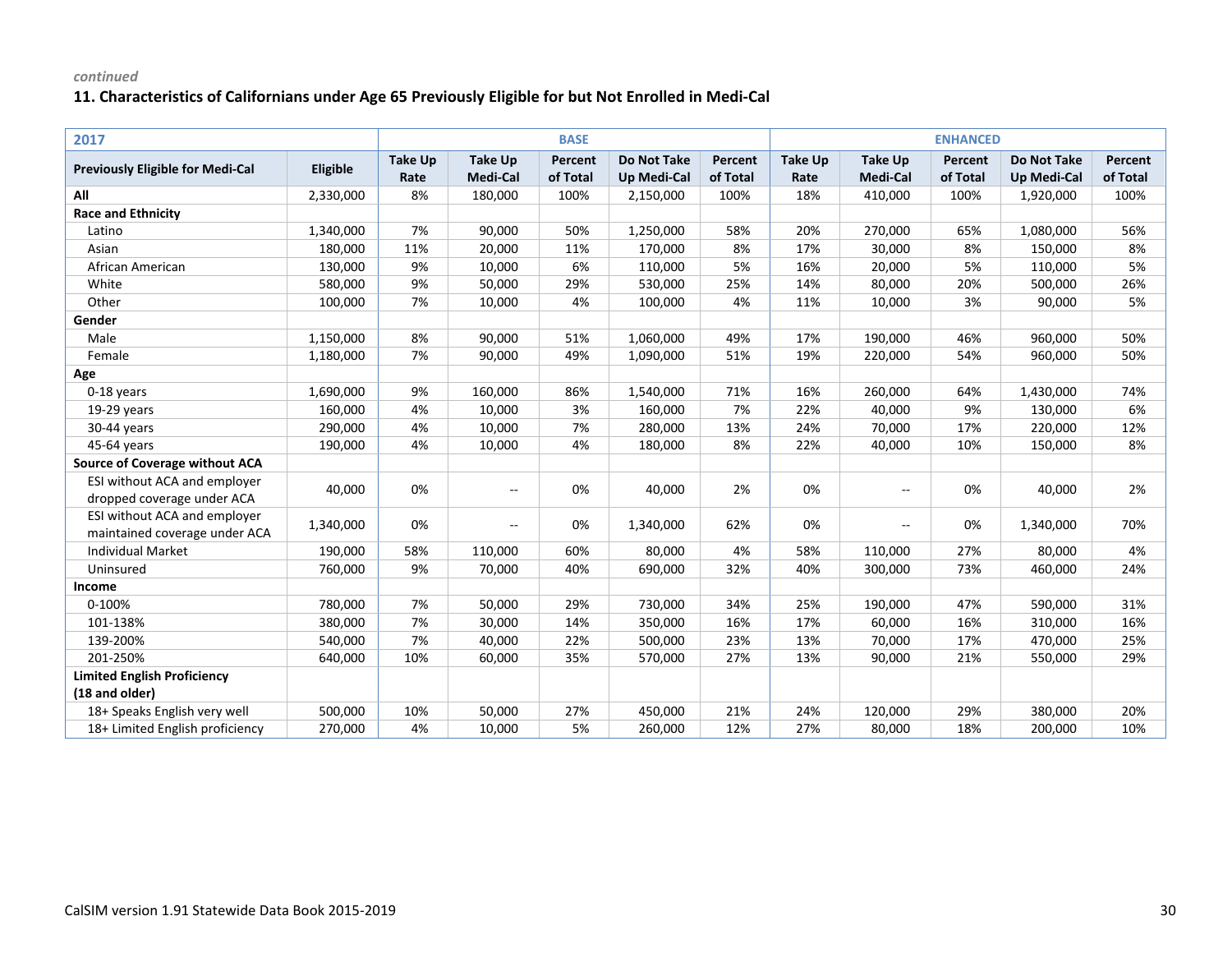| 2018                                                 |           |                        |                                   |                     |                                          |                     |                        |                                   | <b>ENHANCED</b>     |                                          |                     |
|------------------------------------------------------|-----------|------------------------|-----------------------------------|---------------------|------------------------------------------|---------------------|------------------------|-----------------------------------|---------------------|------------------------------------------|---------------------|
| <b>Previously Eligible for Medi-Cal</b>              | Eligible  | <b>Take Up</b><br>Rate | <b>Take Up</b><br><b>Medi-Cal</b> | Percent<br>of Total | <b>Do Not Take</b><br><b>Up Medi-Cal</b> | Percent<br>of Total | <b>Take Up</b><br>Rate | <b>Take Up</b><br><b>Medi-Cal</b> | Percent<br>of Total | <b>Do Not Take</b><br><b>Up Medi-Cal</b> | Percent<br>of Total |
| All                                                  | 2,360,000 | 8%                     | 190,000                           | 100%                | 2,180,000                                | 100%                | 18%                    | 410,000                           | 100%                | 1,950,000                                | 100%                |
| <b>Race and Ethnicity</b>                            |           |                        |                                   |                     |                                          |                     |                        |                                   |                     |                                          |                     |
| Latino                                               | 1,360,000 | 7%                     | 90,000                            | 51%                 | 1,270,000                                | 58%                 | 20%                    | 270,000                           | 65%                 | 1,100,000                                | 56%                 |
| Asian                                                | 190,000   | 11%                    | 20,000                            | 11%                 | 170,000                                  | 8%                  | 17%                    | 30,000                            | 8%                  | 150,000                                  | 8%                  |
| African American                                     | 130,000   | 9%                     | 10,000                            | 6%                  | 110,000                                  | 5%                  | 16%                    | 20,000                            | 5%                  | 110,000                                  | 5%                  |
| White                                                | 580,000   | 9%                     | 50,000                            | 29%                 | 530,000                                  | 24%                 | 14%                    | 80,000                            | 20%                 | 500,000                                  | 26%                 |
| Other                                                | 100,000   | 7%                     | 10,000                            | 4%                  | 100,000                                  | 4%                  | 11%                    | 10,000                            | 3%                  | 90,000                                   | 5%                  |
| Gender                                               |           |                        |                                   |                     |                                          |                     |                        |                                   |                     |                                          |                     |
| Male                                                 | 1,170,000 | 8%                     | 90,000                            | 51%                 | 1,070,000                                | 49%                 | 16%                    | 190,000                           | 46%                 | 970,000                                  | 50%                 |
| Female                                               | 1,200,000 | 8%                     | 90,000                            | 49%                 | 1,100,000                                | 51%                 | 19%                    | 220,000                           | 54%                 | 970,000                                  | 50%                 |
| Age                                                  |           |                        |                                   |                     |                                          |                     |                        |                                   |                     |                                          |                     |
| 0-18 years                                           | 1,700,000 | 9%                     | 160,000                           | 86%                 | 1,540,000                                | 71%                 | 16%                    | 270,000                           | 64%                 | 1,430,000                                | 74%                 |
| 19-29 years                                          | 160,000   | 4%                     | 10,000                            | 3%                  | 160,000                                  | 7%                  | 22%                    | 40,000                            | 9%                  | 130,000                                  | 6%                  |
| 30-44 years                                          | 300,000   | 5%                     | 10,000                            | 8%                  | 280,000                                  | 13%                 | 24%                    | 70,000                            | 17%                 | 230,000                                  | 12%                 |
| 45-64 years                                          | 200,000   | 3%                     | 10,000                            | 4%                  | 200,000                                  | 9%                  | 20%                    | 40,000                            | 10%                 | 160,000                                  | 8%                  |
| <b>Source of Coverage without ACA</b>                |           |                        |                                   |                     |                                          |                     |                        |                                   |                     |                                          |                     |
| ESI without ACA and employer                         |           | 0%                     |                                   | 0%                  | 60,000                                   | 3%                  | 0%                     |                                   | 0%                  |                                          | 3%                  |
| dropped coverage under ACA                           | 60,000    |                        | $\overline{\phantom{a}}$          |                     |                                          |                     |                        | $- -$                             |                     | 60,000                                   |                     |
| ESI without ACA and employer                         | 1,350,000 | 0%                     | $\overline{\phantom{a}}$          | 0%                  | 1,350,000                                | 62%                 | 0%                     | $- -$                             | 0%                  | 1,350,000                                | 69%                 |
| maintained coverage under ACA                        |           |                        |                                   |                     |                                          |                     |                        |                                   |                     |                                          |                     |
| Individual Market                                    | 190,000   | 58%                    | 110,000                           | 59%                 | 80,000                                   | 4%                  | 58%                    | 110,000                           | 26%                 | 80,000                                   | 4%                  |
| Uninsured                                            | 760,000   | 10%                    | 80,000                            | 41%                 | 690,000                                  | 32%                 | 40%                    | 300,000                           | 74%                 | 460,000                                  | 24%                 |
| Income                                               |           |                        |                                   |                     |                                          |                     |                        |                                   |                     |                                          |                     |
| 0-100%                                               | 790,000   | 7%                     | 50,000                            | 29%                 | 740,000                                  | 34%                 | 25%                    | 200,000                           | 47%                 | 590,000                                  | 31%                 |
| 101-138%                                             | 390,000   | 6%                     | 30,000                            | 14%                 | 370,000                                  | 17%                 | 16%                    | 60,000                            | 15%                 | 330,000                                  | 17%                 |
| 139-200%                                             | 540,000   | 8%                     | 40,000                            | 22%                 | 500,000                                  | 23%                 | 13%                    | 70,000                            | 16%                 | 470,000                                  | 24%                 |
| 201-250%                                             | 640,000   | 10%                    | 70,000                            | 35%                 | 570,000                                  | 26%                 | 13%                    | 90,000                            | 21%                 | 550,000                                  | 28%                 |
| <b>Limited English Proficiency</b><br>(18 and older) |           |                        |                                   |                     |                                          |                     |                        |                                   |                     |                                          |                     |
| 18+ Speaks English very well                         | 500,000   | 10%                    | 50,000                            | 27%                 | 450,000                                  | 21%                 | 24%                    | 120,000                           | 29%                 | 380,000                                  | 20%                 |
| 18+ Limited English proficiency                      | 290,000   | 4%                     | 10,000                            | 5%                  | 280,000                                  | 13%                 | 26%                    | 80,000                            | 18%                 | 210,000                                  | 11%                 |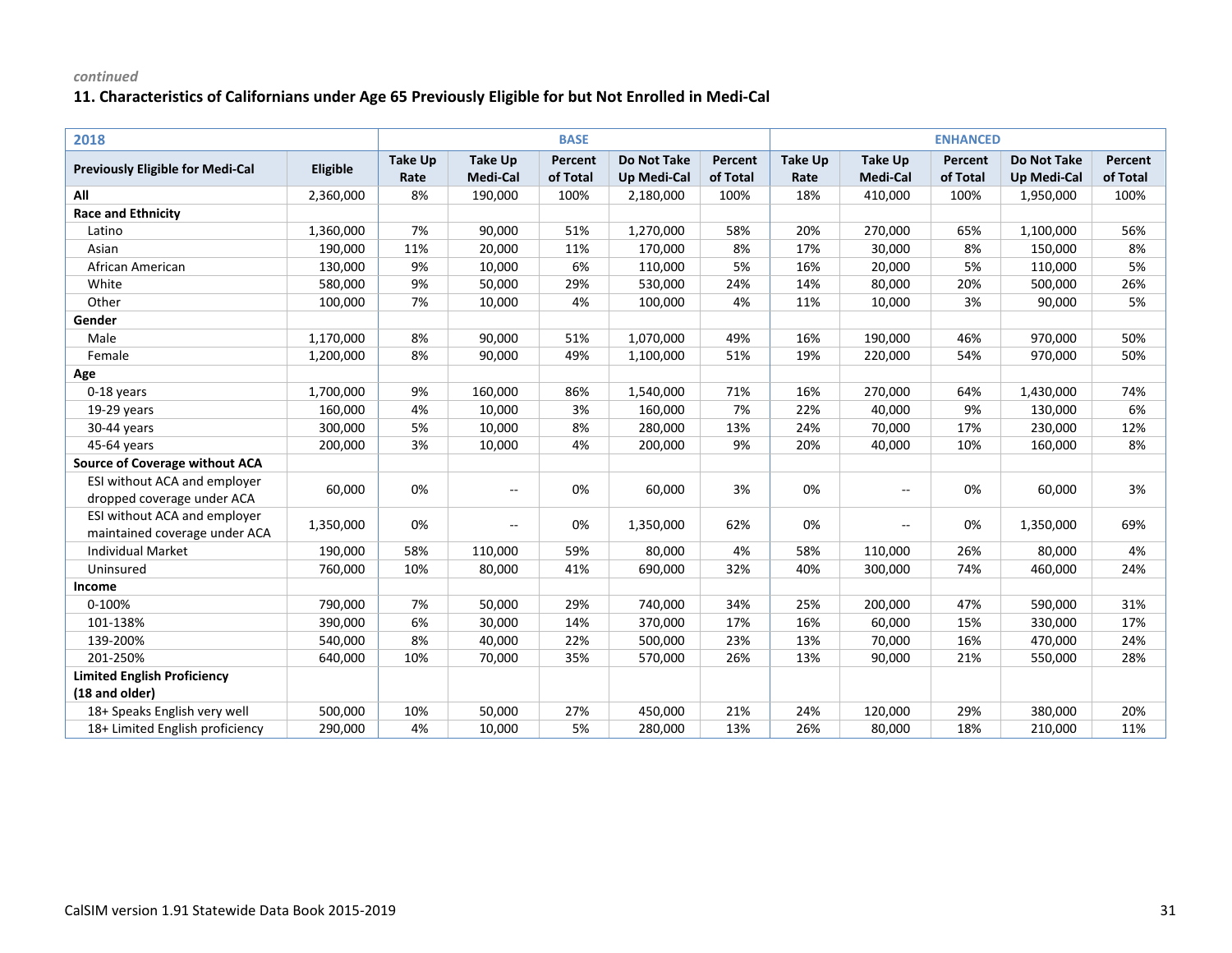| 2019                                    |           |                |                          | <b>BASE</b> |                    |          |                |                          | <b>ENHANCED</b> |                    |          |
|-----------------------------------------|-----------|----------------|--------------------------|-------------|--------------------|----------|----------------|--------------------------|-----------------|--------------------|----------|
| <b>Previously Eligible for Medi-Cal</b> | Eligible  | <b>Take Up</b> | <b>Take Up</b>           | Percent     | <b>Do Not Take</b> | Percent  | <b>Take Up</b> | <b>Take Up</b>           | Percent         | <b>Do Not Take</b> | Percent  |
|                                         |           | Rate           | Medi-Cal                 | of Total    | <b>Up Medi-Cal</b> | of Total | Rate           | Medi-Cal                 | of Total        | <b>Up Medi-Cal</b> | of Total |
| All                                     | 2,380,000 | 8%             | 190,000                  | 100%        | 2,190,000          | 100%     | 18%            | 420,000                  | 100%            | 1,960,000          | 100%     |
| <b>Race and Ethnicity</b>               |           |                |                          |             |                    |          |                |                          |                 |                    |          |
| Latino                                  | 1,370,000 | 7%             | 100,000                  | 51%         | 1,280,000          | 58%      | 20%            | 270,000                  | 65%             | 1,100,000          | 56%      |
| Asian                                   | 190,000   | 11%            | 20,000                   | 11%         | 170,000            | 8%       | 17%            | 30,000                   | 8%              | 150,000            | 8%       |
| African American                        | 130,000   | 9%             | 10,000                   | 6%          | 120,000            | 5%       | 16%            | 20,000                   | 5%              | 110,000            | 5%       |
| White                                   | 590,000   | 9%             | 50,000                   | 29%         | 530,000            | 24%      | 14%            | 80,000                   | 20%             | 500,000            | 26%      |
| Other                                   | 100,000   | 7%             | 10,000                   | 4%          | 100,000            | 4%       | 11%            | 10,000                   | 3%              | 90,000             | 5%       |
| Gender                                  |           |                |                          |             |                    |          |                |                          |                 |                    |          |
| Male                                    | 1,170,000 | 8%             | 100,000                  | 51%         | 1,080,000          | 49%      | 16%            | 190,000                  | 46%             | 980,000            | 50%      |
| Female                                  | 1,200,000 | 8%             | 90,000                   | 49%         | 1,110,000          | 51%      | 19%            | 230,000                  | 54%             | 980,000            | 50%      |
| Age                                     |           |                |                          |             |                    |          |                |                          |                 |                    |          |
| 0-18 years                              | 1,710,000 | 9%             | 160,000                  | 85%         | 1,550,000          | 71%      | 16%            | 270,000                  | 64%             | 1,440,000          | 74%      |
| $19-29$ years                           | 160,000   | 4%             | 10,000                   | 3%          | 160,000            | 7%       | 22%            | 40,000                   | 9%              | 130,000            | 6%       |
| 30-44 years                             | 300,000   | 5%             | 10,000                   | 8%          | 290,000            | 13%      | 24%            | 70,000                   | 17%             | 230,000            | 12%      |
| 45-64 years                             | 210,000   | 4%             | 10,000                   | 4%          | 200,000            | 9%       | 20%            | 40,000                   | 10%             | 160,000            | 8%       |
| <b>Source of Coverage without ACA</b>   |           |                |                          |             |                    |          |                |                          |                 |                    |          |
| ESI without ACA and employer            |           | 0%             |                          | 0%          | 60,000             | 3%       | 0%             |                          | 0%              | 60,000             | 3%       |
| dropped coverage under ACA              | 60,000    |                | $\overline{\phantom{a}}$ |             |                    |          |                | $- -$                    |                 |                    |          |
| ESI without ACA and employer            |           | 0%             |                          | 0%          |                    | 62%      | 0%             | $\overline{\phantom{a}}$ | 0%              |                    | 69%      |
| maintained coverage under ACA           | 1,360,000 |                | --                       |             | 1,360,000          |          |                |                          |                 | 1,360,000          |          |
| <b>Individual Market</b>                | 190,000   | 58%            | 110,000                  | 59%         | 80,000             | 4%       | 58%            | 110,000                  | 26%             | 80,000             | 4%       |
| Uninsured                               | 770,000   | 10%            | 80,000                   | 41%         | 690,000            | 32%      | 40%            | 310,000                  | 74%             | 460,000            | 24%      |
| Income                                  |           |                |                          |             |                    |          |                |                          |                 |                    |          |
| 0-100%                                  | 800,000   | 7%             | 60,000                   | 29%         | 740,000            | 34%      | 25%            | 200,000                  | 47%             | 600,000            | 31%      |
| 101-138%                                | 400,000   | 6%             | 30,000                   | 14%         | 370,000            | 17%      | 17%            | 70,000                   | 16%             | 330,000            | 17%      |
| 139-200%                                | 550,000   | 8%             | 40,000                   | 22%         | 500,000            | 23%      | 13%            | 70,000                   | 17%             | 480,000            | 24%      |
| 201-250%                                | 640,000   | 10%            | 70,000                   | 35%         | 570,000            | 26%      | 13%            | 90,000                   | 21%             | 550,000            | 28%      |
| <b>Limited English Proficiency</b>      |           |                |                          |             |                    |          |                |                          |                 |                    |          |
| (18 and older)                          |           |                |                          |             |                    |          |                |                          |                 |                    |          |
| 18+ Speaks English very well            | 510,000   | 10%            | 50,000                   | 27%         | 460,000            | 21%      | 24%            | 120,000                  | 29%             | 390,000            | 20%      |
| 18+ Limited English proficiency         | 290,000   | 4%             | 10,000                   | 6%          | 280,000            | 13%      | 26%            | 80,000                   | 18%             | 220,000            | 11%      |